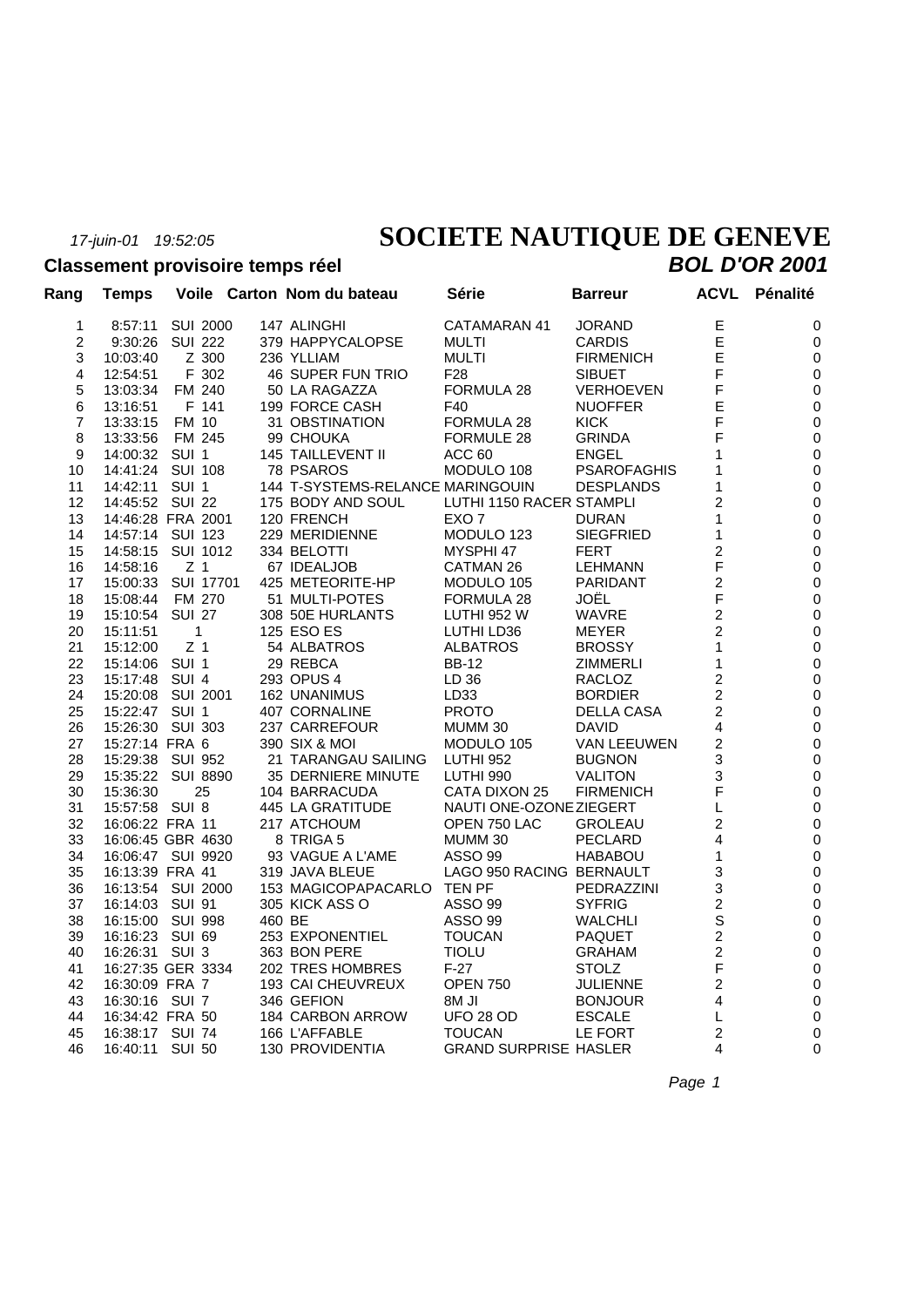### **Classement provisoire temps réel** *BOL D'OR 2001*

| Rang        | <b>Temps</b>      |                  |        | Voile Carton Nom du bateau | Série                           | <b>Barreur</b>   |                         | <b>ACVL Pénalité</b> |
|-------------|-------------------|------------------|--------|----------------------------|---------------------------------|------------------|-------------------------|----------------------|
| 47          | 16:40:28          | SUI 21           |        | 176 EXPSAROS               | <b>TOUCAN</b>                   | <b>GETAZ</b>     | $\overline{\mathbf{c}}$ | 0                    |
| 48          | 16:41:00          | <b>SUI 46</b>    |        | 284 PASSETOUGRAIN V        | <b>TOUCAN</b>                   | <b>DEVAUD</b>    | $\boldsymbol{2}$        | 0                    |
| 49          | 16:41:35          | Z 54             |        | 119 ATALANTE               | <b>TOUCAN</b>                   | <b>NAVILLE</b>   | $\overline{c}$          | $\mathbf 0$          |
| 50          | 16:43:32 SUI 54   |                  |        | 134 DEEP BLUE              | X-99                            | <b>VAUCHER</b>   | 4                       | 0                    |
| 51          | 16:44:10 SUI 48   |                  |        | <b>52 RUN</b>              | <b>TOUCAN</b>                   | <b>MARTIN</b>    | 2                       | $\mathbf 0$          |
| 52          | 16:44:27 SUI 83   |                  |        | 88 TOUCANCANE              | <b>TOUCAN</b>                   | <b>HOFER</b>     | 2                       | 0                    |
| 53          | 16:44:38          | Z 72             |        | 105 ZEPHYROS               | <b>TOUCAN</b>                   | <b>POURNARAS</b> | 2                       | 0                    |
| 54          | 16:45:02 SUI 70   |                  |        | 271 BUCENTAURE             | <b>TOUCAN</b>                   | <b>THELIN</b>    | 2                       | 0                    |
| 55          | 16:45:47 SUI 2000 |                  |        | 304 FLASH                  | <b>TOPAZE</b>                   | GAY              | $\overline{c}$          | $\mathbf 0$          |
| 56          | 16:46:34 SUI 77   |                  |        | 452 SAVAVITE               | <b>PROTO</b>                    | <b>LEGERET</b>   | 2                       | 0                    |
| 57          | 16:47:14 FRA 36   |                  |        | 168 COMPLICE               | <b>GRAND SURPRISE MAGNIN</b>    |                  | S                       | 0                    |
| 58          | 16:48:23 SUI 117  |                  |        | 55 TOURBILLON              | X-362S                          | <b>DUFOUR</b>    | 5                       | $\mathbf 0$          |
| 59          | 16:48:35          | SUI 63           |        | 138 SAMAOUI IV             | <b>TOUCAN</b>                   | <b>GIRARDET</b>  | $\overline{c}$          | 0                    |
| 60          | 16:50:36          | SUI <sub>2</sub> |        | 77 JAMBON-BEURRE           | <b>TOUCAN</b>                   | <b>FOETH</b>     | $\overline{c}$          | 0                    |
| 61          | 16:52:35 FRA 1    |                  |        | 249 TIX WAY                | <b>GRAND SURPRISE RAPHOZ</b>    |                  | 4                       | 0                    |
| 62          | 16:58:59          | SUI 1            |        | 462 GATTOPARDO             | <b>PALDIN</b>                   | <b>KLIPFEL</b>   | 3                       | 0                    |
| 63          | 17:01:56          | SUI 82           |        | 96 CARPEDIEM BIS           | <b>TOUCAN</b>                   | <b>MUNIER</b>    | 2                       | $\mathbf 0$          |
| 64          | 17:02:11          | SUI 1058         |        | 60 LE TIOLU                | <b>TIOLU</b>                    | <b>LIER</b>      | 4                       | 0                    |
| 65          | 17:04:06          | SUI 1664         |        | 429 BE FIFTY-TWO           | <b>LUTHI 952</b>                | <b>KECK</b>      | 3                       | $\mathbf 0$          |
| 66          | 17:04:34          | SUI 302          |        | 150 JEU DU VENT            | MUMM 30                         | <b>CLERC</b>     | 4                       | 0                    |
| 67          | 17:06:08          | SUI 1116         |        | 300 MELODY NELSON          | <b>AMETHYSTE</b>                | <b>SCHOPFER</b>  | 3                       | 0                    |
| 68          | 17:09:42 SUI 29   |                  |        | 41 TAKATA                  | <b>GRAND SURPRISE JUTZI</b>     |                  | 4                       | 0                    |
| 69          | 17:12:34 FRA 10   |                  |        | 33 MORPHO                  | <b>GRAND SURPRISE MECHELANY</b> |                  | 4                       | $\mathbf 0$          |
| 70          | 17:15:38          | SUI 23           |        | 232 ALINGHI II             | $X-119$                         | <b>TISSOT</b>    | 3                       | 0                    |
| 71          | 17:15:58          | SUI 44           |        | 196 TCHAÏKA                | <b>TOUCAN</b>                   | <b>VIAZEMSKY</b> | 2                       | $\pmb{0}$            |
| 72          | 17:17:48          | SUI 3            |        | 375 WAHOO                  | <b>GRAND SURPRISE SECHAUD</b>   |                  | 4                       | 0                    |
| 73          | 17:19:06          | SUI 61           |        | 286 QUATUOR                | <b>TOUCAN</b>                   | <b>OESCH</b>     | $\overline{c}$          | $\mathbf 0$          |
| 74          | 17:20:41          | SUI 47           |        | 124 ANUBIS                 | <b>TOUCAN</b>                   | <b>WILHEM</b>    | 2                       | 0                    |
| 75          | 17:21:01 FRA 3455 |                  |        | 327 LE GREUBON 3           | DYNAMIC 35                      | <b>ALLESINA</b>  | 4                       | 0                    |
| 76          | 17:25:31 FRA 4    |                  |        | 191 BIANCA                 | <b>OPEN 750</b>                 | <b>GUYADER</b>   | $\overline{c}$          | $\mathbf 0$          |
| 77          | 17:30:09          | SUI 1525         |        |                            | PROTO ABC                       |                  | 5                       | $\pmb{0}$            |
| 78          | 17:31:04 SUI 105  |                  |        | 294 POOPY EXPRESS          |                                 | <b>MILLIQUET</b> | 1                       |                      |
|             |                   |                  |        | 257 NEED FOR SPEED         | MODULO 105                      | <b>DERUNGS</b>   |                         | 0<br>$\mathbf 0$     |
| 79          | 17:31:43          |                  | Z 2952 | <b>377 EMOTIONS</b>        | LUTHI 952                       | ZANARELLI        | $\overline{c}$          |                      |
| 80          | 17:32:51 FRA 9327 |                  |        | 351 NEUF-TROIS             | MODULO 93                       | <b>CHAPUY</b>    | 3                       | $\pmb{0}$            |
| 81          | 17:34:11          | <b>SUI 78</b>    |        | 81 DIABLO                  | <b>JOKER</b>                    | <b>SAUVIN</b>    | 4                       | $\pmb{0}$            |
| 82          | 17:37:07 SUI 38   |                  |        | 437 TWISTER                | <b>GRAND SURPRISE DERYNG</b>    |                  | 4                       | 0                    |
| 83          | 17:38:00          | <b>SUI 18</b>    |        | 240 ALL FREE               | CARRERA 290                     | <b>HAGMANN</b>   | 3                       | 0                    |
| 84          | 17:38:03          | SUI 3313         |        | 443 NENUPHAR               | FIRST CLASS 10                  | <b>REBEAUD</b>   | 3                       | 0                    |
| 85          | 17:39:41          | SUI 46           |        | 269 APSARA                 | <b>GRAND SURPRISE CATTANEO</b>  |                  | 4                       | 0                    |
| 86          | 17:40:21          | <b>SUI 358</b>   |        | 387 CIELITO OF KITSILANO   |                                 | F <sub>27</sub>  |                         | <b>GIESBRECHT F</b>  |
| $\mathbf 0$ |                   |                  |        |                            |                                 |                  |                         |                      |
| 87          | 17:41:29          | <b>SUI 2279</b>  |        | 417 VIRUS                  | $X-372$                         | <b>MENETREY</b>  | 5                       | 0                    |
| 88          | 17:41:49          | SUI 1693         |        | 123 ANAXEL                 | <b>SWAN 41</b>                  | <b>MEYER</b>     | 5                       | 0                    |
| 89          | 17:43:06          | SUI 6            |        | 92 SIRIUS 7                | <b>TOUCAN</b>                   | <b>GRAF</b>      | 2                       | 0                    |
| 90          | 17:45:39          | <b>SUI 25</b>    |        | 299 PRIMA DONNA            | <b>TOUCAN</b>                   | <b>BOPP</b>      | $\overline{c}$          | 0                    |
| 91          | 17:46:23          | SUI 15           |        | 171 ANAIS                  | <b>TOUCAN</b>                   | <b>DUBEY</b>     | $\overline{c}$          | 0                    |
| 92          | 17:46:44          | SUI 9            |        | 34 BALOO                   | <b>TOUCAN</b>                   | DE LASTELLE      | $\overline{2}$          | 0                    |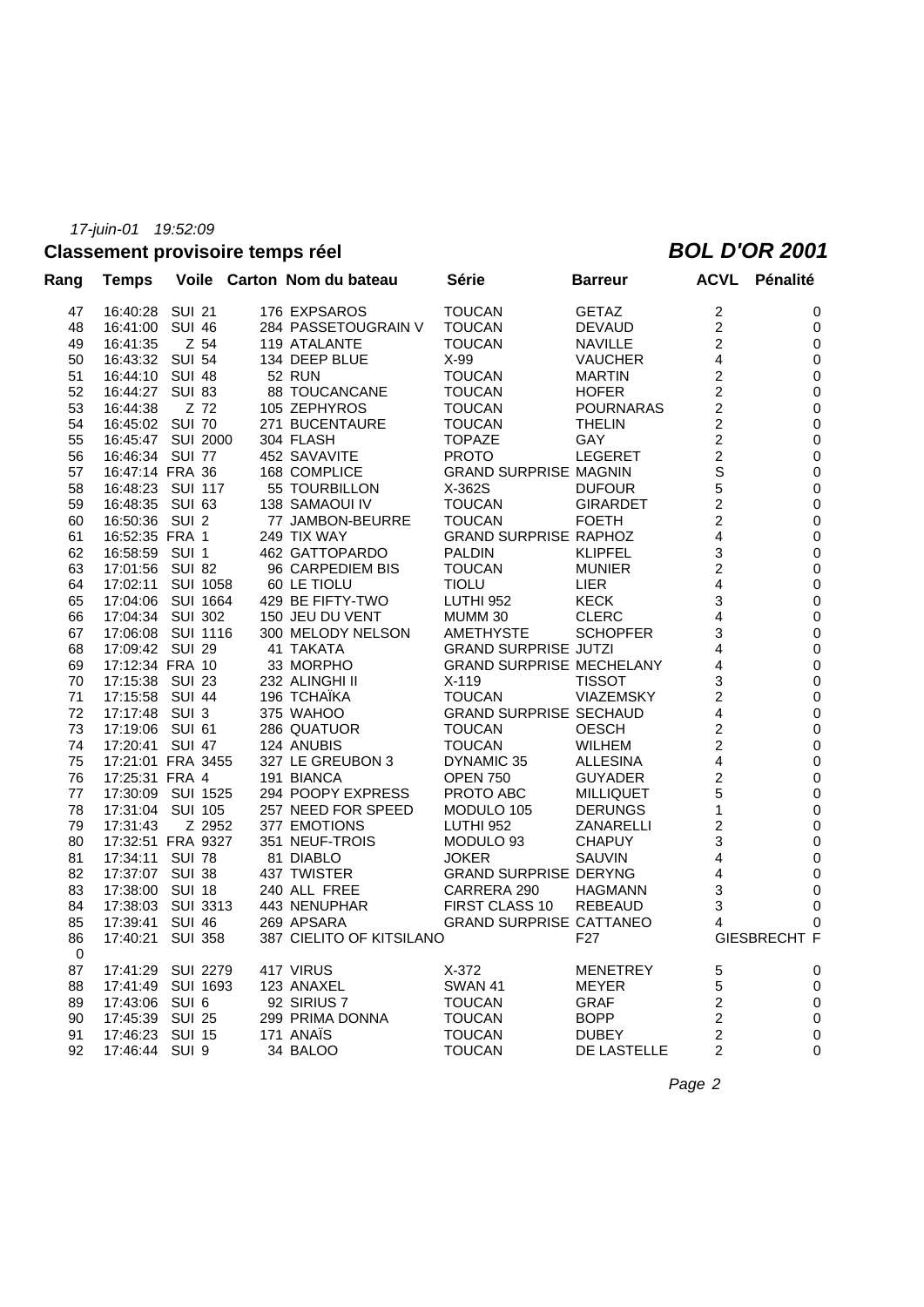# **Classement provisoire temps réel** *BOL D'OR 2001*

| $\overline{c}$<br>17:48:20 SUI 68<br>121 LE NARQUOIS<br><b>TOUCAN</b><br>0<br>93<br><b>MANFRINI</b><br>17:48:24 GER 2010<br><b>STREAMLINE</b><br><b>LABEK</b><br>4<br>94<br>126 DAYTONA<br>0<br>95<br>17:50:12 FRA 4<br>179 Y2K-PAIN PAILLASSE GRAND SURPRISE ROUCHER<br>4<br>0<br>2<br>17:51:34 SUI 52<br>142 CANCUN<br>ASSO 99<br>96<br>GOY&CO<br>0<br>$\overline{c}$<br>Z 26<br>376 ZIG-ZAG III<br><b>TOUCAN</b><br>$\boldsymbol{0}$<br>97<br>17:51:38<br><b>CHARTON</b><br>$\overline{c}$<br>98<br>17:52:38<br><b>SUI 56</b><br>178 L'Y<br><b>TOUCAN</b><br>0<br><b>MEYER</b><br>4<br>99<br>17:52:57<br><b>SUI 141</b><br>344 SMAC<br>DIVA 39<br>$\boldsymbol{0}$<br><b>IMBERT</b><br>5<br>17:54:01<br>SUI <sub>3</sub><br>39 SLANGE-Y-VA<br>LUTHI 925<br>$\pmb{0}$<br>100<br><b>GRAHAM</b><br>F<br>0<br>101<br>17:55:05<br>SUI 2002<br>339 FARRIER<br>F25C<br><b>KOHLER</b><br>4<br>0<br>102<br>18:03:31 SUI 3<br>402 WICKED AWESOME<br>LUTHI 990<br><b>IRMINGER</b><br>18:04:43 SUI 172<br>423 TBS<br><b>SURPRISE</b><br>103<br><b>MOURA</b><br>6<br>0<br>18:05:34 SUI 3<br>316 PELAGIE<br>SPRINT 95<br>4<br>0<br>104<br><b>COLOMB</b><br>$\overline{c}$<br>$Z$ 10<br>230 MELAMPO<br><b>TOUCAN</b><br>$\pmb{0}$<br>105<br>18:06:48<br><b>BANZET</b><br>18:12:40 FRA 33<br>4<br>$\boldsymbol{0}$<br>106<br>438 THIRSTY THREE<br><b>GRAND SURPRISE BARIOLONI</b><br>18:14:28 SUI 36<br>3<br>$\pmb{0}$<br>107<br>4 VIREVENT IV<br>SWANN 44<br><b>MORGAN</b><br>5<br>8M ONE DESIGN<br>0<br>108<br>18:15:38 SUI 10<br>313 BRISE-BISE<br><b>PEYROT</b><br>$\overline{c}$<br>0<br>109<br>18:16:20<br>SUI 34<br>256 SORC'HENN<br><b>TOUCAN</b><br><b>RENEVIER</b><br>4<br>110<br>18:19:06<br>SUI 502<br>254 INDIGO<br>$X-99$<br>0<br><b>CHENAUX</b><br><b>ITA 30</b><br>4<br>111<br>18:19:09<br>216 DIDISTEAM<br><b>JOCKER</b><br>0<br><b>DIDISHEIM</b><br>$\overline{c}$<br><b>SUI 50</b><br>272 SIRENA II<br><b>TOUCAN</b><br>0<br>112<br>18:19:21<br><b>BAUMANN</b><br>6<br>$\boldsymbol{0}$<br>113<br>18:20:41<br><b>SUI 525</b><br>71 GENEVE 2<br><b>SURPRISE</b><br><b>GOLCHAN</b><br>430 TITANE<br>$X-99$<br>5<br>114<br>18:21:21<br><b>SUI 381</b><br>0<br><b>VUKANOVIC</b><br><b>SUI 506</b><br><b>SURPRISE</b><br>6<br>$\boldsymbol{0}$<br>115<br>18:21:36<br>361 RHUM 9<br><b>MONNIN</b><br>0<br>18:22:46<br>Z 5000<br>133 AKVA-SELZER<br><b>PROTO</b><br>4<br>116<br><b>BEAUVERD</b><br>18:23:59<br>$Z$ 16<br>372 KLIN'UP<br><b>CHOUCAS</b><br>4<br>0<br>117<br><b>PELLECUER</b><br>2<br>0<br>118<br>18:25:01<br>SUI 1<br>303 TOPAZE<br><b>TOPAZE</b><br><b>RUMMEL</b><br>5<br>119<br>18:25:44 SUI 7<br>262 ECLIPSE<br>DOD 24.5<br>0<br><b>LEIMGRUBER</b><br><b>SUI 518</b><br>242 TEO JAKOB<br><b>SURPRISE</b><br>6<br>$\boldsymbol{0}$<br>120<br>18:26:33<br>GANZ<br>121<br>Z 136<br>163 MATHE 4<br><b>SURPRISE</b><br><b>MAUGE</b><br>6<br>0<br>18:26:55<br>122<br><b>SUI 163</b><br>354 GO-DUTCH-BAUTOP<br><b>SURPRISE</b><br>6<br>$\boldsymbol{0}$<br>18:26:55<br><b>WUETHRICH</b><br>454 ZAGARA<br>5<br>123<br>ITA 8158<br>DOLPHIN 81<br><b>PERTUISET</b><br>$\pmb{0}$<br>18:26:56<br>6<br>0<br>124<br>18:26:58 FRA 1241<br>94 TARANGAU<br><b>SURPRISE</b><br><b>GIRARDET</b><br>F<br>18:27:35 GER 337<br>0<br>125<br>206 BRRRT<br>F-24MKII<br><b>STOLZ</b><br>126<br>18:27:44<br>Z 1906<br>3 EUPHORIE<br>FLORENCE 39<br><b>GUGGIARI</b><br>4<br>0<br>127<br>18:28:10 SUI 521<br>$X-99$<br>4<br>$\pmb{0}$<br>347 JANJU-BIE<br><b>MOGET</b><br>5<br>128<br>18:28:37 FRA 5706<br>188 RHUM RUNNER<br>747 ONE DESIGN<br><b>BLAYO</b><br>0<br><b>SURPRISE</b><br>6<br>$\boldsymbol{0}$<br>129<br>18:28:47 SUI 321<br>325 NAUTISME ROMAND<br><b>CHATAGNY</b><br>$\pmb{0}$<br>130<br>18:29:09<br><b>SUI 25</b><br>264 MELLIFICA<br>SPRINT 108<br>4<br><b>DALPHIN</b><br>$\overline{c}$<br>131<br>18:29:14<br>Z 65<br>115 CORMORAN<br><b>TOUCAN</b><br><b>PROJAHN</b><br>0<br>5<br>$\pmb{0}$<br>132<br>18:29:46<br>14<br>268 BREEHORN<br><b>MAXFUN 25</b><br>VAN DER BERG<br>18:30:02 SUI 52<br>449 EQUILIBRE<br><b>BECK</b><br>133<br><b>JOKER</b><br>4<br>0<br>18:31:48 FRA 225<br><b>114 ENZO</b><br>134<br>MELGES 24<br><b>MARCHETTA</b><br>4<br>0<br>18:32:22 FRA 22932<br>457 STRATAGEME<br><b>SURPRISE</b><br>LANSAC<br>135<br>6<br>0<br>136<br>18:32:42 SUI 526<br>69 GENEVE 3<br><b>SURPRISE</b><br><b>POUJOULAT</b><br>6<br>0<br>18:32:53 SUI 8713<br>281 SURFIN<br>137<br>FINNGULF 31<br><b>AEPPLI</b><br>6<br>0<br>4<br>$\mathbf{0}$<br>138<br>18:32:55 SUI 341<br><b>86 ANTILAU</b><br>LUTHI 990<br><b>CIVITILLO</b> | Rang | Temps |  | Voile Carton Nom du bateau | Série | <b>Barreur</b> | <b>ACVL</b> | Pénalité |
|-------------------------------------------------------------------------------------------------------------------------------------------------------------------------------------------------------------------------------------------------------------------------------------------------------------------------------------------------------------------------------------------------------------------------------------------------------------------------------------------------------------------------------------------------------------------------------------------------------------------------------------------------------------------------------------------------------------------------------------------------------------------------------------------------------------------------------------------------------------------------------------------------------------------------------------------------------------------------------------------------------------------------------------------------------------------------------------------------------------------------------------------------------------------------------------------------------------------------------------------------------------------------------------------------------------------------------------------------------------------------------------------------------------------------------------------------------------------------------------------------------------------------------------------------------------------------------------------------------------------------------------------------------------------------------------------------------------------------------------------------------------------------------------------------------------------------------------------------------------------------------------------------------------------------------------------------------------------------------------------------------------------------------------------------------------------------------------------------------------------------------------------------------------------------------------------------------------------------------------------------------------------------------------------------------------------------------------------------------------------------------------------------------------------------------------------------------------------------------------------------------------------------------------------------------------------------------------------------------------------------------------------------------------------------------------------------------------------------------------------------------------------------------------------------------------------------------------------------------------------------------------------------------------------------------------------------------------------------------------------------------------------------------------------------------------------------------------------------------------------------------------------------------------------------------------------------------------------------------------------------------------------------------------------------------------------------------------------------------------------------------------------------------------------------------------------------------------------------------------------------------------------------------------------------------------------------------------------------------------------------------------------------------------------------------------------------------------------------------------------------------------------------------------------------------------------------------------------------------------------------------------------------------------------------------------------------------------------------------------------------------------------------------------------------------------------------------------------------------------------------------------------------------------------------------------------------------------------------------------------------------------------------------------------------------------------------------------------------------------------------------------------------------------------------------------------------------------------------------------------------------------------------------------------|------|-------|--|----------------------------|-------|----------------|-------------|----------|
|                                                                                                                                                                                                                                                                                                                                                                                                                                                                                                                                                                                                                                                                                                                                                                                                                                                                                                                                                                                                                                                                                                                                                                                                                                                                                                                                                                                                                                                                                                                                                                                                                                                                                                                                                                                                                                                                                                                                                                                                                                                                                                                                                                                                                                                                                                                                                                                                                                                                                                                                                                                                                                                                                                                                                                                                                                                                                                                                                                                                                                                                                                                                                                                                                                                                                                                                                                                                                                                                                                                                                                                                                                                                                                                                                                                                                                                                                                                                                                                                                                                                                                                                                                                                                                                                                                                                                                                                                                                                                                                                           |      |       |  |                            |       |                |             |          |
|                                                                                                                                                                                                                                                                                                                                                                                                                                                                                                                                                                                                                                                                                                                                                                                                                                                                                                                                                                                                                                                                                                                                                                                                                                                                                                                                                                                                                                                                                                                                                                                                                                                                                                                                                                                                                                                                                                                                                                                                                                                                                                                                                                                                                                                                                                                                                                                                                                                                                                                                                                                                                                                                                                                                                                                                                                                                                                                                                                                                                                                                                                                                                                                                                                                                                                                                                                                                                                                                                                                                                                                                                                                                                                                                                                                                                                                                                                                                                                                                                                                                                                                                                                                                                                                                                                                                                                                                                                                                                                                                           |      |       |  |                            |       |                |             |          |
|                                                                                                                                                                                                                                                                                                                                                                                                                                                                                                                                                                                                                                                                                                                                                                                                                                                                                                                                                                                                                                                                                                                                                                                                                                                                                                                                                                                                                                                                                                                                                                                                                                                                                                                                                                                                                                                                                                                                                                                                                                                                                                                                                                                                                                                                                                                                                                                                                                                                                                                                                                                                                                                                                                                                                                                                                                                                                                                                                                                                                                                                                                                                                                                                                                                                                                                                                                                                                                                                                                                                                                                                                                                                                                                                                                                                                                                                                                                                                                                                                                                                                                                                                                                                                                                                                                                                                                                                                                                                                                                                           |      |       |  |                            |       |                |             |          |
|                                                                                                                                                                                                                                                                                                                                                                                                                                                                                                                                                                                                                                                                                                                                                                                                                                                                                                                                                                                                                                                                                                                                                                                                                                                                                                                                                                                                                                                                                                                                                                                                                                                                                                                                                                                                                                                                                                                                                                                                                                                                                                                                                                                                                                                                                                                                                                                                                                                                                                                                                                                                                                                                                                                                                                                                                                                                                                                                                                                                                                                                                                                                                                                                                                                                                                                                                                                                                                                                                                                                                                                                                                                                                                                                                                                                                                                                                                                                                                                                                                                                                                                                                                                                                                                                                                                                                                                                                                                                                                                                           |      |       |  |                            |       |                |             |          |
|                                                                                                                                                                                                                                                                                                                                                                                                                                                                                                                                                                                                                                                                                                                                                                                                                                                                                                                                                                                                                                                                                                                                                                                                                                                                                                                                                                                                                                                                                                                                                                                                                                                                                                                                                                                                                                                                                                                                                                                                                                                                                                                                                                                                                                                                                                                                                                                                                                                                                                                                                                                                                                                                                                                                                                                                                                                                                                                                                                                                                                                                                                                                                                                                                                                                                                                                                                                                                                                                                                                                                                                                                                                                                                                                                                                                                                                                                                                                                                                                                                                                                                                                                                                                                                                                                                                                                                                                                                                                                                                                           |      |       |  |                            |       |                |             |          |
|                                                                                                                                                                                                                                                                                                                                                                                                                                                                                                                                                                                                                                                                                                                                                                                                                                                                                                                                                                                                                                                                                                                                                                                                                                                                                                                                                                                                                                                                                                                                                                                                                                                                                                                                                                                                                                                                                                                                                                                                                                                                                                                                                                                                                                                                                                                                                                                                                                                                                                                                                                                                                                                                                                                                                                                                                                                                                                                                                                                                                                                                                                                                                                                                                                                                                                                                                                                                                                                                                                                                                                                                                                                                                                                                                                                                                                                                                                                                                                                                                                                                                                                                                                                                                                                                                                                                                                                                                                                                                                                                           |      |       |  |                            |       |                |             |          |
|                                                                                                                                                                                                                                                                                                                                                                                                                                                                                                                                                                                                                                                                                                                                                                                                                                                                                                                                                                                                                                                                                                                                                                                                                                                                                                                                                                                                                                                                                                                                                                                                                                                                                                                                                                                                                                                                                                                                                                                                                                                                                                                                                                                                                                                                                                                                                                                                                                                                                                                                                                                                                                                                                                                                                                                                                                                                                                                                                                                                                                                                                                                                                                                                                                                                                                                                                                                                                                                                                                                                                                                                                                                                                                                                                                                                                                                                                                                                                                                                                                                                                                                                                                                                                                                                                                                                                                                                                                                                                                                                           |      |       |  |                            |       |                |             |          |
|                                                                                                                                                                                                                                                                                                                                                                                                                                                                                                                                                                                                                                                                                                                                                                                                                                                                                                                                                                                                                                                                                                                                                                                                                                                                                                                                                                                                                                                                                                                                                                                                                                                                                                                                                                                                                                                                                                                                                                                                                                                                                                                                                                                                                                                                                                                                                                                                                                                                                                                                                                                                                                                                                                                                                                                                                                                                                                                                                                                                                                                                                                                                                                                                                                                                                                                                                                                                                                                                                                                                                                                                                                                                                                                                                                                                                                                                                                                                                                                                                                                                                                                                                                                                                                                                                                                                                                                                                                                                                                                                           |      |       |  |                            |       |                |             |          |
|                                                                                                                                                                                                                                                                                                                                                                                                                                                                                                                                                                                                                                                                                                                                                                                                                                                                                                                                                                                                                                                                                                                                                                                                                                                                                                                                                                                                                                                                                                                                                                                                                                                                                                                                                                                                                                                                                                                                                                                                                                                                                                                                                                                                                                                                                                                                                                                                                                                                                                                                                                                                                                                                                                                                                                                                                                                                                                                                                                                                                                                                                                                                                                                                                                                                                                                                                                                                                                                                                                                                                                                                                                                                                                                                                                                                                                                                                                                                                                                                                                                                                                                                                                                                                                                                                                                                                                                                                                                                                                                                           |      |       |  |                            |       |                |             |          |
|                                                                                                                                                                                                                                                                                                                                                                                                                                                                                                                                                                                                                                                                                                                                                                                                                                                                                                                                                                                                                                                                                                                                                                                                                                                                                                                                                                                                                                                                                                                                                                                                                                                                                                                                                                                                                                                                                                                                                                                                                                                                                                                                                                                                                                                                                                                                                                                                                                                                                                                                                                                                                                                                                                                                                                                                                                                                                                                                                                                                                                                                                                                                                                                                                                                                                                                                                                                                                                                                                                                                                                                                                                                                                                                                                                                                                                                                                                                                                                                                                                                                                                                                                                                                                                                                                                                                                                                                                                                                                                                                           |      |       |  |                            |       |                |             |          |
|                                                                                                                                                                                                                                                                                                                                                                                                                                                                                                                                                                                                                                                                                                                                                                                                                                                                                                                                                                                                                                                                                                                                                                                                                                                                                                                                                                                                                                                                                                                                                                                                                                                                                                                                                                                                                                                                                                                                                                                                                                                                                                                                                                                                                                                                                                                                                                                                                                                                                                                                                                                                                                                                                                                                                                                                                                                                                                                                                                                                                                                                                                                                                                                                                                                                                                                                                                                                                                                                                                                                                                                                                                                                                                                                                                                                                                                                                                                                                                                                                                                                                                                                                                                                                                                                                                                                                                                                                                                                                                                                           |      |       |  |                            |       |                |             |          |
|                                                                                                                                                                                                                                                                                                                                                                                                                                                                                                                                                                                                                                                                                                                                                                                                                                                                                                                                                                                                                                                                                                                                                                                                                                                                                                                                                                                                                                                                                                                                                                                                                                                                                                                                                                                                                                                                                                                                                                                                                                                                                                                                                                                                                                                                                                                                                                                                                                                                                                                                                                                                                                                                                                                                                                                                                                                                                                                                                                                                                                                                                                                                                                                                                                                                                                                                                                                                                                                                                                                                                                                                                                                                                                                                                                                                                                                                                                                                                                                                                                                                                                                                                                                                                                                                                                                                                                                                                                                                                                                                           |      |       |  |                            |       |                |             |          |
|                                                                                                                                                                                                                                                                                                                                                                                                                                                                                                                                                                                                                                                                                                                                                                                                                                                                                                                                                                                                                                                                                                                                                                                                                                                                                                                                                                                                                                                                                                                                                                                                                                                                                                                                                                                                                                                                                                                                                                                                                                                                                                                                                                                                                                                                                                                                                                                                                                                                                                                                                                                                                                                                                                                                                                                                                                                                                                                                                                                                                                                                                                                                                                                                                                                                                                                                                                                                                                                                                                                                                                                                                                                                                                                                                                                                                                                                                                                                                                                                                                                                                                                                                                                                                                                                                                                                                                                                                                                                                                                                           |      |       |  |                            |       |                |             |          |
|                                                                                                                                                                                                                                                                                                                                                                                                                                                                                                                                                                                                                                                                                                                                                                                                                                                                                                                                                                                                                                                                                                                                                                                                                                                                                                                                                                                                                                                                                                                                                                                                                                                                                                                                                                                                                                                                                                                                                                                                                                                                                                                                                                                                                                                                                                                                                                                                                                                                                                                                                                                                                                                                                                                                                                                                                                                                                                                                                                                                                                                                                                                                                                                                                                                                                                                                                                                                                                                                                                                                                                                                                                                                                                                                                                                                                                                                                                                                                                                                                                                                                                                                                                                                                                                                                                                                                                                                                                                                                                                                           |      |       |  |                            |       |                |             |          |
|                                                                                                                                                                                                                                                                                                                                                                                                                                                                                                                                                                                                                                                                                                                                                                                                                                                                                                                                                                                                                                                                                                                                                                                                                                                                                                                                                                                                                                                                                                                                                                                                                                                                                                                                                                                                                                                                                                                                                                                                                                                                                                                                                                                                                                                                                                                                                                                                                                                                                                                                                                                                                                                                                                                                                                                                                                                                                                                                                                                                                                                                                                                                                                                                                                                                                                                                                                                                                                                                                                                                                                                                                                                                                                                                                                                                                                                                                                                                                                                                                                                                                                                                                                                                                                                                                                                                                                                                                                                                                                                                           |      |       |  |                            |       |                |             |          |
|                                                                                                                                                                                                                                                                                                                                                                                                                                                                                                                                                                                                                                                                                                                                                                                                                                                                                                                                                                                                                                                                                                                                                                                                                                                                                                                                                                                                                                                                                                                                                                                                                                                                                                                                                                                                                                                                                                                                                                                                                                                                                                                                                                                                                                                                                                                                                                                                                                                                                                                                                                                                                                                                                                                                                                                                                                                                                                                                                                                                                                                                                                                                                                                                                                                                                                                                                                                                                                                                                                                                                                                                                                                                                                                                                                                                                                                                                                                                                                                                                                                                                                                                                                                                                                                                                                                                                                                                                                                                                                                                           |      |       |  |                            |       |                |             |          |
|                                                                                                                                                                                                                                                                                                                                                                                                                                                                                                                                                                                                                                                                                                                                                                                                                                                                                                                                                                                                                                                                                                                                                                                                                                                                                                                                                                                                                                                                                                                                                                                                                                                                                                                                                                                                                                                                                                                                                                                                                                                                                                                                                                                                                                                                                                                                                                                                                                                                                                                                                                                                                                                                                                                                                                                                                                                                                                                                                                                                                                                                                                                                                                                                                                                                                                                                                                                                                                                                                                                                                                                                                                                                                                                                                                                                                                                                                                                                                                                                                                                                                                                                                                                                                                                                                                                                                                                                                                                                                                                                           |      |       |  |                            |       |                |             |          |
|                                                                                                                                                                                                                                                                                                                                                                                                                                                                                                                                                                                                                                                                                                                                                                                                                                                                                                                                                                                                                                                                                                                                                                                                                                                                                                                                                                                                                                                                                                                                                                                                                                                                                                                                                                                                                                                                                                                                                                                                                                                                                                                                                                                                                                                                                                                                                                                                                                                                                                                                                                                                                                                                                                                                                                                                                                                                                                                                                                                                                                                                                                                                                                                                                                                                                                                                                                                                                                                                                                                                                                                                                                                                                                                                                                                                                                                                                                                                                                                                                                                                                                                                                                                                                                                                                                                                                                                                                                                                                                                                           |      |       |  |                            |       |                |             |          |
|                                                                                                                                                                                                                                                                                                                                                                                                                                                                                                                                                                                                                                                                                                                                                                                                                                                                                                                                                                                                                                                                                                                                                                                                                                                                                                                                                                                                                                                                                                                                                                                                                                                                                                                                                                                                                                                                                                                                                                                                                                                                                                                                                                                                                                                                                                                                                                                                                                                                                                                                                                                                                                                                                                                                                                                                                                                                                                                                                                                                                                                                                                                                                                                                                                                                                                                                                                                                                                                                                                                                                                                                                                                                                                                                                                                                                                                                                                                                                                                                                                                                                                                                                                                                                                                                                                                                                                                                                                                                                                                                           |      |       |  |                            |       |                |             |          |
|                                                                                                                                                                                                                                                                                                                                                                                                                                                                                                                                                                                                                                                                                                                                                                                                                                                                                                                                                                                                                                                                                                                                                                                                                                                                                                                                                                                                                                                                                                                                                                                                                                                                                                                                                                                                                                                                                                                                                                                                                                                                                                                                                                                                                                                                                                                                                                                                                                                                                                                                                                                                                                                                                                                                                                                                                                                                                                                                                                                                                                                                                                                                                                                                                                                                                                                                                                                                                                                                                                                                                                                                                                                                                                                                                                                                                                                                                                                                                                                                                                                                                                                                                                                                                                                                                                                                                                                                                                                                                                                                           |      |       |  |                            |       |                |             |          |
|                                                                                                                                                                                                                                                                                                                                                                                                                                                                                                                                                                                                                                                                                                                                                                                                                                                                                                                                                                                                                                                                                                                                                                                                                                                                                                                                                                                                                                                                                                                                                                                                                                                                                                                                                                                                                                                                                                                                                                                                                                                                                                                                                                                                                                                                                                                                                                                                                                                                                                                                                                                                                                                                                                                                                                                                                                                                                                                                                                                                                                                                                                                                                                                                                                                                                                                                                                                                                                                                                                                                                                                                                                                                                                                                                                                                                                                                                                                                                                                                                                                                                                                                                                                                                                                                                                                                                                                                                                                                                                                                           |      |       |  |                            |       |                |             |          |
|                                                                                                                                                                                                                                                                                                                                                                                                                                                                                                                                                                                                                                                                                                                                                                                                                                                                                                                                                                                                                                                                                                                                                                                                                                                                                                                                                                                                                                                                                                                                                                                                                                                                                                                                                                                                                                                                                                                                                                                                                                                                                                                                                                                                                                                                                                                                                                                                                                                                                                                                                                                                                                                                                                                                                                                                                                                                                                                                                                                                                                                                                                                                                                                                                                                                                                                                                                                                                                                                                                                                                                                                                                                                                                                                                                                                                                                                                                                                                                                                                                                                                                                                                                                                                                                                                                                                                                                                                                                                                                                                           |      |       |  |                            |       |                |             |          |
|                                                                                                                                                                                                                                                                                                                                                                                                                                                                                                                                                                                                                                                                                                                                                                                                                                                                                                                                                                                                                                                                                                                                                                                                                                                                                                                                                                                                                                                                                                                                                                                                                                                                                                                                                                                                                                                                                                                                                                                                                                                                                                                                                                                                                                                                                                                                                                                                                                                                                                                                                                                                                                                                                                                                                                                                                                                                                                                                                                                                                                                                                                                                                                                                                                                                                                                                                                                                                                                                                                                                                                                                                                                                                                                                                                                                                                                                                                                                                                                                                                                                                                                                                                                                                                                                                                                                                                                                                                                                                                                                           |      |       |  |                            |       |                |             |          |
|                                                                                                                                                                                                                                                                                                                                                                                                                                                                                                                                                                                                                                                                                                                                                                                                                                                                                                                                                                                                                                                                                                                                                                                                                                                                                                                                                                                                                                                                                                                                                                                                                                                                                                                                                                                                                                                                                                                                                                                                                                                                                                                                                                                                                                                                                                                                                                                                                                                                                                                                                                                                                                                                                                                                                                                                                                                                                                                                                                                                                                                                                                                                                                                                                                                                                                                                                                                                                                                                                                                                                                                                                                                                                                                                                                                                                                                                                                                                                                                                                                                                                                                                                                                                                                                                                                                                                                                                                                                                                                                                           |      |       |  |                            |       |                |             |          |
|                                                                                                                                                                                                                                                                                                                                                                                                                                                                                                                                                                                                                                                                                                                                                                                                                                                                                                                                                                                                                                                                                                                                                                                                                                                                                                                                                                                                                                                                                                                                                                                                                                                                                                                                                                                                                                                                                                                                                                                                                                                                                                                                                                                                                                                                                                                                                                                                                                                                                                                                                                                                                                                                                                                                                                                                                                                                                                                                                                                                                                                                                                                                                                                                                                                                                                                                                                                                                                                                                                                                                                                                                                                                                                                                                                                                                                                                                                                                                                                                                                                                                                                                                                                                                                                                                                                                                                                                                                                                                                                                           |      |       |  |                            |       |                |             |          |
|                                                                                                                                                                                                                                                                                                                                                                                                                                                                                                                                                                                                                                                                                                                                                                                                                                                                                                                                                                                                                                                                                                                                                                                                                                                                                                                                                                                                                                                                                                                                                                                                                                                                                                                                                                                                                                                                                                                                                                                                                                                                                                                                                                                                                                                                                                                                                                                                                                                                                                                                                                                                                                                                                                                                                                                                                                                                                                                                                                                                                                                                                                                                                                                                                                                                                                                                                                                                                                                                                                                                                                                                                                                                                                                                                                                                                                                                                                                                                                                                                                                                                                                                                                                                                                                                                                                                                                                                                                                                                                                                           |      |       |  |                            |       |                |             |          |
|                                                                                                                                                                                                                                                                                                                                                                                                                                                                                                                                                                                                                                                                                                                                                                                                                                                                                                                                                                                                                                                                                                                                                                                                                                                                                                                                                                                                                                                                                                                                                                                                                                                                                                                                                                                                                                                                                                                                                                                                                                                                                                                                                                                                                                                                                                                                                                                                                                                                                                                                                                                                                                                                                                                                                                                                                                                                                                                                                                                                                                                                                                                                                                                                                                                                                                                                                                                                                                                                                                                                                                                                                                                                                                                                                                                                                                                                                                                                                                                                                                                                                                                                                                                                                                                                                                                                                                                                                                                                                                                                           |      |       |  |                            |       |                |             |          |
|                                                                                                                                                                                                                                                                                                                                                                                                                                                                                                                                                                                                                                                                                                                                                                                                                                                                                                                                                                                                                                                                                                                                                                                                                                                                                                                                                                                                                                                                                                                                                                                                                                                                                                                                                                                                                                                                                                                                                                                                                                                                                                                                                                                                                                                                                                                                                                                                                                                                                                                                                                                                                                                                                                                                                                                                                                                                                                                                                                                                                                                                                                                                                                                                                                                                                                                                                                                                                                                                                                                                                                                                                                                                                                                                                                                                                                                                                                                                                                                                                                                                                                                                                                                                                                                                                                                                                                                                                                                                                                                                           |      |       |  |                            |       |                |             |          |
|                                                                                                                                                                                                                                                                                                                                                                                                                                                                                                                                                                                                                                                                                                                                                                                                                                                                                                                                                                                                                                                                                                                                                                                                                                                                                                                                                                                                                                                                                                                                                                                                                                                                                                                                                                                                                                                                                                                                                                                                                                                                                                                                                                                                                                                                                                                                                                                                                                                                                                                                                                                                                                                                                                                                                                                                                                                                                                                                                                                                                                                                                                                                                                                                                                                                                                                                                                                                                                                                                                                                                                                                                                                                                                                                                                                                                                                                                                                                                                                                                                                                                                                                                                                                                                                                                                                                                                                                                                                                                                                                           |      |       |  |                            |       |                |             |          |
|                                                                                                                                                                                                                                                                                                                                                                                                                                                                                                                                                                                                                                                                                                                                                                                                                                                                                                                                                                                                                                                                                                                                                                                                                                                                                                                                                                                                                                                                                                                                                                                                                                                                                                                                                                                                                                                                                                                                                                                                                                                                                                                                                                                                                                                                                                                                                                                                                                                                                                                                                                                                                                                                                                                                                                                                                                                                                                                                                                                                                                                                                                                                                                                                                                                                                                                                                                                                                                                                                                                                                                                                                                                                                                                                                                                                                                                                                                                                                                                                                                                                                                                                                                                                                                                                                                                                                                                                                                                                                                                                           |      |       |  |                            |       |                |             |          |
|                                                                                                                                                                                                                                                                                                                                                                                                                                                                                                                                                                                                                                                                                                                                                                                                                                                                                                                                                                                                                                                                                                                                                                                                                                                                                                                                                                                                                                                                                                                                                                                                                                                                                                                                                                                                                                                                                                                                                                                                                                                                                                                                                                                                                                                                                                                                                                                                                                                                                                                                                                                                                                                                                                                                                                                                                                                                                                                                                                                                                                                                                                                                                                                                                                                                                                                                                                                                                                                                                                                                                                                                                                                                                                                                                                                                                                                                                                                                                                                                                                                                                                                                                                                                                                                                                                                                                                                                                                                                                                                                           |      |       |  |                            |       |                |             |          |
|                                                                                                                                                                                                                                                                                                                                                                                                                                                                                                                                                                                                                                                                                                                                                                                                                                                                                                                                                                                                                                                                                                                                                                                                                                                                                                                                                                                                                                                                                                                                                                                                                                                                                                                                                                                                                                                                                                                                                                                                                                                                                                                                                                                                                                                                                                                                                                                                                                                                                                                                                                                                                                                                                                                                                                                                                                                                                                                                                                                                                                                                                                                                                                                                                                                                                                                                                                                                                                                                                                                                                                                                                                                                                                                                                                                                                                                                                                                                                                                                                                                                                                                                                                                                                                                                                                                                                                                                                                                                                                                                           |      |       |  |                            |       |                |             |          |
|                                                                                                                                                                                                                                                                                                                                                                                                                                                                                                                                                                                                                                                                                                                                                                                                                                                                                                                                                                                                                                                                                                                                                                                                                                                                                                                                                                                                                                                                                                                                                                                                                                                                                                                                                                                                                                                                                                                                                                                                                                                                                                                                                                                                                                                                                                                                                                                                                                                                                                                                                                                                                                                                                                                                                                                                                                                                                                                                                                                                                                                                                                                                                                                                                                                                                                                                                                                                                                                                                                                                                                                                                                                                                                                                                                                                                                                                                                                                                                                                                                                                                                                                                                                                                                                                                                                                                                                                                                                                                                                                           |      |       |  |                            |       |                |             |          |
|                                                                                                                                                                                                                                                                                                                                                                                                                                                                                                                                                                                                                                                                                                                                                                                                                                                                                                                                                                                                                                                                                                                                                                                                                                                                                                                                                                                                                                                                                                                                                                                                                                                                                                                                                                                                                                                                                                                                                                                                                                                                                                                                                                                                                                                                                                                                                                                                                                                                                                                                                                                                                                                                                                                                                                                                                                                                                                                                                                                                                                                                                                                                                                                                                                                                                                                                                                                                                                                                                                                                                                                                                                                                                                                                                                                                                                                                                                                                                                                                                                                                                                                                                                                                                                                                                                                                                                                                                                                                                                                                           |      |       |  |                            |       |                |             |          |
|                                                                                                                                                                                                                                                                                                                                                                                                                                                                                                                                                                                                                                                                                                                                                                                                                                                                                                                                                                                                                                                                                                                                                                                                                                                                                                                                                                                                                                                                                                                                                                                                                                                                                                                                                                                                                                                                                                                                                                                                                                                                                                                                                                                                                                                                                                                                                                                                                                                                                                                                                                                                                                                                                                                                                                                                                                                                                                                                                                                                                                                                                                                                                                                                                                                                                                                                                                                                                                                                                                                                                                                                                                                                                                                                                                                                                                                                                                                                                                                                                                                                                                                                                                                                                                                                                                                                                                                                                                                                                                                                           |      |       |  |                            |       |                |             |          |
|                                                                                                                                                                                                                                                                                                                                                                                                                                                                                                                                                                                                                                                                                                                                                                                                                                                                                                                                                                                                                                                                                                                                                                                                                                                                                                                                                                                                                                                                                                                                                                                                                                                                                                                                                                                                                                                                                                                                                                                                                                                                                                                                                                                                                                                                                                                                                                                                                                                                                                                                                                                                                                                                                                                                                                                                                                                                                                                                                                                                                                                                                                                                                                                                                                                                                                                                                                                                                                                                                                                                                                                                                                                                                                                                                                                                                                                                                                                                                                                                                                                                                                                                                                                                                                                                                                                                                                                                                                                                                                                                           |      |       |  |                            |       |                |             |          |
|                                                                                                                                                                                                                                                                                                                                                                                                                                                                                                                                                                                                                                                                                                                                                                                                                                                                                                                                                                                                                                                                                                                                                                                                                                                                                                                                                                                                                                                                                                                                                                                                                                                                                                                                                                                                                                                                                                                                                                                                                                                                                                                                                                                                                                                                                                                                                                                                                                                                                                                                                                                                                                                                                                                                                                                                                                                                                                                                                                                                                                                                                                                                                                                                                                                                                                                                                                                                                                                                                                                                                                                                                                                                                                                                                                                                                                                                                                                                                                                                                                                                                                                                                                                                                                                                                                                                                                                                                                                                                                                                           |      |       |  |                            |       |                |             |          |
|                                                                                                                                                                                                                                                                                                                                                                                                                                                                                                                                                                                                                                                                                                                                                                                                                                                                                                                                                                                                                                                                                                                                                                                                                                                                                                                                                                                                                                                                                                                                                                                                                                                                                                                                                                                                                                                                                                                                                                                                                                                                                                                                                                                                                                                                                                                                                                                                                                                                                                                                                                                                                                                                                                                                                                                                                                                                                                                                                                                                                                                                                                                                                                                                                                                                                                                                                                                                                                                                                                                                                                                                                                                                                                                                                                                                                                                                                                                                                                                                                                                                                                                                                                                                                                                                                                                                                                                                                                                                                                                                           |      |       |  |                            |       |                |             |          |
|                                                                                                                                                                                                                                                                                                                                                                                                                                                                                                                                                                                                                                                                                                                                                                                                                                                                                                                                                                                                                                                                                                                                                                                                                                                                                                                                                                                                                                                                                                                                                                                                                                                                                                                                                                                                                                                                                                                                                                                                                                                                                                                                                                                                                                                                                                                                                                                                                                                                                                                                                                                                                                                                                                                                                                                                                                                                                                                                                                                                                                                                                                                                                                                                                                                                                                                                                                                                                                                                                                                                                                                                                                                                                                                                                                                                                                                                                                                                                                                                                                                                                                                                                                                                                                                                                                                                                                                                                                                                                                                                           |      |       |  |                            |       |                |             |          |
|                                                                                                                                                                                                                                                                                                                                                                                                                                                                                                                                                                                                                                                                                                                                                                                                                                                                                                                                                                                                                                                                                                                                                                                                                                                                                                                                                                                                                                                                                                                                                                                                                                                                                                                                                                                                                                                                                                                                                                                                                                                                                                                                                                                                                                                                                                                                                                                                                                                                                                                                                                                                                                                                                                                                                                                                                                                                                                                                                                                                                                                                                                                                                                                                                                                                                                                                                                                                                                                                                                                                                                                                                                                                                                                                                                                                                                                                                                                                                                                                                                                                                                                                                                                                                                                                                                                                                                                                                                                                                                                                           |      |       |  |                            |       |                |             |          |
|                                                                                                                                                                                                                                                                                                                                                                                                                                                                                                                                                                                                                                                                                                                                                                                                                                                                                                                                                                                                                                                                                                                                                                                                                                                                                                                                                                                                                                                                                                                                                                                                                                                                                                                                                                                                                                                                                                                                                                                                                                                                                                                                                                                                                                                                                                                                                                                                                                                                                                                                                                                                                                                                                                                                                                                                                                                                                                                                                                                                                                                                                                                                                                                                                                                                                                                                                                                                                                                                                                                                                                                                                                                                                                                                                                                                                                                                                                                                                                                                                                                                                                                                                                                                                                                                                                                                                                                                                                                                                                                                           |      |       |  |                            |       |                |             |          |
|                                                                                                                                                                                                                                                                                                                                                                                                                                                                                                                                                                                                                                                                                                                                                                                                                                                                                                                                                                                                                                                                                                                                                                                                                                                                                                                                                                                                                                                                                                                                                                                                                                                                                                                                                                                                                                                                                                                                                                                                                                                                                                                                                                                                                                                                                                                                                                                                                                                                                                                                                                                                                                                                                                                                                                                                                                                                                                                                                                                                                                                                                                                                                                                                                                                                                                                                                                                                                                                                                                                                                                                                                                                                                                                                                                                                                                                                                                                                                                                                                                                                                                                                                                                                                                                                                                                                                                                                                                                                                                                                           |      |       |  |                            |       |                |             |          |
|                                                                                                                                                                                                                                                                                                                                                                                                                                                                                                                                                                                                                                                                                                                                                                                                                                                                                                                                                                                                                                                                                                                                                                                                                                                                                                                                                                                                                                                                                                                                                                                                                                                                                                                                                                                                                                                                                                                                                                                                                                                                                                                                                                                                                                                                                                                                                                                                                                                                                                                                                                                                                                                                                                                                                                                                                                                                                                                                                                                                                                                                                                                                                                                                                                                                                                                                                                                                                                                                                                                                                                                                                                                                                                                                                                                                                                                                                                                                                                                                                                                                                                                                                                                                                                                                                                                                                                                                                                                                                                                                           |      |       |  |                            |       |                |             |          |
|                                                                                                                                                                                                                                                                                                                                                                                                                                                                                                                                                                                                                                                                                                                                                                                                                                                                                                                                                                                                                                                                                                                                                                                                                                                                                                                                                                                                                                                                                                                                                                                                                                                                                                                                                                                                                                                                                                                                                                                                                                                                                                                                                                                                                                                                                                                                                                                                                                                                                                                                                                                                                                                                                                                                                                                                                                                                                                                                                                                                                                                                                                                                                                                                                                                                                                                                                                                                                                                                                                                                                                                                                                                                                                                                                                                                                                                                                                                                                                                                                                                                                                                                                                                                                                                                                                                                                                                                                                                                                                                                           |      |       |  |                            |       |                |             |          |
|                                                                                                                                                                                                                                                                                                                                                                                                                                                                                                                                                                                                                                                                                                                                                                                                                                                                                                                                                                                                                                                                                                                                                                                                                                                                                                                                                                                                                                                                                                                                                                                                                                                                                                                                                                                                                                                                                                                                                                                                                                                                                                                                                                                                                                                                                                                                                                                                                                                                                                                                                                                                                                                                                                                                                                                                                                                                                                                                                                                                                                                                                                                                                                                                                                                                                                                                                                                                                                                                                                                                                                                                                                                                                                                                                                                                                                                                                                                                                                                                                                                                                                                                                                                                                                                                                                                                                                                                                                                                                                                                           |      |       |  |                            |       |                |             |          |
|                                                                                                                                                                                                                                                                                                                                                                                                                                                                                                                                                                                                                                                                                                                                                                                                                                                                                                                                                                                                                                                                                                                                                                                                                                                                                                                                                                                                                                                                                                                                                                                                                                                                                                                                                                                                                                                                                                                                                                                                                                                                                                                                                                                                                                                                                                                                                                                                                                                                                                                                                                                                                                                                                                                                                                                                                                                                                                                                                                                                                                                                                                                                                                                                                                                                                                                                                                                                                                                                                                                                                                                                                                                                                                                                                                                                                                                                                                                                                                                                                                                                                                                                                                                                                                                                                                                                                                                                                                                                                                                                           |      |       |  |                            |       |                |             |          |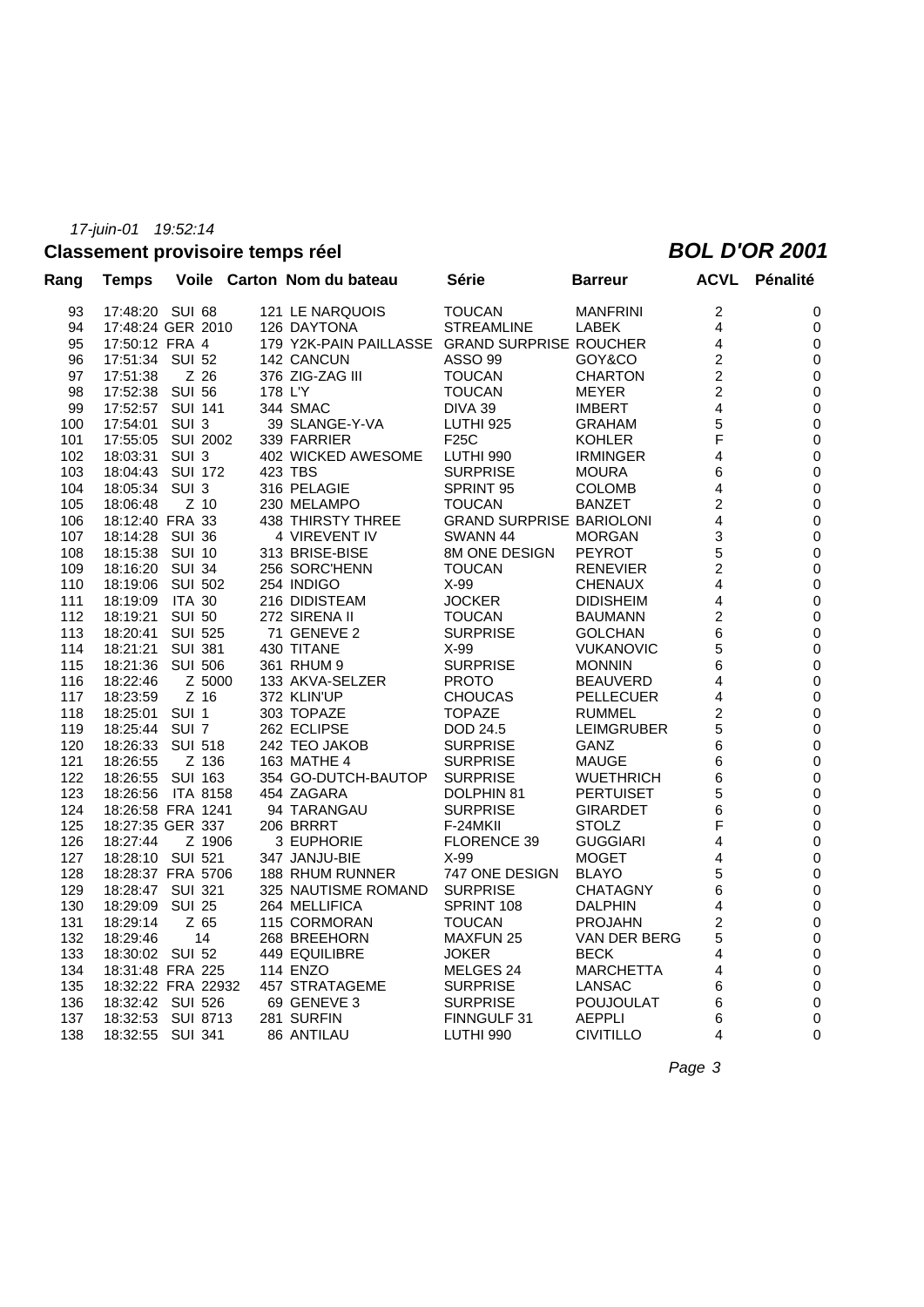# **Classement provisoire temps réel** *BOL D'OR 2001*

| Rang | <b>Temps</b>       |                  |         | Voile Carton Nom du bateau | Série                          | <b>Barreur</b>           | ACVL                    | Pénalité  |
|------|--------------------|------------------|---------|----------------------------|--------------------------------|--------------------------|-------------------------|-----------|
| 139  | 18:33:14 SUI 747   |                  |         | 384 NAUTI-FUN              | 747 ONE DESIGN                 | <b>CORTHESY</b>          | 5                       | 0         |
| 140  | 18:33:23           | <b>SUI 474</b>   |         | 197 P'TITS LACS            | <b>SURPRISE</b>                | <b>LACOUR</b>            | 6                       | 0         |
| 141  | 18:33:23           | SUI 272          |         | 442 OPTI-GARE LS           | <b>SURPRISE</b>                | <b>GAVAIRON</b>          | 6                       | 0         |
| 142  | 18:33:24           | <b>SUI 24</b>    |         | 102 STRING                 | <b>TOUCAN</b>                  | <b>RIGAUD</b>            | $\overline{c}$          | 0         |
| 143  | 18:33:59           | <b>SUI 1058</b>  |         | 255 P'TIT JULOT            | <b>TIOLU</b>                   | <b>TAPPY</b>             | 3                       | 0         |
| 144  | 18:34:04           | Z 20             |         | 357 WAROG                  | <b>TOUCAN</b>                  | GOUZER-IRLE              | 2                       | 0         |
| 145  | 18:34:12 SUI 197   |                  |         | 349 NOBODY                 | <b>SURPRISE</b>                | <b>MOERI</b>             | 6                       | 0         |
| 146  | 18:34:34 SUI 8173  |                  |         | 451 TSCHONG 3              | DOLPHIN 81                     | <b>AMIGUET</b>           | 5                       | 0         |
| 147  | 18:34:38           | <b>SUI 91</b>    |         | 250 IMPRESSIONS            | SHAMROCK 9.5                   | <b>BEGEL</b>             | 5                       | 0         |
| 148  | 18:35:22           | <b>SUI 524</b>   |         | 70 GENEVE 1                | <b>SURPRISE</b>                | <b>NEWMARK</b>           | 6                       | 0         |
| 149  | 18:35:24           | Z 2              |         | 208 ELITE                  | <b>GRAND-SOLEIL 42 PASTEUR</b> |                          | 4                       | 0         |
| 150  | 18:35:36           | SUI 275          |         | 228 PLUS-MEEH              | <b>SURPRISE</b>                | OLDANI                   | 6                       | 0         |
| 151  | 18:37:05 SUI 3827  |                  |         | 7 MAYANUS VII              | DYNAMIC 35                     | <b>JANET</b>             | 4                       | 0         |
| 152  | 18:37:17 FRA 31004 |                  |         | 210 BLACK FLAG             | <b>BENETEAU 25</b>             | <b>CHAFFARDON</b>        | 6                       | 0         |
| 153  | 18:37:27 SUI 360   |                  |         | 426 BAUME&MERCIER          | <b>SURPRISE</b>                | <b>TOSO</b>              | 6                       | 0         |
| 154  | 18:37:41           | 372              |         | 399 37°2 NE                | <b>SURPRISE</b>                | <b>VOROS</b>             | 6                       | 0         |
| 155  | 18:38:06 FRA 1247  |                  |         | 177 MAGIC BUS TOO          | <b>SURPRISE</b>                | <b>BOST</b>              | 6                       | 0         |
| 156  | 18:38:26           | Z 36             |         | 397 LYX 3                  | <b>TOUCAN</b>                  | <b>REY</b>               | $\overline{\mathbf{c}}$ | 0         |
| 157  | 18:39:39           | <b>SUI 8193</b>  |         | 266 FLIPPER                | DOLPHIN 81                     | <b>ROTTET</b>            | 5                       | 0         |
| 158  | 18:40:39           | 614              |         | 89 PULSION                 | <b>FIRST CLASS 8</b>           | <b>GALLIANO</b>          | 6                       | 0         |
| 159  | 18:41:00           | <b>SUI 31</b>    |         | 358 STRIKE                 | <b>SURPRISE</b>                | <b>OMARINI</b>           | 6                       | 0         |
| 160  | 18:41:09           | SUI <sub>1</sub> |         | 65 SAMSARA                 | <b>JOD 35</b>                  | <b>MEUNIER</b>           | 4                       | 0         |
| 161  | 18:41:21           | <b>SUI 245</b>   |         | 97 ZIG ZAG                 | <b>SURPRISE</b>                | <b>HOGENDIJK</b>         | 6                       | 0         |
| 162  | 18:41:32 FRA 1002  |                  |         | 458 ANISEE                 | <b>SURPRISE</b>                | <b>BERTELOODT</b>        | 6                       | 0         |
| 163  | 18:41:34 FRA 14    |                  |         | 328 DEFERLANTE             | JOKER                          | <b>BLANC</b>             | 4                       | 0         |
| 164  | 18:41:39           | FR 990           |         | 311 MARIUS                 | <b>SURPRISE</b>                | <b>ASTRUC</b>            | 6                       | 0         |
| 165  | 18:41:43           | <b>SUI 336</b>   |         | 414 OXBLOW                 | <b>SURPRISE</b>                | GARO                     | 6                       | 0         |
| 166  | 18:41:50           | Z 77             |         | 368 KO-PHI-PHI             | $X-99$                         | <b>MIRKO</b>             | 4                       | 0         |
| 167  | 18:41:52           |                  | Z 1460  | 2 KARUKERA                 | JEUDI 12                       | ADELLA                   | 5                       | 0         |
| 168  | 18:42:19 FRA 286   |                  |         | 307 OH.LA.LA               | $X-332$                        | <b>COLLOMB-RAVINET 6</b> |                         | 0         |
| 169  | 18:42:52           | Z 40             |         | 6 KORRIGAN                 | IL M <sub>6</sub>              | <b>JANET</b>             | 4                       | 0         |
| 170  | 18:43:24           |                  | F 13185 | 369 TASTEVENT              | <b>FIRST CLASS 12</b>          | UHL                      | 4                       | 0         |
| 171  | 18:43:32           | Z 117            |         | 174 TONERRE DU             | <b>SPRINT</b>                  | <b>BERSET</b>            | 4                       | 0         |
| 172  | 18:43:33           | 9                |         | 214 MASTER BLASTER         | <b>MAXFUN 25</b>               | <b>JORISSEN</b>          | 5                       | 0         |
| 173  | 18:44:11 FRA 437   |                  |         | 113 STENIC II              | <b>SURPRISE</b>                | <b>MONTMASSON</b>        | 6                       | 0         |
| 174  | 18:45:04 FRA 5     |                  |         | 172 OLYMPIC                | <b>SPRINT</b>                  | <b>FAVRE</b>             | 3                       | 0         |
| 175  | 18:45:10           | SUI 8150         |         | 258 CAROLIVE               | DOLPHIN 81                     | <b>RIGOT</b>             | 5                       | 0         |
| 176  | 18:45:17 SUI 7     |                  |         | 15 MOONY                   | LUTHI <sub>33</sub>            | <b>SECRETAN</b>          | 5                       | 0         |
| 177  | 18:45:31           | <b>SUI 62</b>    |         | 181 ZEBULON                | DOLPHIN 81                     | <b>PFAU</b>              | 5                       | 0         |
| 178  | 18:46:01 FRA 33    |                  |         | 320 GALIOTE                | HELIUM 7.65                    | <b>TORFOU</b>            | 6                       | $\pmb{0}$ |
| 179  | 18:46:17           | 17               |         | 267 MAXFUN                 | <b>MAXFUN 25</b>               | <b>VOOGD</b>             | 5                       | 0         |
| 180  | 18:47:01           | SUI <sub>4</sub> |         | 205 GLANA                  | <b>IL M8</b>                   | <b>MARCHAND</b>          | 4                       | 0         |
| 181  | 18:47:11 SUI 296   |                  |         | 85 BADALUC                 | <b>SURPRISE</b>                | <b>CONNE</b>             | 6                       | 0         |
| 182  | 18:48:43 FRA 1257  |                  |         | 231 ALLEGRETTO             | <b>SURPRISE</b>                | <b>VERDIER</b>           | 6                       | 0         |
| 183  | 18:48:54 FRA 14908 |                  |         | 276 CLIPPER                | <b>SPRINT</b>                  | <b>JANUS</b>             | 5                       | 0         |
| 184  | 18:49:30 FRA 320   |                  |         | 17 STERNE                  | <b>FIRST 35.5</b>              | <b>BERNAZ</b>            | 5                       | 0         |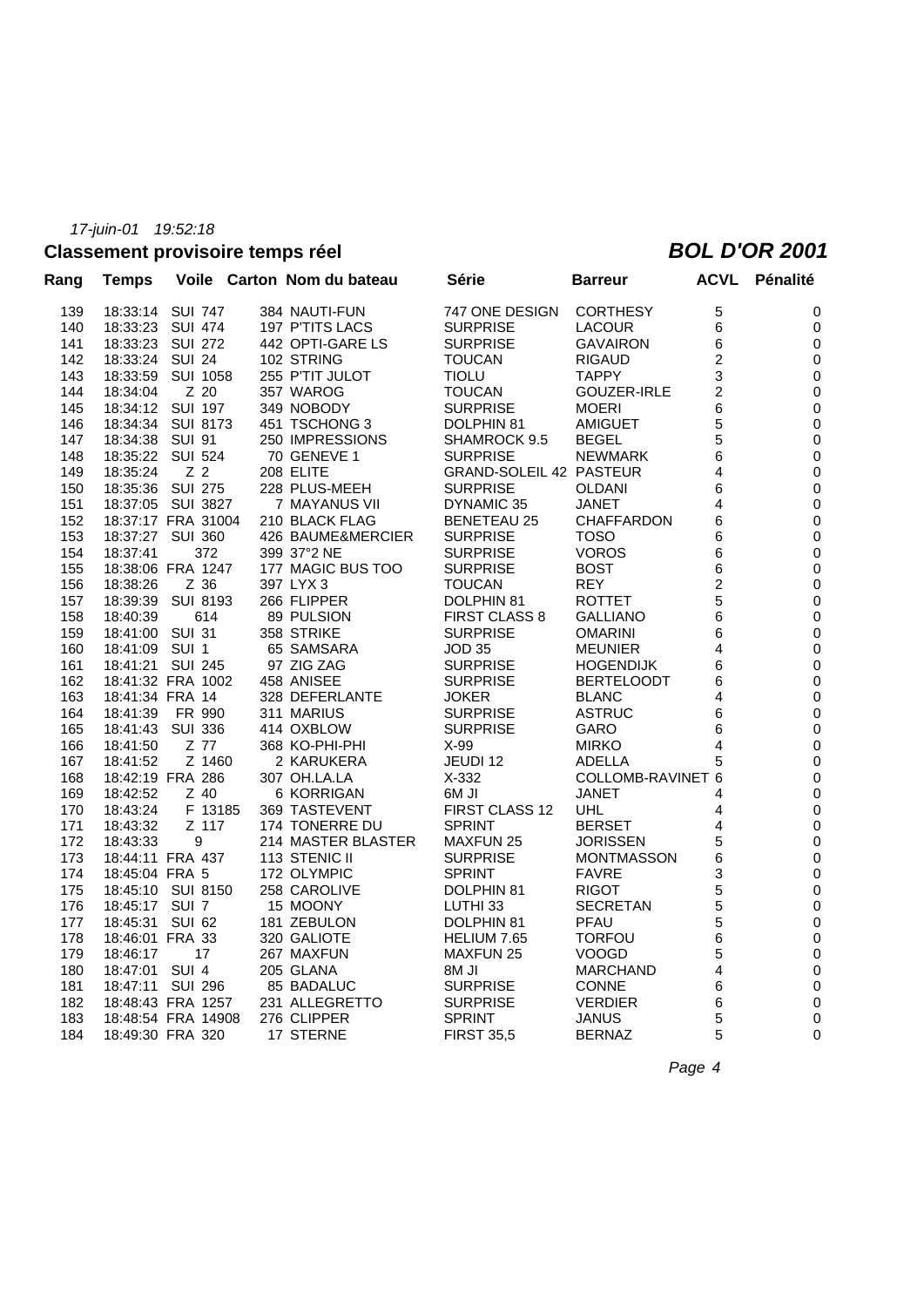# **Classement provisoire temps réel** *BOL D'OR 2001*

| Rang | <b>Temps</b>       |                  |    | Voile Carton Nom du bateau | Série              | <b>Barreur</b>    | <b>ACVL</b>    | Pénalité         |
|------|--------------------|------------------|----|----------------------------|--------------------|-------------------|----------------|------------------|
| 185  | 18:50:56 SUI 482   |                  |    | 107 GO-4-IT                | <b>SURPRISE</b>    | <b>DENIS</b>      | 6              | 0                |
| 186  | 18:50:58           | SUI 180          |    | 297 MEA COULEPA            | <b>SURPRISE</b>    | <b>ROBIN</b>      | 6              | 0                |
| 187  | 18:51:10 SUI 343   |                  |    | 148 BAOBAB                 | <b>SURPRISE</b>    | <b>UBAGHS</b>     | 6              | $\boldsymbol{0}$ |
| 188  | 18:51:15 SUI 237   |                  |    | 278 IL GRIGIO              | J 80               | <b>PERROT</b>     | 5              | 0                |
| 189  | 18:51:53 FRA 354   |                  |    | 110 ECOLE DE V. DE         | <b>SURPRISE</b>    | <b>GUYON</b>      | 6              | $\boldsymbol{0}$ |
| 190  | 18:52:25           | CH 2911          |    | 400 DAIMOND                | $X-99$             | <b>QUIBLIER</b>   | 4              | $\pmb{0}$        |
| 191  | 18:52:31 FRA 1     |                  |    | 461 COL BLEU               | <b>SPRINT OPEN</b> | <b>ANDRIER</b>    | 3              | $\boldsymbol{0}$ |
| 192  | 18:52:34 SUI 452   |                  |    | 25 TITAN                   | $X-99$             | <b>GIVEL</b>      | 4              | $\pmb{0}$        |
| 193  | 18:53:19           | F 112            |    | 310 MERRY II               | APHRODITE 101      | <b>JAQUES</b>     | 6              | 0                |
| 194  | 18:54:10 SUI 1     |                  |    | 58 BLUE BREEZE             | 8M ONE DESIGN      | <b>GABRIEL</b>    | 4              | $\pmb{0}$        |
| 195  | 18:55:00 FRA 1107  |                  |    | 91 WIND                    | <b>SURPRISE</b>    | <b>SAVATIER</b>   | 6              | 0                |
| 196  | 18:55:00           | <b>SUI 905</b>   |    | 49 PRÊT- A- PORTER         | <b>SURPRISE</b>    | <b>BIRCHLER</b>   | 6              | $\boldsymbol{0}$ |
| 197  | 18:55:26           | Z 182            |    | 68 KNOCK                   | <b>SURPRISE</b>    | <b>L'HUILLIER</b> | 6              | 0                |
| 198  | 18:55:50           | <b>SUI 130</b>   |    | 287 JOUVENCE               | <b>SURPRISE</b>    | <b>PITTIER</b>    | 6              | $\boldsymbol{0}$ |
| 199  | 18:56:49           | Z 14             |    | 341 TAGAROA"               | JEUDI 12           | <b>SPRUNGLI</b>   | 5              | $\pmb{0}$        |
| 200  | 18:57:50 SUI 187   |                  |    | 100 KAHLUA                 | <b>SURPRISE</b>    | <b>POCHELON</b>   | 6              | 0                |
| 201  | 18:58:16 SUI 707   |                  |    | <b>380 PUMP</b>            | <b>BANNER 28</b>   | <b>VANDINI</b>    | 5              | $\pmb{0}$        |
| 202  | 18:58:25           | SUI 390          |    | 389 NANOUK 5               | <b>SURPRISE</b>    | <b>RENAUD</b>     | 6              | 0                |
| 203  | 18:58:50           | F 32             |    | 321 LUCIANA                | HELIUM7.65         | <b>GILBRIN</b>    | $\mathbf S$    | 0                |
| 204  | 18:59:13 GER 338   |                  |    | 207 FLOTTER DREIER         | F-24MKII           | <b>JAHNE</b>      | F              | 0                |
| 205  | 18:59:56 SUI 5     |                  |    | 367 ANDIAMO                | <b>DOD 24.5</b>    | <b>GRIFFIN</b>    | 5              | $\boldsymbol{0}$ |
| 206  | 19:00:07 SUI 5     |                  |    | 43 MALAÏKA                 | JEUDI 12           | <b>GAVIN</b>      | 4              | $\pmb{0}$        |
| 207  | 19:00:48 SUI 1     |                  |    | 11 SANOUK                  | DOD 24.5           | LAGGER            | 5              | $\boldsymbol{0}$ |
| 208  | 19:01:11 SUI 432   |                  |    | 403 X+HOPP                 | X-99               | <b>MASSON</b>     | 4              | $\pmb{0}$        |
| 209  | 19:01:32 SUI 96    |                  |    | 422 SUGUS                  | <b>SURPRISE</b>    | <b>IMOBERSTEG</b> | 6              | 0                |
| 210  | 19:01:55           | Z 1476           |    | 18 MXL                     | <b>LUTHI 1040</b>  | <b>MORIER</b>     | 5              | $\pmb{0}$        |
| 211  | 19:04:28 FRA 22640 |                  |    | 365 SILVER SURFER          | <b>SURPRISE</b>    | <b>NESBIT</b>     | 6              | 0                |
| 212  | 19:05:09           | <b>SUI 41</b>    |    | 370 AQUARELLE II           | BEPOX 700          | <b>GERBER</b>     | 4              | $\boldsymbol{0}$ |
| 213  | 19:05:38           | <b>SUI 271</b>   |    | 315 PEE-WEE                | <b>SURPRISE</b>    | <b>JORDAN</b>     | 6              | $\pmb{0}$        |
| 214  | 19:06:42           | Z 89             |    | 298 ROCK ME BABY           | <b>SUSPENS</b>     | <b>WALKER</b>     | 4              | $\boldsymbol{0}$ |
| 215  | 19:07:51           | SUI <sub>2</sub> |    | 385 BEEP-BEEP              | DOD 24.5           | SALMON-PICARD     | 5              | $\pmb{0}$        |
| 216  | 19:09:38 FRA 22680 |                  |    | 415 THOXA II               | <b>SURPRISE</b>    | <b>DELORY</b>     | 6              | 0                |
| 217  | 19:10:44 SUI 15    |                  |    | 213 CIANA                  | <b>SPRINT</b>      | <b>MOSER</b>      | 5              | $\pmb{0}$        |
| 218  | 19:11:31 SUI 1     |                  |    | 456 JEUDI 12               | JEUDI 12           | <b>HENCHOZ</b>    | 5              | 0                |
| 219  | 19:12:14 SUI 2083  |                  |    | 157 DBM- CAREERS           | <b>SUSPENS</b>     | <b>BRICHET</b>    | 4              | $\boldsymbol{0}$ |
| 220  | 19:13:31 FRA 49    |                  |    | 450 FLOPHIL                | DYNAMIC 35         | <b>FICHARD</b>    | 4              | 0                |
| 221  | 19:13:34           | <b>ITA 8139</b>  |    | 296 IL SOGNO               | DOLPHIN 81         | <b>GARRET</b>     | 5              | $\boldsymbol{0}$ |
| 222  | 19:14:30           | Z 98             |    | 20 LAFITE                  | BANNER 28          | <b>KISSLING</b>   | 5              | $\pmb{0}$        |
| 223  | 19:14:59           | 1001             |    | 227 QUIMBAYA 2             | <b>MACAREUX</b>    | <b>FAVRE</b>      | 3              | 0                |
| 224  | 19:15:34           | SUI 1037         |    | 131 SURPRISE-PARTY         | <b>SURPRISE</b>    | <b>RILLIET</b>    | 6              | 0                |
| 225  | 19:17:40           | Z 547            |    | 37 BELFILLE                | LUTHY 33           | GALLAY            | 6              | 0                |
| 226  | 19:19:23           | <b>SUI 12</b>    | 56 |                            | DOD 24.5           | <b>MONNIER</b>    | 5              | 0                |
| 227  | 19:22:54           | 5                |    | 260 THE BUG BITES          | <b>MAXFUN 25</b>   | <b>SIMONIS</b>    | 5              | 0                |
| 228  | 19:23:10           | <b>SUI 189</b>   |    | 158 LE PETIT BEIGNEUR      | <b>SURPRISE</b>    | <b>MINO</b>       | 6              | 0                |
| 229  | 19:23:12           | <b>SUI 1497</b>  |    | 359 BLUE NOTE              | <b>SUSPENS</b>     | <b>EGGLI</b>      | 5              | 0                |
| 230  | 19:25:04           | F 17             |    | 139 WWW.DREAM              | <b>SOLING</b>      | DE LA CHESNAIS    | $\overline{7}$ | $\mathbf 0$      |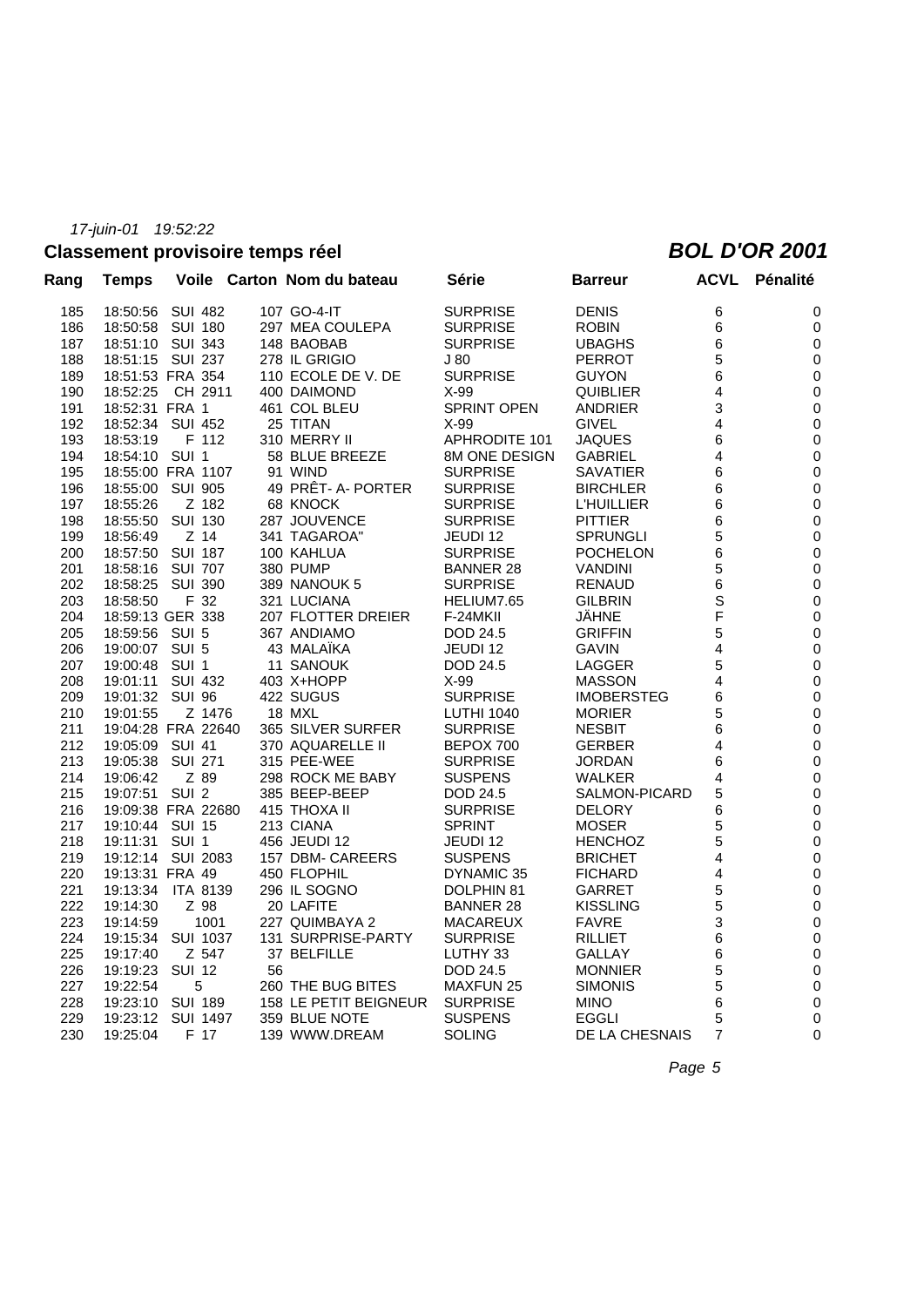### **Classement provisoire temps réel** *BOL D'OR 2001*

| <b>Temps</b> |                      |                                                                                                                                                                                                                                                                         |                    | Série                                                                                                                                                                                                                                                                                                                                                                                                                                                                                                                                                                                                                                                                                                                                                                                        | <b>Barreur</b>                                                                                 |                                     | <b>ACVL Pénalité</b>                                |
|--------------|----------------------|-------------------------------------------------------------------------------------------------------------------------------------------------------------------------------------------------------------------------------------------------------------------------|--------------------|----------------------------------------------------------------------------------------------------------------------------------------------------------------------------------------------------------------------------------------------------------------------------------------------------------------------------------------------------------------------------------------------------------------------------------------------------------------------------------------------------------------------------------------------------------------------------------------------------------------------------------------------------------------------------------------------------------------------------------------------------------------------------------------------|------------------------------------------------------------------------------------------------|-------------------------------------|-----------------------------------------------------|
|              | <b>SUI 22</b>        |                                                                                                                                                                                                                                                                         |                    | <b>SPRINT</b>                                                                                                                                                                                                                                                                                                                                                                                                                                                                                                                                                                                                                                                                                                                                                                                | <b>BOADA</b>                                                                                   | 4                                   | 0                                                   |
| 19:28:52     | Z 41                 |                                                                                                                                                                                                                                                                         |                    | SUN LEGEND 41                                                                                                                                                                                                                                                                                                                                                                                                                                                                                                                                                                                                                                                                                                                                                                                | AMIGUET                                                                                        | 6                                   | 0                                                   |
|              |                      |                                                                                                                                                                                                                                                                         |                    | <b>FIRST CLASS 8</b>                                                                                                                                                                                                                                                                                                                                                                                                                                                                                                                                                                                                                                                                                                                                                                         | <b>MEUNIER</b>                                                                                 | 5                                   | 0                                                   |
|              |                      |                                                                                                                                                                                                                                                                         |                    | X 312                                                                                                                                                                                                                                                                                                                                                                                                                                                                                                                                                                                                                                                                                                                                                                                        | PELLET                                                                                         | 6                                   | 0                                                   |
|              |                      |                                                                                                                                                                                                                                                                         |                    | <b>FIRST CLASS 8</b>                                                                                                                                                                                                                                                                                                                                                                                                                                                                                                                                                                                                                                                                                                                                                                         | ESCOFFEY                                                                                       | 5                                   | 0                                                   |
| 19:37:28     | SUI 287              |                                                                                                                                                                                                                                                                         |                    | <b>SURPRISE</b>                                                                                                                                                                                                                                                                                                                                                                                                                                                                                                                                                                                                                                                                                                                                                                              | WAGNER                                                                                         | 6                                   | 0                                                   |
| 19:38:56     | 608                  |                                                                                                                                                                                                                                                                         |                    | <b>FIRST CLASS 8</b>                                                                                                                                                                                                                                                                                                                                                                                                                                                                                                                                                                                                                                                                                                                                                                         | <b>DEKERLE</b>                                                                                 | 5                                   | 0                                                   |
|              |                      |                                                                                                                                                                                                                                                                         |                    | <b>SURPRISE</b>                                                                                                                                                                                                                                                                                                                                                                                                                                                                                                                                                                                                                                                                                                                                                                              | JOURNE                                                                                         | 6                                   | 0                                                   |
| 19:44:36     | SUI 1                |                                                                                                                                                                                                                                                                         |                    | FIRST 32                                                                                                                                                                                                                                                                                                                                                                                                                                                                                                                                                                                                                                                                                                                                                                                     | <b>REY</b>                                                                                     | $\overline{7}$                      | 0                                                   |
| 19:44:55     | SUI 387              |                                                                                                                                                                                                                                                                         |                    | <b>SURPRISE</b>                                                                                                                                                                                                                                                                                                                                                                                                                                                                                                                                                                                                                                                                                                                                                                              | <b>ROLANDI</b>                                                                                 | 6                                   | 0                                                   |
| 19:46:13     | SUI 7                |                                                                                                                                                                                                                                                                         |                    | <b>SURPRISE</b>                                                                                                                                                                                                                                                                                                                                                                                                                                                                                                                                                                                                                                                                                                                                                                              | PITTET                                                                                         | 6                                   | 0                                                   |
| 19:49:54     | <b>SUI 114</b>       |                                                                                                                                                                                                                                                                         |                    | <b>SURPRISE</b>                                                                                                                                                                                                                                                                                                                                                                                                                                                                                                                                                                                                                                                                                                                                                                              | GANZ                                                                                           | 6                                   | 0                                                   |
| 19:50:06     | SUI 1663             |                                                                                                                                                                                                                                                                         |                    | <b>RUSH REGATE</b>                                                                                                                                                                                                                                                                                                                                                                                                                                                                                                                                                                                                                                                                                                                                                                           | WEHRLI                                                                                         | 5                                   | 0                                                   |
| 19:52:36     | F 442                |                                                                                                                                                                                                                                                                         |                    | <b>SURPRISE</b>                                                                                                                                                                                                                                                                                                                                                                                                                                                                                                                                                                                                                                                                                                                                                                              | <b>COGNET</b>                                                                                  | 6                                   | 0                                                   |
| 19:55:48     | Z 1763               |                                                                                                                                                                                                                                                                         |                    | $X-79$                                                                                                                                                                                                                                                                                                                                                                                                                                                                                                                                                                                                                                                                                                                                                                                       | WILLIAMS                                                                                       | 6                                   | 0                                                   |
| 19:56:56     | SUI 1008             |                                                                                                                                                                                                                                                                         |                    | LUTHI <sub>28</sub>                                                                                                                                                                                                                                                                                                                                                                                                                                                                                                                                                                                                                                                                                                                                                                          | POUJOULAT                                                                                      | $\overline{7}$                      | 0                                                   |
| 19:58:03     | Z 2445               |                                                                                                                                                                                                                                                                         |                    | POLARIS 37                                                                                                                                                                                                                                                                                                                                                                                                                                                                                                                                                                                                                                                                                                                                                                                   | JUNOD                                                                                          | 5                                   | 0                                                   |
| 19:58:41     | <b>SUI 74</b>        |                                                                                                                                                                                                                                                                         |                    | <b>SURPRISE</b>                                                                                                                                                                                                                                                                                                                                                                                                                                                                                                                                                                                                                                                                                                                                                                              | <b>HOLZER</b>                                                                                  | 6                                   | 0                                                   |
|              |                      |                                                                                                                                                                                                                                                                         |                    | 11 METRE ONE                                                                                                                                                                                                                                                                                                                                                                                                                                                                                                                                                                                                                                                                                                                                                                                 | AMBERGER                                                                                       | 3                                   | 0                                                   |
| 19:59:37     | Z 5022               |                                                                                                                                                                                                                                                                         |                    | LUTHI <sub>33</sub>                                                                                                                                                                                                                                                                                                                                                                                                                                                                                                                                                                                                                                                                                                                                                                          | <b>HEBEISEN</b>                                                                                | 5                                   | 0                                                   |
| 20:00:24     | Z 2338               |                                                                                                                                                                                                                                                                         |                    | DEHLER 36 CWS                                                                                                                                                                                                                                                                                                                                                                                                                                                                                                                                                                                                                                                                                                                                                                                | JEANMAIRE                                                                                      | 5                                   | 0                                                   |
| 20:02:04     | Z 293                |                                                                                                                                                                                                                                                                         |                    | ELAN <sub>33</sub>                                                                                                                                                                                                                                                                                                                                                                                                                                                                                                                                                                                                                                                                                                                                                                           | <b>KUNZLER</b>                                                                                 | 6                                   | 0                                                   |
| 20:02:10     | Z 179                |                                                                                                                                                                                                                                                                         |                    | <b>SURPRISE</b>                                                                                                                                                                                                                                                                                                                                                                                                                                                                                                                                                                                                                                                                                                                                                                              | <b>PICTET</b>                                                                                  | 6                                   | 0                                                   |
| 20:06:39     | 741                  |                                                                                                                                                                                                                                                                         |                    | SELECTION 37                                                                                                                                                                                                                                                                                                                                                                                                                                                                                                                                                                                                                                                                                                                                                                                 | WEBER                                                                                          | 3                                   | 0                                                   |
| 20:08:55     | SUI 407              |                                                                                                                                                                                                                                                                         |                    | <b>SURPRISE</b>                                                                                                                                                                                                                                                                                                                                                                                                                                                                                                                                                                                                                                                                                                                                                                              | <b>YTHIER</b>                                                                                  | 6                                   | 0                                                   |
| 20:11:48     | SUI 9                |                                                                                                                                                                                                                                                                         |                    | <b>SURPRISE</b>                                                                                                                                                                                                                                                                                                                                                                                                                                                                                                                                                                                                                                                                                                                                                                              | <b>BERTHELOT</b>                                                                               | 6                                   | 0                                                   |
| 20:12:25     | SUI 33               |                                                                                                                                                                                                                                                                         |                    | <b>UFO 22</b>                                                                                                                                                                                                                                                                                                                                                                                                                                                                                                                                                                                                                                                                                                                                                                                | EDEN                                                                                           | 6                                   | 0                                                   |
| 20:13:43     | SUI 749              |                                                                                                                                                                                                                                                                         |                    | <b>FIRST CLASS 8</b>                                                                                                                                                                                                                                                                                                                                                                                                                                                                                                                                                                                                                                                                                                                                                                         | <b>VIAL</b>                                                                                    | 5                                   | 0                                                   |
| 20:13:49     |                      |                                                                                                                                                                                                                                                                         |                    | <b>SURPRISE</b>                                                                                                                                                                                                                                                                                                                                                                                                                                                                                                                                                                                                                                                                                                                                                                              | <b>KOCATOPCU</b>                                                                               | 6                                   | 0                                                   |
| 20:17:39     | Z 239                |                                                                                                                                                                                                                                                                         |                    | <b>SURPRISE</b>                                                                                                                                                                                                                                                                                                                                                                                                                                                                                                                                                                                                                                                                                                                                                                              | <b>BOVARD</b>                                                                                  | 6                                   | 0                                                   |
| 20:18:24     |                      |                                                                                                                                                                                                                                                                         |                    |                                                                                                                                                                                                                                                                                                                                                                                                                                                                                                                                                                                                                                                                                                                                                                                              | <b>LEITGIB</b>                                                                                 |                                     | 0                                                   |
| 20:18:38     | Z 14                 |                                                                                                                                                                                                                                                                         |                    | <b>GRANADA 32</b>                                                                                                                                                                                                                                                                                                                                                                                                                                                                                                                                                                                                                                                                                                                                                                            | <b>BOMPAS</b>                                                                                  | 7                                   | 0                                                   |
| 20:19:46     | SUI 69               |                                                                                                                                                                                                                                                                         |                    | <b>FUN</b>                                                                                                                                                                                                                                                                                                                                                                                                                                                                                                                                                                                                                                                                                                                                                                                   | <b>BUGNON</b>                                                                                  | 6                                   | 0                                                   |
| 20:20:39     |                      |                                                                                                                                                                                                                                                                         |                    |                                                                                                                                                                                                                                                                                                                                                                                                                                                                                                                                                                                                                                                                                                                                                                                              |                                                                                                |                                     | 0                                                   |
| 20:21:09     |                      |                                                                                                                                                                                                                                                                         |                    |                                                                                                                                                                                                                                                                                                                                                                                                                                                                                                                                                                                                                                                                                                                                                                                              | REYMOND                                                                                        |                                     | 0                                                   |
|              |                      |                                                                                                                                                                                                                                                                         |                    | <b>SURPRISE</b>                                                                                                                                                                                                                                                                                                                                                                                                                                                                                                                                                                                                                                                                                                                                                                              | <b>CURZON PRICE</b>                                                                            | 6                                   | 0                                                   |
|              |                      |                                                                                                                                                                                                                                                                         |                    | <b>FIRST CLASS 8</b>                                                                                                                                                                                                                                                                                                                                                                                                                                                                                                                                                                                                                                                                                                                                                                         | <b>VULLIEZ</b>                                                                                 |                                     | 0                                                   |
|              |                      |                                                                                                                                                                                                                                                                         |                    | <b>FIRST CLASS 8</b>                                                                                                                                                                                                                                                                                                                                                                                                                                                                                                                                                                                                                                                                                                                                                                         | <b>CAMPS</b>                                                                                   | 6                                   | 0                                                   |
|              |                      |                                                                                                                                                                                                                                                                         |                    |                                                                                                                                                                                                                                                                                                                                                                                                                                                                                                                                                                                                                                                                                                                                                                                              |                                                                                                |                                     | 0                                                   |
| 20:28:21     | Z 82                 |                                                                                                                                                                                                                                                                         |                    | <b>SURPRISE</b>                                                                                                                                                                                                                                                                                                                                                                                                                                                                                                                                                                                                                                                                                                                                                                              | <b>HENRY</b>                                                                                   | 6                                   | 0                                                   |
|              |                      |                                                                                                                                                                                                                                                                         |                    | <b>SURPRISE</b>                                                                                                                                                                                                                                                                                                                                                                                                                                                                                                                                                                                                                                                                                                                                                                              | TRELLU                                                                                         |                                     | 0                                                   |
|              |                      |                                                                                                                                                                                                                                                                         |                    |                                                                                                                                                                                                                                                                                                                                                                                                                                                                                                                                                                                                                                                                                                                                                                                              | KLAUSCH                                                                                        |                                     | 0                                                   |
| 20:33:31     |                      |                                                                                                                                                                                                                                                                         |                    | <b>SURPRISE</b>                                                                                                                                                                                                                                                                                                                                                                                                                                                                                                                                                                                                                                                                                                                                                                              | <b>PONCET</b>                                                                                  |                                     | 0                                                   |
|              |                      |                                                                                                                                                                                                                                                                         |                    | <b>SURPRISE</b>                                                                                                                                                                                                                                                                                                                                                                                                                                                                                                                                                                                                                                                                                                                                                                              | STEINER                                                                                        |                                     | 0                                                   |
| 20:35:30     |                      |                                                                                                                                                                                                                                                                         |                    |                                                                                                                                                                                                                                                                                                                                                                                                                                                                                                                                                                                                                                                                                                                                                                                              | <b>MARTINE</b>                                                                                 |                                     | 0                                                   |
| 20:36:05     | Z 5                  |                                                                                                                                                                                                                                                                         |                    | LUTHY 29                                                                                                                                                                                                                                                                                                                                                                                                                                                                                                                                                                                                                                                                                                                                                                                     | <b>MATTHYS</b>                                                                                 |                                     | 0                                                   |
|              | 20:25:24<br>20:33:13 | 19:26:20<br>19:29:00 FRA 1838<br>19:32:22 SUI 1<br>19:36:27 SUI 346<br>19:44:05 FRA 1017<br>SUI 91<br>118<br>805<br>39<br>20:22:25 SUI 346<br>20:24:08 FRA 622<br>20:24:55 FRA 355<br>321<br>20:30:23 FRA 291<br>Z 213<br>SUI 523<br>20:33:31 FRA 751<br><b>SUI 330</b> | 19:59:27 FRA 16112 | Voile Carton Nom du bateau<br>13 GRAND BLEU<br>314 MAURABLYA III<br>439 ELO<br>9 X-RAY<br>447 LAC 8<br>396 KEEP COOL<br>342 POCHTRON<br>467 ACHILEE<br>38 LEONARD<br>72 MISS MATCH<br>27 KOUKABOURA<br>459 HYDROPHOBE<br><b>280 ANGUILLE SOUS</b><br>463 FAZILLOU<br>161 X-TAZ<br>270 MAURABLIA<br>388 TETOSSE<br>84 IREL 3<br>151 FLOREAL<br>251 BARKHANE<br>243 DAPHNIS<br>221 RAFALE<br>244 LA RIVALE II<br>324 VALPARAISO<br>185 GALAXIE<br>90 GUSTAVE<br>135 TEAM FREEMAN<br><b>64 TROUBADOUR</b><br>420 HO<br>233 CHENOILLE<br>261 FESTINA LENTE II<br>190 SQUASH<br>74 SCOUBIDOU<br>302 FAST FORWARD<br>338 KUMARI<br>95 LE P'TIT BLEU<br>47 FORCE NEE<br>331 YUNMAN<br>247 CARRIACOU III<br>378 SANS SOUCI<br>48 FLIPPER II<br>373 MARWILL<br>411 ZEPHYR<br>1 NAUSIKAA<br>275 CANIOS | <b>SUSPENS</b><br>SCHOLTZER 22<br>DEHLER 34<br><b>SURPRISE</b><br>82 HANDISPORT GENEVESURPRISE | <b>THEUNINCK</b><br><b>EDELMANN</b> | 4<br>6<br>6<br>5<br>6<br>6<br>6<br>6<br>6<br>6<br>6 |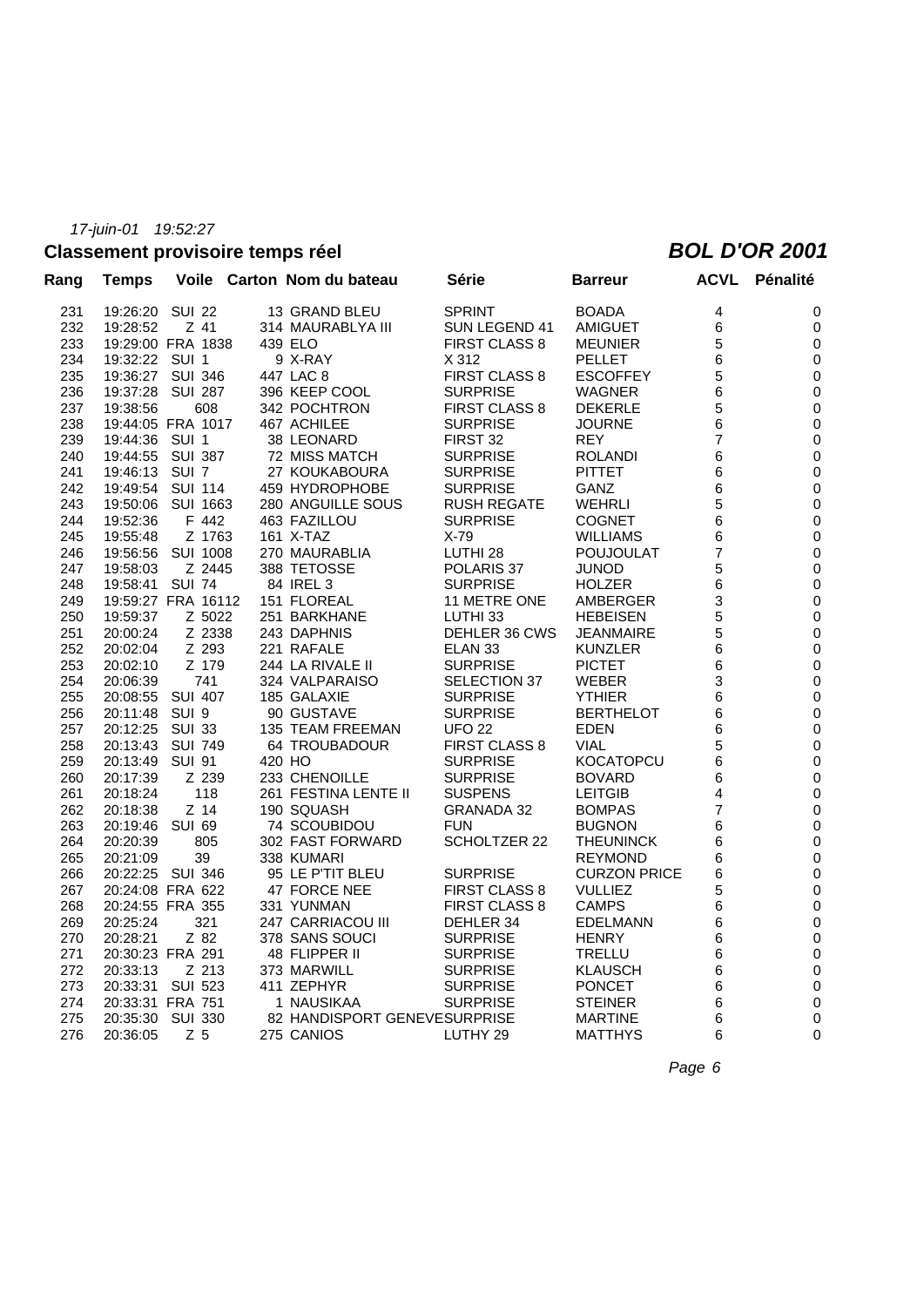# **Classement provisoire temps réel** *BOL D'OR 2001*

| Rang | Temps             |                  | Voile Carton Nom du bateau                    | Série                 | <b>Barreur</b>     | <b>ACVL</b>    | Pénalité         |
|------|-------------------|------------------|-----------------------------------------------|-----------------------|--------------------|----------------|------------------|
| 277  | 20:37:12 SUI 229  |                  | 440 POWER RANGER                              | <b>SURPRISE</b>       | <b>BOSMA</b>       | 6              | 0                |
| 278  | 20:42:45          | <b>SUI 470</b>   | 137 FARU                                      | <b>SURPRISE</b>       | <b>AMSLER</b>      | 6              | 0                |
| 279  | 20:43:58          | <b>SUI 20</b>    | 170 H <sub>2</sub> O                          | <b>HELIUM</b>         | <b>FERRARIO</b>    | 6              | 0                |
| 280  | 20:46:11          | Z 1158           | 234 GOFF                                      | CONTESSA 32           | <b>GAVIN</b>       | 7              | 0                |
| 281  | 20:46:39          | Z 215            | 24 WIZZTITI                                   | <b>SURPRISE</b>       | <b>GIACOBINO</b>   | 6              | 0                |
| 282  | 20:47:32          | Z 233            | 23 MIC-MAC                                    | <b>SURPRISE</b>       | <b>HESENER</b>     | 6              | 0                |
| 283  | 20:48:30          | <b>SUI 92</b>    | 263 NUSCKI III                                | <b>FIRST 300</b>      | <b>AUBORD</b>      | 6              | $\boldsymbol{0}$ |
| 284  | 20:48:49          | Z 1316           | 432 FARNIENTE                                 | FARR727               | <b>BOOTH</b>       | 6              | 0                |
| 285  | 20:49:08          | <b>SUI 24</b>    | 83 BALISTE                                    | SPRINT 98             | <b>BOULIAN</b>     | 5              | $\boldsymbol{0}$ |
| 286  | 20:49:27          | Z 660            | 160 FORTITUDE                                 | <b>FIRST CLASS 10</b> | <b>PRALONG</b>     | 5              | 0                |
| 287  | 20:50:26          | SUI 451          | 16 SEA FEVER                                  | $X-79$                | <b>BIELER</b>      | 5              | 0                |
| 288  | 21:03:12          | <b>SUI 310</b>   | 183 BELLE AURORE III                          | <b>SURPRISE</b>       | <b>KOSSLER</b>     | 6              | 0                |
| 289  | 21:08:53          | F 836            | 309 GUS                                       | FIRST CLASS 8         | <b>GUEGUEN</b>     | 5              | 0                |
| 290  | 21:09:12          | F 260            | 128 GERARD CHARMOT                            | FIRST CLASS 10        | <b>CHARMOT</b>     | 3              | 0                |
| 291  | 21:09:24          | <b>SUI 71</b>    | 323 SURBOUM                                   | <b>SURPRISE</b>       | <b>LUEDTKE</b>     | 6              | 0                |
| 292  | 21:11:09          | <b>SUI 19</b>    | 226 ZED                                       | <b>EPERVIER</b>       | <b>SCHAERRER</b>   | 6              | 0                |
| 293  | 21:21:56          | <b>SUI 428</b>   | 292 CLAIR BOIS-DIANE III SCAMPI               |                       | <b>ISELIN</b>      | 5              | 0                |
| 294  | 21:23:17          | $Z$ 40           | 360 PAPAGENO                                  | FIRST 30              | <b>FROMENTIN</b>   | $\overline{7}$ | 0                |
| 295  | 21:25:13          | Z 2170           | 169 LLYRE                                     | <b>BANNER 23</b>      | <b>HAAZ</b>        | S              | 0                |
| 296  | 21:27:45          | Z 338            | 419 VENT D'AL                                 | <b>SURPRISE</b>       | <b>VAHARIS</b>     | 6              | 0                |
| 297  | 21:33:50          | Z 176            | 5 SARIGOL                                     | <b>SURPRISE</b>       | MENZEL             | 6              | 0                |
| 298  | 21:40:25 FRA 4160 |                  | 337 ALBATROS                                  | <b>FIRST CLASS 7</b>  | <b>SUBIRA</b>      | 7              | 0                |
| 299  | 21:40:46          | $Z$ 51           | 245 BRISE DU GLOBE                            | <b>BRISE DE MER</b>   | <b>RAYMOND</b>     | 5              | $\mathbf 0$      |
| 300  | 21:41:52 SUI 1779 |                  | 75 BULLVIT                                    | <b>BULLIT</b>         | <b>MOUCHET</b>     | 6              | 0                |
| 301  | 21:42:15          | SUI <sub>6</sub> | 22 HALLOWEEN                                  | <b>LUTHI 1050</b>     | <b>METTRAUX</b>    | 4              | 0                |
| 302  | 21:42:26          | Z 99             | 248 PAPRIKA                                   | <b>SURPRISE</b>       | <b>SCHAAD</b>      | 6              | 0                |
| 303  | 21:47:15          | <b>SUI 250</b>   | 301 ECOLE VOILE                               | <b>SURPRISE</b>       | <b>CHEVAUX</b>     | 6              | 0                |
| 304  | 21:48:08          | Z <sub>1</sub>   | 386 NIRVANA                                   | <b>COMFORTINA 32</b>  | <b>LIMACHER</b>    | 5              | 0                |
| 305  | 21:50:39          | F 4213           | 317 ORYX                                      | SUPER CALIN 6.5       | <b>JACOB</b>       | 5              | 0                |
| 306  | 21:54:56          | SUI <sub>2</sub> | 285 ECOLE DE VOILE VIDY SUN ODISSEY 32.1 GRAF |                       |                    | 7              | $\boldsymbol{0}$ |
| 307  | 21:55:54          | <b>SUI 374</b>   | 117 CACTUS                                    | <b>SURPRISE</b>       | <b>GIRARDBILLE</b> | 6              | 0                |
| 308  | 21:58:01          | 817              | 79 LAMENTABILIS 2                             | <b>SUPER</b>          | <b>LAMBERT</b>     | 3              | $\boldsymbol{0}$ |
| 309  | 22:01:30          | F 310            | 283 SOPHYANN                                  | <b>FIRST 310</b>      | <b>BEAUDUC</b>     | 7              | 0                |
| 310  | 22:02:55          | Z 2087           | 436 EL AMARETTO                               | GRANADA               | <b>SEITZ</b>       | 5              | 0                |
| 311  | 22:04:04          | Z 86             | 322 QUADRIGE                                  | <b>SURPRISE</b>       | <b>ROCHAT</b>      | 6              | 0                |
| 312  | 22:05:51          | Z 572            | 222 VITODORUM II                              | DEHLER 31             | <b>VOGT</b>        | 6              | 0                |
| 313  | 22:08:30          | <b>SUI 1348</b>  | 289 TAKE IT EASY                              | <b>AQUAVIT</b>        | <b>BOARON</b>      | S              | 0                |
| 314  | 22:11:10          | <b>SUI 39</b>    | 424 BAHIA                                     | <b>SURPRISE</b>       | DE KALBERMATTEN 6  |                | 0                |
| 315  | 22:11:49          | F 162            | 408 FUNENBULLE                                | <b>FUN</b>            | <b>BOULAY</b>      | 6              | 0                |
| 316  | 22:12:40          | Z <sub>4</sub>   | 295 NAUSICAA                                  | 6.50 SI               | <b>MERCIER</b>     | 5              | 0                |
| 317  | 22:14:07          | <b>ITA 355</b>   | 265 MINI-TRANSAT2003                          | <b>NAUS 6.50</b>      | <b>VALENTE</b>     | L              | 0                |
| 318  | 22:14:09          | Z 123            | 10 PUSSYCAT                                   | <b>RUSH REGATE</b>    | <b>GELISSEN</b>    | 5              | 0                |
| 319  | 22:15:59          | Z 1969           | 140 TANGA                                     | <b>CONFORTINA</b>     | <b>KILBERT</b>     | 7              | 0                |
| 320  | 22:18:28          | SUI 967          | 61 SAGITTA                                    | <b>SURPRISE</b>       | <b>NORDHOF</b>     | 6              | 0                |
| 321  | 22:20:46 FRA 1138 |                  | 167 FLOANNE                                   | <b>SURPRISE</b>       | <b>MORET</b>       | 6              | 0                |
| 322  | 22:21:12          | 15554            | 26 RYU                                        | JOD 24                | <b>VACCARO</b>     | 5              | $\mathbf{0}$     |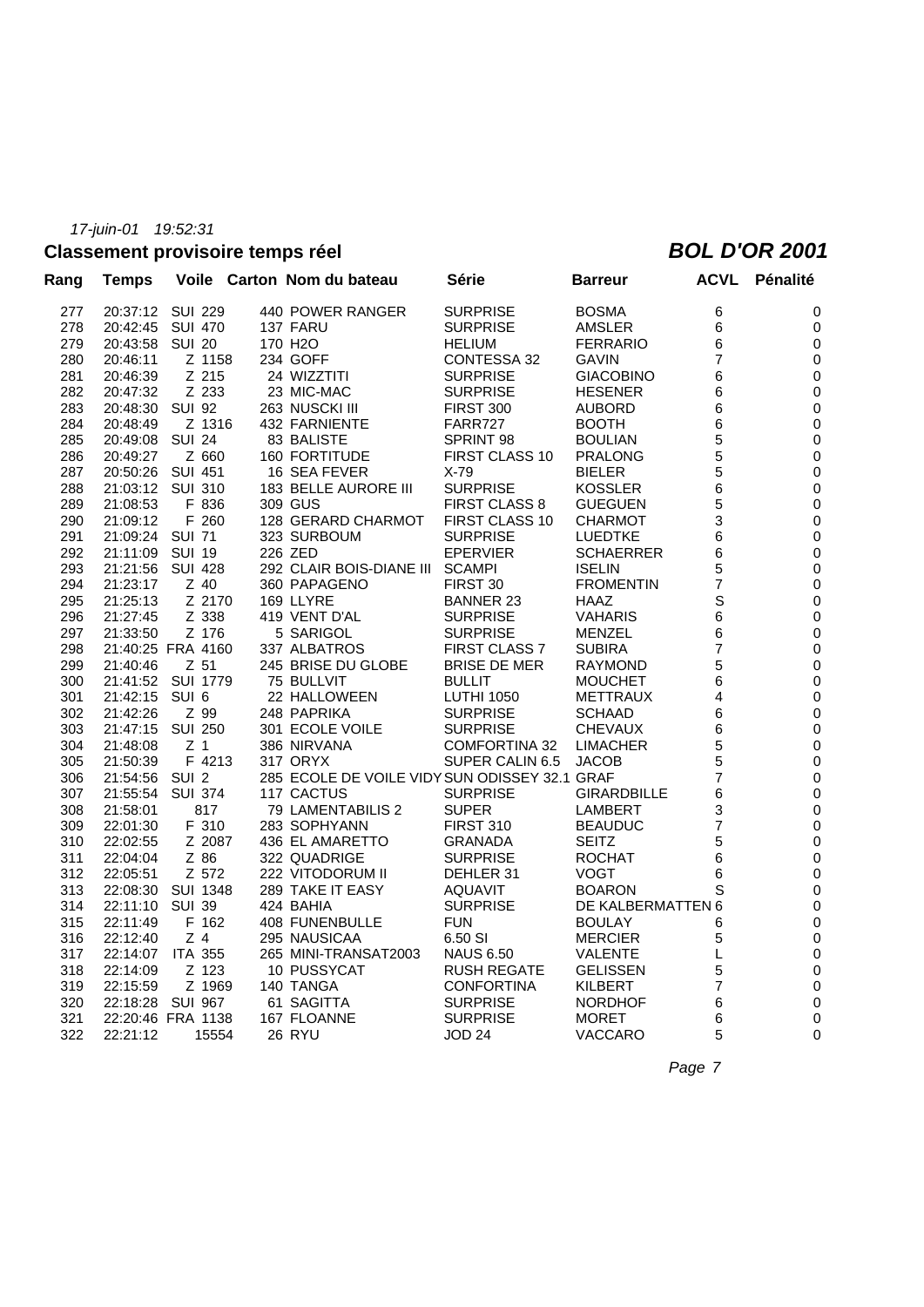# **Classement provisoire temps réel** *BOL D'OR 2001*

| Rang | <b>Temps</b>   |                   |     | Voile Carton Nom du bateau | Série                | <b>Barreur</b>    | <b>ACVL</b>    | Pénalité         |
|------|----------------|-------------------|-----|----------------------------|----------------------|-------------------|----------------|------------------|
| 323  | 22:21:36       | N 625             |     | 291 TACAMANOLIE            | NEPTUNE 6.25         | <b>PETROGNANI</b> | $\overline{7}$ | 0                |
| 324  | 22:22:25       | <b>SUI 542</b>    |     | 189 MYLORD                 | SCOTCH 30            | <b>SOUCAS</b>     | 5              | 0                |
| 325  | 22:25:56       | Z 26              | 364 |                            | <b>SURPRISE</b>      | <b>OLIVIER</b>    | 6              | $\boldsymbol{0}$ |
| 326  | 22:28:13       | FR 53             |     | 336 GALOPIN                | <b>FLYING FORTY</b>  | <b>JEANNE</b>     | 5              | $\pmb{0}$        |
| 327  | 22:32:08       | <b>SUI 211</b>    |     | 333 SAINT-AMOUR            | ELAN 31              | GAILLARD          | 6              | $\pmb{0}$        |
| 328  | 22:32:17       | <b>SUI 10</b>     |     | 118 LADY JO                | ELAN <sub>33</sub>   | <b>MAGNIN</b>     | 5              | 0                |
| 329  | 22:35:46       | 265               |     | 356 JONAS II               | BIANCA 28            | <b>VACHERON</b>   | $\mathbf S$    | 0                |
| 330  | 22:41:03       | <b>SUI 22</b>     |     | 348 ZABOUET-CCF            | SABRE 27             | <b>JACCARD</b>    | 7              | 0                |
| 331  | 22:42:48       | Z 256             |     | 374 PLATIPUS               | <b>SURPRISE</b>      | <b>WENGER</b>     | 6              | 0                |
| 332  |                | 22:47:08 SUI 9871 |     | 59 L'ARCHE                 | <b>FURIA 37+</b>     | <b>MONDADA</b>    | 6              | 0                |
| 333  | 22:49:25       | Z 977             |     | 330 PACHA                  | J24                  | <b>SCHNITZLER</b> | 6              | $\pmb{0}$        |
| 334  | 22:51:47       | Z 448             |     | 195 RHUM ET EAU III        | <b>COMET 9.10</b>    | <b>BREAUD</b>     | 6              | $\boldsymbol{0}$ |
| 335  | 22:52:11       | Z 1377            |     | 282 VELA LUKA              | JAGUAR 30            | <b>PITTET</b>     | $\overline{7}$ | 0                |
| 336  | 22:52:49       | <b>SUI 72</b>     |     | 201 SAOLA                  | GIB SEA 92           | <b>CHOPARD</b>    | 6              | 0                |
| 337  |                | 22:56:28 FRA 414  |     | 129 VIL COYOTTE            | <b>SURPRISE</b>      | <b>BLOMME</b>     | 6              | 0                |
| 338  | 22:57:54       | Z 193             |     | 446 ZOULOU                 | FIRST 32             | <b>BAUMANN</b>    | 7              | 0                |
| 339  | 22:58:33       | 17                |     | 66 PIPS                    | HANSE 292            | <b>MISCHLER</b>   | $\overline{7}$ | 0                |
| 340  | 22:59:24       | Z 2118            |     | 409 MIDNIGHT-SUN           | SUNSHINE 38          | <b>TAUSCHECK</b>  | $\mathsf S$    | 0                |
| 341  | 22:59:42       | Z 1222            |     | 444 NOAH                   | FIRST 30             | <b>CLARK</b>      | $\mathsf S$    | 0                |
| 342  | 23:00:37       | Z 48              |     | 366 FUGUE 3                | TONIC 23             | <b>PENSEYRES</b>  | $\overline{7}$ | 0                |
| 343  | 23:04:00       | Z <sub>1</sub>    |     | 19 CALLISTO                | <b>ARCADIA</b>       | <b>BUCHS</b>      | 6              | $\boldsymbol{0}$ |
| 344  | 23:05:29       | 329               |     | 225 PATOOTIE               | <b>CONFORTINA 32</b> | <b>SPIELMANN</b>  | $\mathbf S$    | 0                |
| 345  | 23:09:38       | Z 570             |     | 252 CRACOUCASS             | <b>REVE DE MER</b>   | <b>DESLEX</b>     | $\overline{7}$ | 0                |
| 346  | 23:12:24       | SUI 230           |     | 421 MIC-MAC                | <b>SURPRISE</b>      | <b>MORONE</b>     | 6              | 0                |
| 347  | 23:15:08       | Z 22              |     | 182 VENUS                  | DUFOUR 2800          | <b>HENRY</b>      | $\overline{7}$ | 0                |
| 348  | 23:15:53       | Z 126             |     | 32 CAP 'AMILY              | FEELING 326          | <b>ODIER</b>      | 6              | 0                |
| 349  | 23:17:17       | 1664              |     | 143 MAMOME                 | <b>BULLIT</b>        | <b>BASSET</b>     | 6              | 0                |
| 350  | 23:19:58       | <b>SUI 806</b>    |     | 433 MELUSINE               | TRAPPER 400          | <b>FRANGOULIS</b> | 6              | $\mathbf 0$      |
| 351  | 23:21:14       | 0                 |     | 406 SIR D'O                | <b>CHALLENGER GT</b> | <b>WICHT</b>      | 7              | 0                |
| 352  | 23:21:22       | Z 85              |     | 220 GANESH?                | <b>SURPRISE</b>      | <b>TVARUSKO</b>   | 6              | 0                |
| 353  |                | 23:24:29 SUI 158  |     | 187 NAYSIKA                | <b>FIRST 35S5</b>    | <b>SCHUMACHER</b> | $\mathbf S$    | 0                |
| 354  | 23:25:32       | SUI 498           |     | 312 ALOA                   | OPTIMA 106           | <b>GATTI</b>      | 6              | 0                |
| 355  | 23:29:18       | F 174             |     | 155 ANGATA                 | GIB SEA 28           | <b>NOIRE</b>      | 7              | 0                |
| 356  | 23:29:21       | Z 593             |     | 45 ISHTAR                  | <b>BIANCA 26</b>     | <b>MATUSEWICZ</b> | 6              | 0                |
| 357  |                | 23:31:44 SUI 118  |     | 219 BRED                   | FIRST 30E            | <b>BREDA</b>      | 6              | 0                |
| 358  | 23:33:39       | Z 3353            |     | 288 N'IMPORTE QUOI         | J24                  | <b>WATTS</b>      | 6              | $\pmb{0}$        |
| 359  | 23:38:56       | Z 606             |     | 73 MEZCAL                  | <b>FOLKBOAT</b>      | <b>CREVOISIER</b> | $\overline{7}$ | 0                |
| 360  | 23:41:44       | Z 3111            |     | 413 JOELLE                 | <b>GRANADA 27</b>    | <b>RUEDI</b>      | 6              | 0                |
| 361  | 23:46:12       | Z 141             |     | 159 EXTRADOSE              | <b>SURPRISE</b>      | <b>CHAMPENDAL</b> | 6              | 0                |
| 362  |                | 23:47:07 SUI 381  |     | 238 COUCOU-YOU             | <b>SURPRISE</b>      | <b>DELETRAZ</b>   | 6              | 0                |
| 363  | 23:49:03 SUI 6 |                   |     | 173 BLUE BELL              | <b>FIBAGO CX</b>     | <b>CHATELAIN</b>  | 6              | 0                |
| 364  |                | 23:52:42 SUI 77   |     | 448 CACAO                  | <b>ARCADIA</b>       | <b>GERDIL</b>     | $\mathbf S$    | 0                |
| 365  |                | 23:54:52 SUI 155  |     | 57 VOL-AU-VENT             | DUFOUR 1800          | <b>BALTHASSAT</b> | 7              | 0                |
| 366  | 24:00:52 SUI 4 |                   |     | 127 HANG LOOSE             | SUN ODYSSEY 30 EGLI  |                   | 6              | 0                |
| 367  |                | 24:08:28 SUI 920  |     | 391 EURIDYCE               | JOUET 920            | <b>FRANGOULIS</b> | 6              | 0                |
| 368  |                | 24:10:24 FRA 153  |     | <b>353 NORA</b>            | FIRST 29             | <b>ACKERMAN</b>   | $\overline{7}$ | $\mathbf 0$      |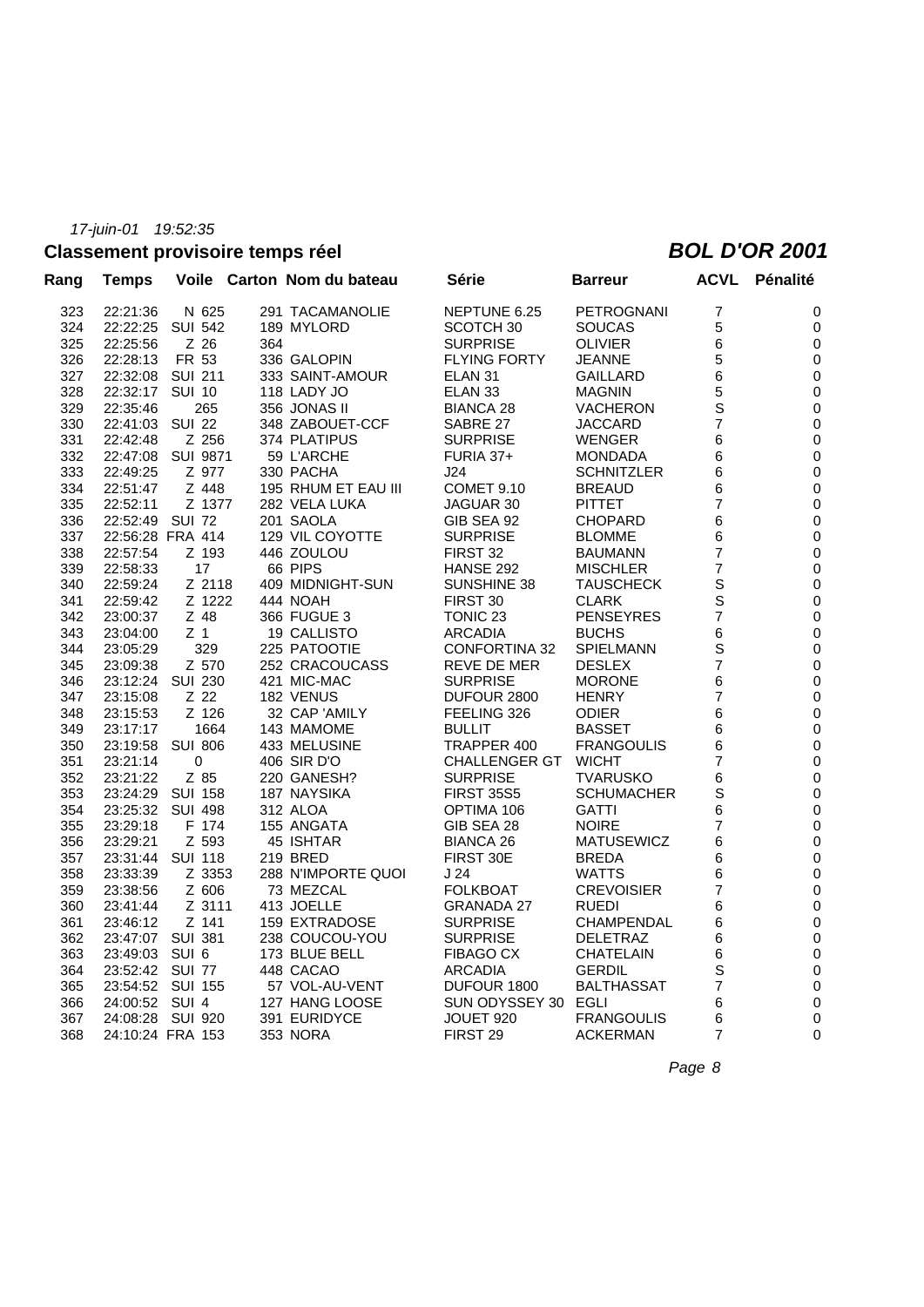# **Classement provisoire temps réel** *BOL D'OR 2001*

| Rang | Temps               |                    |    | Voile Carton Nom du bateau | Série                           | <b>Barreur</b>      | ACVL           | Pénalité |
|------|---------------------|--------------------|----|----------------------------|---------------------------------|---------------------|----------------|----------|
| 369  | 24:11:24 SUI 27     |                    |    | 108 ZESTOPOL II            | <b>SURPRISE</b>                 | <b>BARBEY</b>       | 6              | 0        |
| 370  | 24:23:48            | 8                  |    | 431 LA CONFIANCE           | <b>FANTASIA</b>                 | <b>FRANEL</b>       | $\overline{7}$ | 0        |
| 371  | 24:26:46            | F 7137             |    | 394 DAHU                   | TRIDENT 80                      | <b>BRUCHON</b>      | $\overline{7}$ | 0        |
| 372  |                     | 24:27:04 SUI 333   |    | 136 URIOS                  | FIRST 30                        | <b>GOY</b>          | S              | 0        |
| 373  |                     | 24:30:42 SUI 590   | 40 |                            | <b>FIRST CLASS 8</b>            | <b>WUILLEMIN</b>    | 5              | 0        |
| 374  | 24:34:31            | $\overline{7}$     |    | 398 CAL VA                 | FIRST 28                        | <b>BENZ-STEINER</b> | $\overline{7}$ | 0        |
| 375  |                     | 24:49:49 SUI 773   |    | 383 TIBURON                | OPTIMA 98                       | <b>MICHEL</b>       | 7              | 0        |
| 376  | 24:52:09            | 6                  |    | 404 LES MARSOUPIAUX        | JEANNEAU                        | <b>GERBER</b>       | S              | 0        |
| 377  |                     | 24:52:31 FRA 17743 |    | 277 SATANAS                | <b>FIRST 235</b>                | <b>TIBERGHIEN</b>   | 6              | 0        |
| 378  | 24:53:05            | Z 531              |    | 335 MEROU II               | <b>PRIMAAT</b>                  | <b>FRUTIG</b>       | 6              | 0        |
| 379  | 25:10:06 SUI 77     |                    |    | 340 LE CANARD DES          | FIRST 25                        | <b>KIRSCH</b>       | $\overline{7}$ | 0        |
| 380  | 25:28:11            | <b>SUI 219</b>     |    | 455 CITRON PRESSE          | <b>SURPRISE</b>                 | <b>FREI</b>         | 6              | 0        |
| 381  | 25:34:17 FRA 2      |                    |    | 412 PAMALO                 | DUFOUR 31                       | <b>ESCOUBES</b>     | $\overline{7}$ | 0        |
| 382  | 25:46:25            | Z 1493             |    | 453 ALI-BABA II            | FIRST 30                        | <b>LIECHTI</b>      | $\overline{7}$ | 0        |
| 383  | 25:51:11 FRA 5      |                    |    | 273 KEY LARGO              | ADVANTAGE CR25 COLASANTO        |                     | $\mathbf S$    | 0        |
| 384  | 26:16:03            | SUI 5              |    | 186 COIN-COIN V            | YAMAHA 30                       | <b>MAILLARD</b>     | $\overline{7}$ | 0        |
| 385  | 26:26:39 SUI 1      |                    |    | 12 P'TIT SUISSE            | <b>FIRST 210</b>                | <b>NAITO</b>        | $\overline{7}$ | 0        |
| 386  | 26:36:42            | Z 307              |    | 279 ESOX                   | <b>REQUIN</b>                   | <b>GLOOR</b>        | $\mathbf S$    | 0        |
| 387  | 26:42:45            | 83                 |    | 350 SKORPIOS               | FIRST 24                        | <b>FUCHSBAUER</b>   | $\overline{7}$ | 0        |
| 388  | 26:43:40            | Z 9                |    | 149 SERENADE               | ALOA 23                         | <b>BAER</b>         | 7              | 0        |
| 389  |                     | 27:16:09 SUI 999   |    | 14 SOLEDAD                 |                                 | <b>PERRIN</b>       | $\overline{7}$ | 0        |
| 390  | 27:19:24            | Z 225              |    | 122 JUSTADREAM             | <b>SUN DREAM 28</b>             | LEU                 | $\overline{7}$ | 0        |
| 391  | 27:19:37            | 2508               |    | 381 HELIUM                 | FIRST 30                        | <b>GUICHARD</b>     | 7              | 0        |
| 392  | 27:31:34 SUI 1      |                    |    | 427 ANILOU                 | <b>VOC MAUMO</b>                | <b>LINDER</b>       | 7              | 0        |
| 393  | 27:44:00            | F 1683             |    | 141 RAÏTEA                 | <b>SIROCCO</b>                  | <b>BOIZUMEAU</b>    |                | 0        |
| 394  | 27:52:12            | 159                |    | 223 SEPTEMBRE              | NOMADE 640                      | <b>SPIELMANN</b>    | $\mathbb S$    | 0        |
| 395  | 28:11:42            | Z 596              |    | 98 BOULOU                  | FIRST 25                        | <b>LIECHTI</b>      | S              | 0        |
| 396  | 28:14:30            | Z 77               |    | 165 EXTRA BLEU CIEL        | <b>CLASSIC</b>                  | DE STICKERE         | 6              | 0        |
| 397  |                     | 28:40:57 SUI 729   |    | 76 KAM YING                | SUN ODYSSEY                     | <b>BROWN</b>        | $\overline{7}$ | 0        |
|      | bateaux partis: 462 |                    |    |                            | disqualifiés: 1<br>abandons: 64 |                     |                |          |

# **Liste des disqualifiés** *BOL D'OR 2001*

|      | <b>VOILE CARTON NOM DU BATEAU</b> | <b>SERIE</b>        | <b>BARREUR</b> | <b>ACVL RATING</b> |      |
|------|-----------------------------------|---------------------|----------------|--------------------|------|
| Z 25 | 192 DONNA INA                     | <b>FLYING FORTY</b> | <b>BOSCO</b>   |                    | 1035 |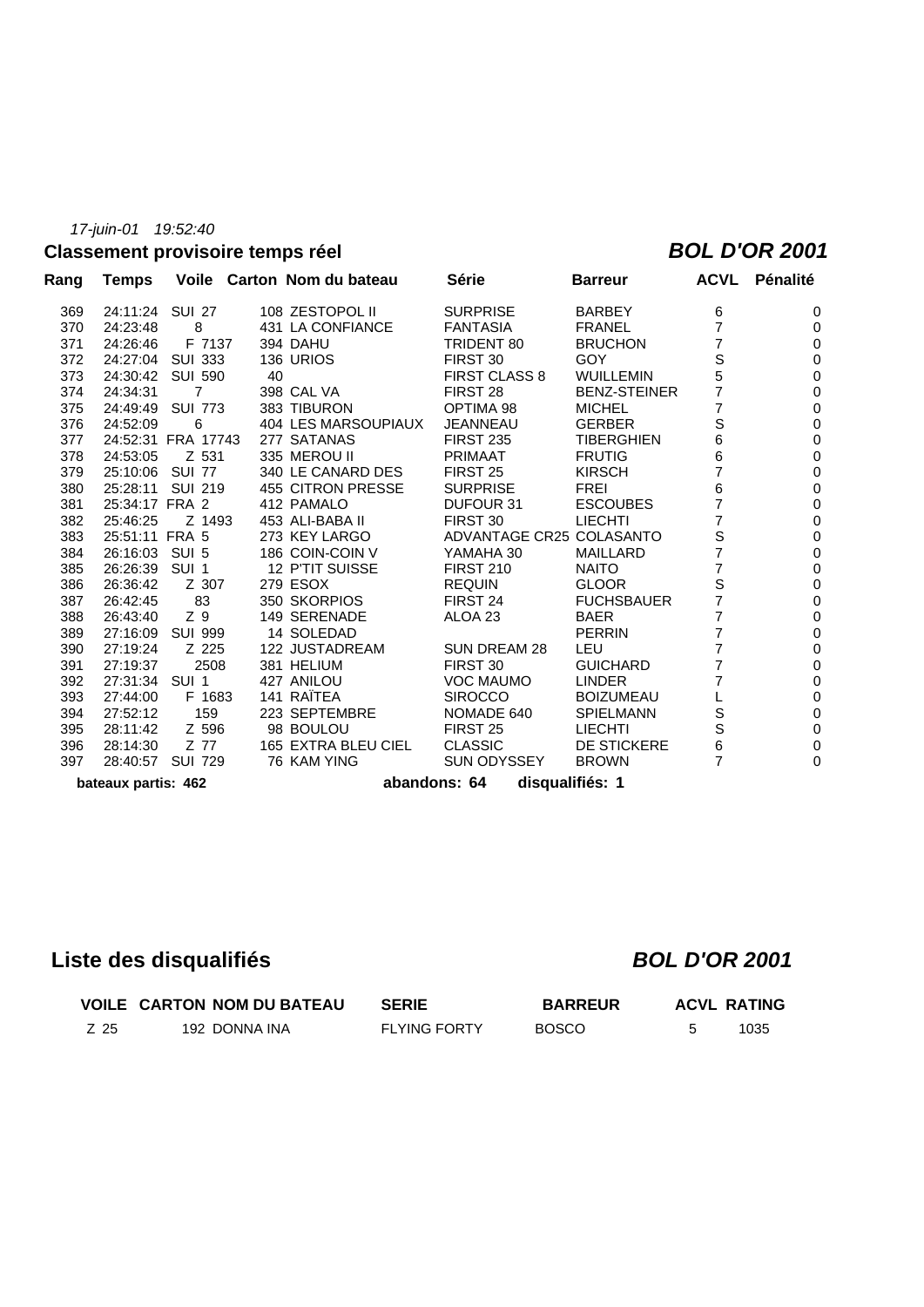# **SOCIETE NAUTIQUE DE GENEVE**<br>**BOL D'OR 2001**

|             | <b>Classement ACVL</b>     |                  |                |                       |                                  |                   |                    | <b>BOL D'OR 2001</b> |
|-------------|----------------------------|------------------|----------------|-----------------------|----------------------------------|-------------------|--------------------|----------------------|
| <b>RANG</b> | <b>TEMPS</b>               |                  | <b>VOILE</b>   | $N^{\circ}$           | <b>NOM DU BATEAU</b>             | <b>SERIE</b>      | <b>BARREUR</b>     | <b>PENALITE</b>      |
|             |                            |                  |                | <b>Classe ACVL: 1</b> |                                  | fanion :<br>blanc |                    |                      |
| 1           | 14:00:32                   | SUI 1            |                |                       | 145 TAILLEVENT II                | ACC 60            | <b>ENGEL</b>       | 0                    |
|             | 14:41:24                   | SUI 108          |                |                       | 78 PSAROS                        | MODULO 108        | <b>PSAROFAGHIS</b> | 0                    |
| 3           | 14:42:11                   | SUL <sub>1</sub> |                |                       | 144 T-SYSTEMS-RELANCE MARINGOUIN |                   | <b>DESPLANDS</b>   | 0                    |
|             | 14:46:28 FRA 2001          |                  |                |                       | 120 FRENCH CONNECTION EXO 7      |                   | <b>DURAN</b>       | 0                    |
| 5           | 14:57:14                   |                  | <b>SUI 123</b> |                       | 229 MERIDIENNE                   | MODULO 123        | <b>SIEGFRIED</b>   | 0                    |
| 6           | 15:12:00                   | Z 1              |                |                       | 54 ALBATROS                      | <b>ALBATROS</b>   | <b>BROSSY</b>      | 0                    |
|             | 15:14:06                   | SUI 1            |                |                       | 29 REBCA                         | <b>BB-12</b>      | ZIMMERLI           | 0                    |
| 8           | 16:06:47                   |                  | SUI 9920       |                       | 93 VAGUE A L'AME                 | ASSO 99           | <b>HABABOU</b>     | 0                    |
| 9           | 17:31:04                   | SUI 105          |                |                       | 257 NEED FOR SPEED               | MODULO 105        | <b>DERUNGS</b>     | 0                    |
|             | <b>bateaux partis: 462</b> |                  |                |                       |                                  | abandons:<br>64   | disqualifiés:      | 1                    |

*Page 1*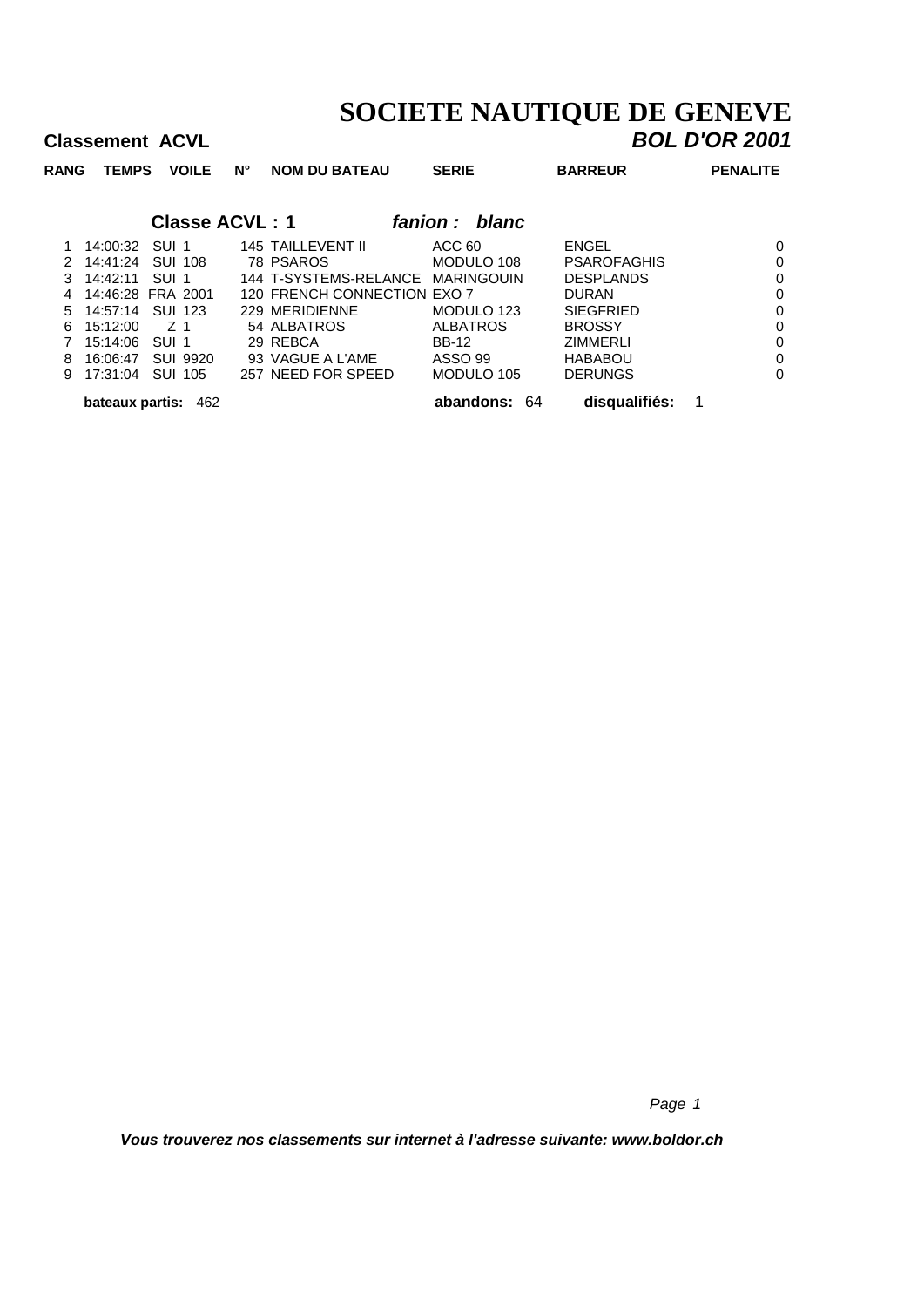**Classe ACVL : 2** *fanion : rouge*

# 14:45:52 SUI 22 175 BODY AND SOUL LUTHI 1150 RACER STAMPLI 0 14:58:15 SUI 1012 334 BELOTTI MYSPHI 47 FERT 0 15:00:33 SUI 17701 425 METEORITE-HP MODULO 105 PARIDANT 0 15:10:54 SUI 27 308 50E HURLANTS LUTHI 952 W WAVRE 0

|    | $\tau$ 10.10.0 $\tau$ 001 21 |                   | <b>OUD OUL LIDINERINTO</b>                                                                                                                                 | <b>LUTTH JUL VV</b>            | V V T V I V L    | ╰            |
|----|------------------------------|-------------------|------------------------------------------------------------------------------------------------------------------------------------------------------------|--------------------------------|------------------|--------------|
| 5  | 15:11:51 1                   |                   | 125 ESO ES                                                                                                                                                 | LUTHI LD36                     | MEYER            | $\mathsf{C}$ |
|    |                              |                   | 6 15:17:48 SUI 4 293 OPUS 4<br>7 15:20:08 SUI 2001 162 UNANIMUS                                                                                            | LD 36<br>LD33                  | RACLOZ           | C            |
|    |                              |                   |                                                                                                                                                            |                                | <b>BORDIER</b>   | $\mathsf{C}$ |
| 8  | 15:22:47 SUI 1               |                   | 407 CORNALINE                                                                                                                                              | <b>PROTO</b>                   | DELLA CASA       | $\mathsf{C}$ |
| 9  | 15:27:14 FRA 6               |                   | 390 SIX & MOI                                                                                                                                              |                                | VAN LEEUWEN      | $\mathsf{C}$ |
| 10 | 16:06:22 FRA 11              |                   | 217 ATCHOUM                                                                                                                                                |                                |                  | $\mathsf{C}$ |
| 11 | 16:14:03 SUI 91              |                   | 305 KICK ASS O                                                                                                                                             |                                |                  | C            |
| 12 | 16:16:23 SUI 69              |                   |                                                                                                                                                            |                                | <b>PAQUET</b>    | $\mathsf{C}$ |
| 13 | 16:26:31 SUI 3               |                   |                                                                                                                                                            |                                | GRAHAM           | $\mathsf{C}$ |
| 14 | 16:30:09 FRA 7               |                   |                                                                                                                                                            |                                | <b>JULIENNE</b>  | $\mathsf{C}$ |
| 15 | 16:38:17 SUI 74              |                   | 166 L'AFFABLE<br>176 EXPSAROS                                                                                                                              | Undin 750<br>TOUCAN<br>TOLIC∆N | LE FORT          | $\mathsf{C}$ |
|    | 16 16:40:28 SUI 21           |                   |                                                                                                                                                            |                                | <b>GETAZ</b>     | $\mathsf{C}$ |
|    | 17 16:41:00 SUI 46           |                   | 284 PASSETOUGRAIN V TOUCAN                                                                                                                                 |                                | <b>DEVAUD</b>    | $\mathsf{C}$ |
| 18 | 16:41:35                     | Z 54              | 119 ATALANTE                                                                                                                                               | TOUCAN                         | <b>NAVILLE</b>   | $\mathsf{C}$ |
|    | 19 16:44:10 SUI 48           |                   | 52 RUN                                                                                                                                                     | <b>TOUCAN</b>                  | <b>MARTIN</b>    | $\mathsf{C}$ |
|    | 20 16:44:27 SUI 83           |                   | 88 TOUCANCANE                                                                                                                                              | <b>TOUCAN</b>                  | <b>HOFER</b>     | $\mathsf{C}$ |
| 21 | 16:44:38                     | Z 72              |                                                                                                                                                            |                                | <b>POURNARAS</b> | $\mathsf{C}$ |
|    | 22 16:45:02 SUI 70           |                   |                                                                                                                                                            |                                | <b>THELIN</b>    | $\mathsf{C}$ |
| 23 |                              | 16:45:47 SUI 2000 |                                                                                                                                                            |                                | GAY              | $\mathsf{C}$ |
| 24 | 16:46:34 SUI 77              |                   |                                                                                                                                                            |                                | LEGERET          | $\mathsf{C}$ |
| 25 | 16:48:35 SUI 63              |                   | 06 COCANCANE<br>105 ZEPHYROS TOUCAN<br>271 BUCENTAURE TOUCAN<br>304 FLASH TOPAZE<br>452 SAVAVITE PROTO<br>138 SAMAOUI IV TOUCAN<br>77 JAMBON-BEURRE TOUCAN |                                | GIRARDET         | $\mathsf{C}$ |
| 26 | 16:50:36 SUI 2               |                   |                                                                                                                                                            |                                | <b>FOETH</b>     | $\mathsf{C}$ |
| 27 | 17:01:56 SUI 82              |                   |                                                                                                                                                            |                                | <b>MUNIER</b>    | C            |
| 28 | 17:15:58 SUI 44              |                   | 196 TCHAÏKA<br>286 QUATUOR                                                                                                                                 |                                | VIAZEMSKY        | $\mathsf{C}$ |
|    | 29 17:19:06 SUI 61           |                   |                                                                                                                                                            | TOUCAN<br>TOUCAN               | <b>OESCH</b>     | $\mathsf{C}$ |
| 30 | 17:20:41 SUI 47              |                   | 124 ANUBIS                                                                                                                                                 | TOUCAN                         | WILHEM           | C            |
| 31 | 17:25:31 FRA 4               |                   | 191 BIANCA                                                                                                                                                 | <b>OPEN 750</b>                | GUYADER          | $\mathsf{C}$ |
|    |                              |                   | 377 EMOTIONS                                                                                                                                               | LUTHI 952                      | ZANARELLI        | $\mathsf{C}$ |
| 33 | 17:43:06 SUI 6               |                   | 92 SIRIUS 7                                                                                                                                                |                                | <b>GRAF</b>      | $\mathsf{C}$ |
|    | 34 17:45:39 SUI 25           |                   | 299 PRIMA DONNA                                                                                                                                            | TOUCAN<br>TOUCAN<br>TOUCAN     | <b>BOPP</b>      | $\mathsf{C}$ |
|    | 35 17:46:23 SUI 15           |                   | 171 ANAIS                                                                                                                                                  |                                | DUBEY            | $\mathsf{C}$ |
| 36 | 17:46:44 SUI 9               |                   | 34 BALOO                                                                                                                                                   | <b>TOUCAN</b>                  | DE LASTELLE      | $\mathsf{C}$ |
| 37 | 17:48:20 SUI 68              |                   | 121 LE NARQUOIS                                                                                                                                            | <b>TOUCAN</b>                  | <b>MANFRINI</b>  | $\mathsf{C}$ |
|    | 38 17:51:34 SUI 52           |                   | 142 CANCUN                                                                                                                                                 | ASSO 99                        | GOY&CO           | $\mathsf{C}$ |
| 39 | 17:51:38                     | Z 26              | 376 ZIG-ZAG III                                                                                                                                            | <b>TOUCAN</b>                  | <b>CHARTON</b>   | $\mathsf{C}$ |
| 40 | 17:52:38 SUI 56              |                   | 178 L'Y<br>230 MELAMPO                                                                                                                                     | <b>TOUCAN</b>                  | MEYER            | $\mathsf{C}$ |
| 41 | 18:06:48                     | $Z$ 10            |                                                                                                                                                            | <b>TOUCAN</b>                  | <b>BANZET</b>    | $\mathsf{C}$ |
| 42 | 18:16:20 SUI 34              |                   | 256 SORC'HENN                                                                                                                                              | TOUCAN                         | RENEVIER         | $\mathsf{C}$ |
| 43 | 18:19:21 SUI 50              |                   | 272 SIRENA II                                                                                                                                              | <b>TOUCAN</b>                  | <b>BAUMANN</b>   | $\mathsf{C}$ |
| 44 | 18:25:01 SUI 1               |                   | 303 TOPAZE                                                                                                                                                 | TOPAZE                         | RUMMEL           | $\mathsf{C}$ |
| 45 |                              |                   | 115 CORMORAN                                                                                                                                               | <b>TOUCAN</b>                  | <b>PROJAHN</b>   | $\mathsf{C}$ |
| 46 | 18:33:24 SUI 24              |                   | 102 STRING                                                                                                                                                 | <b>TOUCAN</b>                  | <b>RIGAUD</b>    | $\mathsf{C}$ |
| 47 | 18:34:04                     | Z 20              | 357 WAROG                                                                                                                                                  | <b>TOUCAN</b>                  | GOUZER-IRLE      | $\mathsf{C}$ |
| 48 | 18:38:26                     | Z 36              | 397 LYX 3                                                                                                                                                  | <b>TOUCAN</b>                  | <b>REY</b>       | $\mathsf{C}$ |
|    |                              |                   |                                                                                                                                                            |                                |                  |              |

 **bateaux partis:** 462 **abandons:** 64 **disqualifiés:** 1

*Page 2*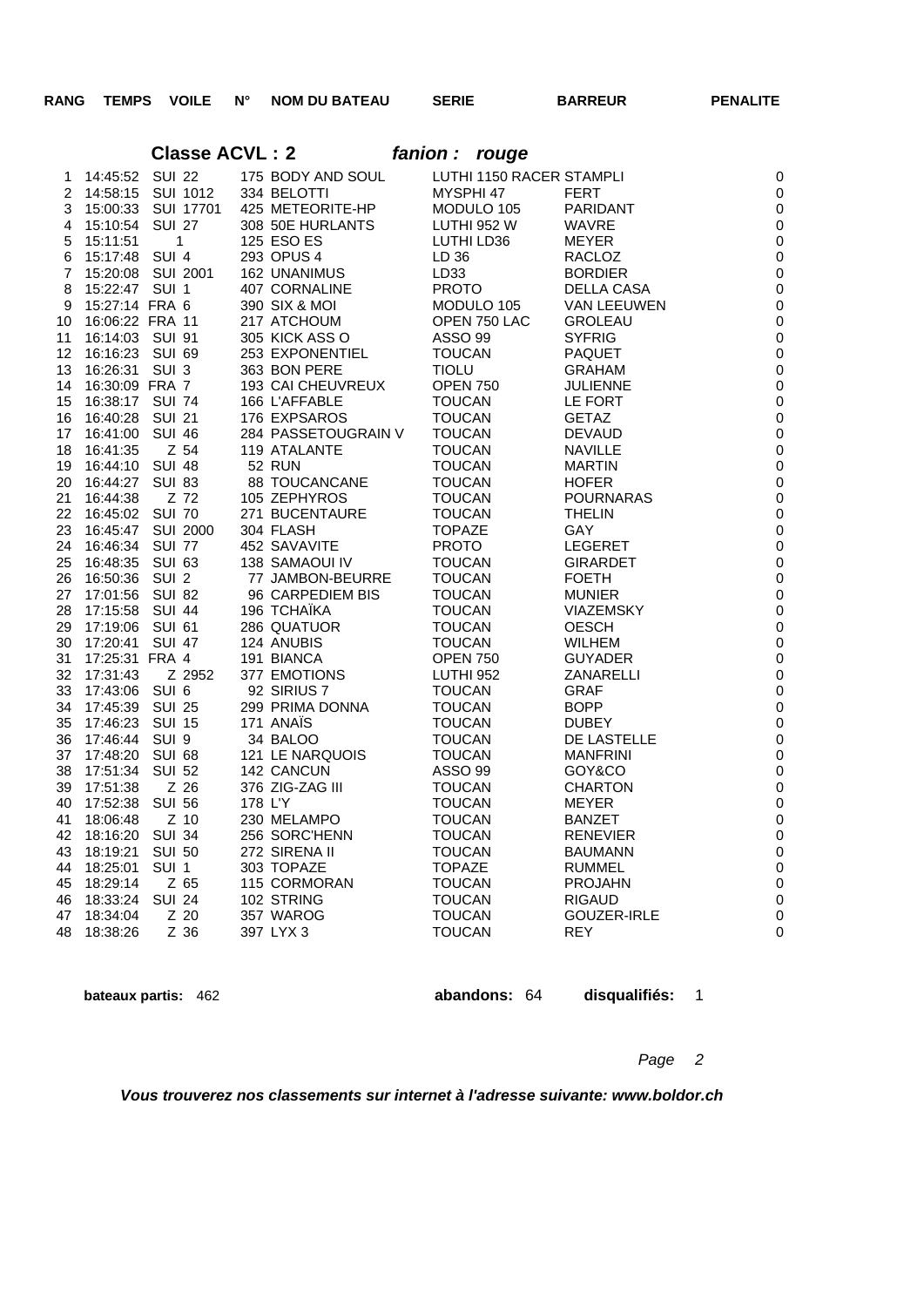### **Classement ACVL**

| RANG | <b>TEMPS</b>        |                  | <b>VOILE</b>    | N°                    | <b>NOM DU BATEAU</b>       | <b>SERIE</b>  |                       | <b>BARREUR</b>  |   | <b>PENALITE</b> |
|------|---------------------|------------------|-----------------|-----------------------|----------------------------|---------------|-----------------------|-----------------|---|-----------------|
|      |                     |                  |                 | <b>Classe ACVL: 3</b> |                            | fanion: vert  |                       |                 |   |                 |
|      | 15:29:38            | <b>SUI 952</b>   |                 |                       | 21 TARANGAU SAILING        | LUTHI 952     |                       | <b>BUGNON</b>   |   | $\mathbf 0$     |
| 2    | 15:35:22            |                  | <b>SUI 8890</b> |                       | 35 DERNIERE MINUTE         | LUTHI 990     |                       | <b>VALITON</b>  |   | $\mathbf 0$     |
| 3    | 16:13:39 FRA 41     |                  |                 |                       | 319 JAVA BLEUE             |               | LAGO 950 RACING       | <b>BERNAULT</b> |   | $\mathbf 0$     |
| 4    | 16:13:54            |                  | <b>SUI 2000</b> |                       | 153 MAGICOPAPACARLO TEN PF |               |                       | PEDRAZZINI      |   | $\mathbf 0$     |
| 5    | 16:58:59            | SUI <sub>1</sub> |                 |                       | 462 GATTOPARDO             | <b>PALDIN</b> |                       | <b>KLIPFEL</b>  |   | $\mathbf 0$     |
| 6    | 17:04:06            |                  | <b>SUI 1664</b> |                       | 429 BE FIFTY-TWO           | LUTHI 952     |                       | KECK            |   | $\mathbf 0$     |
| 7    | 17:06:08            |                  | SUI 1116        |                       | 300 MELODY NELSON          |               | <b>AMETHYSTE</b>      | <b>SCHOPFER</b> |   | $\mathbf 0$     |
| 8    | 17:15:38            | <b>SUI 23</b>    |                 |                       | 232 ALINGHI II             | $X-119$       |                       | <b>TISSOT</b>   |   | $\mathbf 0$     |
| 9    | 17:32:51 FRA 9327   |                  |                 |                       | 351 NEUF-TROIS             |               | MODULO 93             | <b>CHAPUY</b>   |   | $\mathbf 0$     |
| 10   | 17:38:00            | <b>SUI 18</b>    |                 |                       | 240 ALL FREE               |               | CARRERA 290           | <b>HAGMANN</b>  |   | $\mathbf 0$     |
| 11   | 17:38:03            |                  | <b>SUI 3313</b> |                       | 443 NENUPHAR               |               | <b>FIRST CLASS 10</b> | <b>REBEAUD</b>  |   | $\mathbf 0$     |
| 12   | 18:14:28            | <b>SUI 36</b>    |                 |                       | 4 VIREVENT IV              | SWANN 44      |                       | <b>MORGAN</b>   |   | $\mathbf 0$     |
| 13   | 18:33:59            |                  | SUI 1058        |                       | 255 P'TIT JULOT            | <b>TIOLU</b>  |                       | <b>TAPPY</b>    |   | $\mathbf 0$     |
| 14   | 18:45:04 FRA 5      |                  |                 |                       | 172 OLYMPIC                | <b>SPRINT</b> |                       | <b>FAVRE</b>    |   | $\mathbf 0$     |
| 15   | 18:52:31 FRA 1      |                  |                 |                       | 461 COL BLEU               |               | <b>SPRINT OPEN</b>    | ANDRIER         |   | $\mathbf 0$     |
| 16   | 19:14:59            |                  | 1001            |                       | 227 QUIMBAYA 2             |               | <b>MACAREUX</b>       | <b>FAVRE</b>    |   | $\mathbf 0$     |
| 17   | 19:59:27 FRA 16112  |                  |                 |                       | 151 FLOREAL                |               | 11 METRE ONE          | AMBERGER        |   | $\mathbf 0$     |
| 18   | 20:06:39            |                  | 741             |                       | 324 VALPARAISO             |               | SELECTION 37          | <b>WEBER</b>    |   | $\mathbf 0$     |
| 19   | 21:09:12            |                  | F 260           |                       | 128 GERARD CHARMOT         |               | FIRST CLASS 10        | <b>CHARMOT</b>  |   | $\mathbf 0$     |
| 20   | 21:58:01            |                  | 817             |                       | 79 LAMENTABILIS 2          | <b>SUPER</b>  |                       | <b>LAMBERT</b>  |   | $\mathbf 0$     |
|      | bateaux partis: 462 |                  |                 |                       |                            |               | abandons: 64          | disqualifiés:   | 1 |                 |

*Page 3*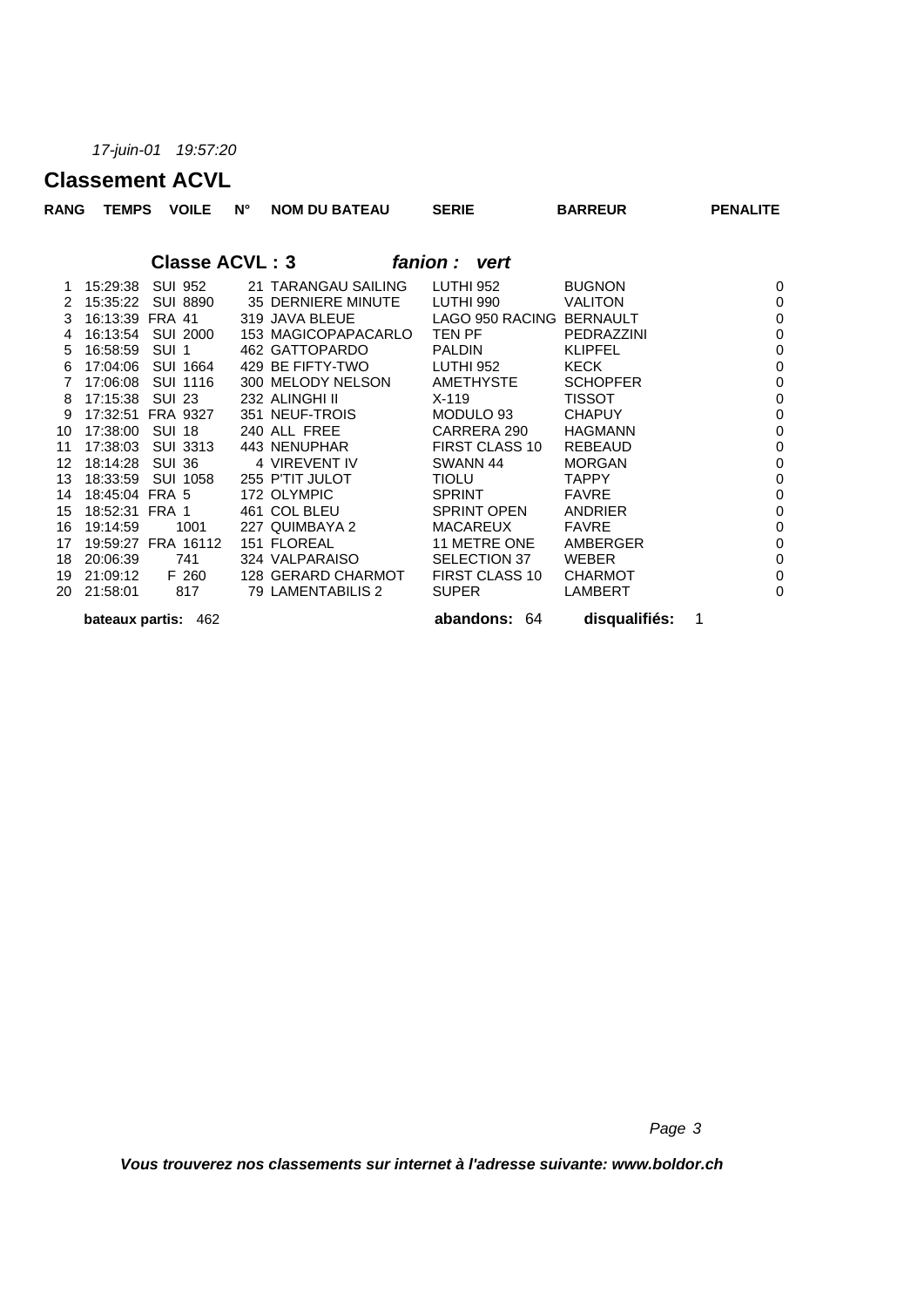### **Classement ACVL**

| <b>PENALITE</b> | <b>BARREUR</b> | <b>SERIE</b>                 | <b>NOM DU BATEAU</b> | N° | <b>VOILE</b>   |          | <b>TEMPS</b>        | <b>RANG</b> |
|-----------------|----------------|------------------------------|----------------------|----|----------------|----------|---------------------|-------------|
|                 |                | fanion : jaune               |                      |    | Classe ACVL: 4 |          |                     |             |
| $\Omega$        | <b>DAVID</b>   | MUMM 30                      | 237 CARREFOUR        |    |                |          | 15:26:30 SUI 303    |             |
| $\Omega$        | PECLARD        | MUMM 30                      | 8 TRIGA 5            |    |                |          | 2 16:06:45 GBR 4630 |             |
| $\Omega$        | <b>BONJOUR</b> | 8M JI                        | 346 GEFION           |    |                |          | 16:30:16 SUI 7      | 3           |
| $\Omega$        |                | <b>GRAND SURPRISE HASLER</b> | 130 PROVIDENTIA      |    | SUI 50         |          | 16:40:11            | 4           |
|                 | <b>VAUCHER</b> | X-99                         | 134 DEEP BLUE        |    |                | - SUL 54 | $5 \quad 16.43.32$  |             |

| bateaux partis: 462 |  | <b>5</b> 16 4332 SUR 13 444 DEPER BUILDING DOWNLOCK WATCHING THE MANUFACTURE TO TANK IN THE SURVEY AND SURFAIR SURFAIRS CRANING DIRECTION TO THE SURFAIRS OF A 1990 SURFAIRS CRANING DIRECTION IN THE SURFAIRS OF A 1990 SURFAIRS | abandons: 64 disqualifiés: 1 |                              |
|---------------------|--|-----------------------------------------------------------------------------------------------------------------------------------------------------------------------------------------------------------------------------------|------------------------------|------------------------------|
|                     |  |                                                                                                                                                                                                                                   |                              | $\mathsf{C}$                 |
|                     |  |                                                                                                                                                                                                                                   |                              | $\mathsf{C}$                 |
|                     |  |                                                                                                                                                                                                                                   |                              | $\mathsf{C}$                 |
|                     |  |                                                                                                                                                                                                                                   |                              | $\mathsf{C}$                 |
|                     |  |                                                                                                                                                                                                                                   |                              | $\mathsf{C}$                 |
|                     |  |                                                                                                                                                                                                                                   |                              | $\mathsf{C}$                 |
|                     |  |                                                                                                                                                                                                                                   |                              | $\mathsf{C}$                 |
|                     |  |                                                                                                                                                                                                                                   |                              | $\mathsf{C}$                 |
|                     |  |                                                                                                                                                                                                                                   |                              | $\mathsf{C}$                 |
|                     |  |                                                                                                                                                                                                                                   |                              | $\mathsf{C}$                 |
|                     |  |                                                                                                                                                                                                                                   |                              | $\mathsf{C}$                 |
|                     |  |                                                                                                                                                                                                                                   |                              | $\mathsf{C}$                 |
|                     |  |                                                                                                                                                                                                                                   |                              | $\mathsf{C}$                 |
|                     |  |                                                                                                                                                                                                                                   |                              | $\mathsf{C}$                 |
|                     |  |                                                                                                                                                                                                                                   |                              | $\mathsf{C}$                 |
|                     |  |                                                                                                                                                                                                                                   |                              | $\mathsf{C}$                 |
|                     |  |                                                                                                                                                                                                                                   |                              | $\mathsf{C}$                 |
|                     |  |                                                                                                                                                                                                                                   |                              | $\mathsf{C}$                 |
|                     |  |                                                                                                                                                                                                                                   |                              | $\mathsf{C}$                 |
|                     |  |                                                                                                                                                                                                                                   |                              | $\mathsf{C}$                 |
|                     |  |                                                                                                                                                                                                                                   |                              | $\mathsf{C}$                 |
|                     |  |                                                                                                                                                                                                                                   |                              | $\mathsf{C}$                 |
|                     |  |                                                                                                                                                                                                                                   |                              | $\mathsf{C}$                 |
|                     |  |                                                                                                                                                                                                                                   |                              | $\mathsf{C}$                 |
|                     |  |                                                                                                                                                                                                                                   |                              | $\mathsf{C}$                 |
|                     |  |                                                                                                                                                                                                                                   |                              | $\mathsf{C}$                 |
|                     |  |                                                                                                                                                                                                                                   |                              | $\mathsf{C}$                 |
|                     |  |                                                                                                                                                                                                                                   |                              | $\mathsf{C}$                 |
|                     |  |                                                                                                                                                                                                                                   |                              | $\mathsf{C}$                 |
|                     |  |                                                                                                                                                                                                                                   |                              | $\mathsf{C}$                 |
|                     |  |                                                                                                                                                                                                                                   |                              | $\mathsf{C}$                 |
|                     |  |                                                                                                                                                                                                                                   |                              | $\mathsf{C}$                 |
|                     |  |                                                                                                                                                                                                                                   |                              | $\mathsf{C}$                 |
|                     |  |                                                                                                                                                                                                                                   |                              | $\mathsf{C}$                 |
|                     |  |                                                                                                                                                                                                                                   |                              | $\mathsf{C}$                 |
|                     |  |                                                                                                                                                                                                                                   |                              | $\mathsf{C}$                 |
|                     |  |                                                                                                                                                                                                                                   |                              | $\mathsf{C}$                 |
|                     |  |                                                                                                                                                                                                                                   |                              | $\mathsf{C}$                 |
|                     |  |                                                                                                                                                                                                                                   |                              |                              |
|                     |  |                                                                                                                                                                                                                                   |                              | $\mathsf{C}$<br>$\mathsf{C}$ |
|                     |  |                                                                                                                                                                                                                                   |                              |                              |
|                     |  |                                                                                                                                                                                                                                   |                              | $\mathsf{C}$                 |
|                     |  |                                                                                                                                                                                                                                   |                              | $\mathsf{C}$<br>$\mathsf{C}$ |
|                     |  |                                                                                                                                                                                                                                   |                              |                              |
|                     |  |                                                                                                                                                                                                                                   |                              | $\mathsf{C}$                 |
|                     |  |                                                                                                                                                                                                                                   |                              | $\mathsf{C}$<br>$\mathsf{C}$ |
|                     |  |                                                                                                                                                                                                                                   |                              | $\mathsf{C}$                 |
|                     |  |                                                                                                                                                                                                                                   |                              | C                            |
|                     |  |                                                                                                                                                                                                                                   |                              | J                            |

*Page 4*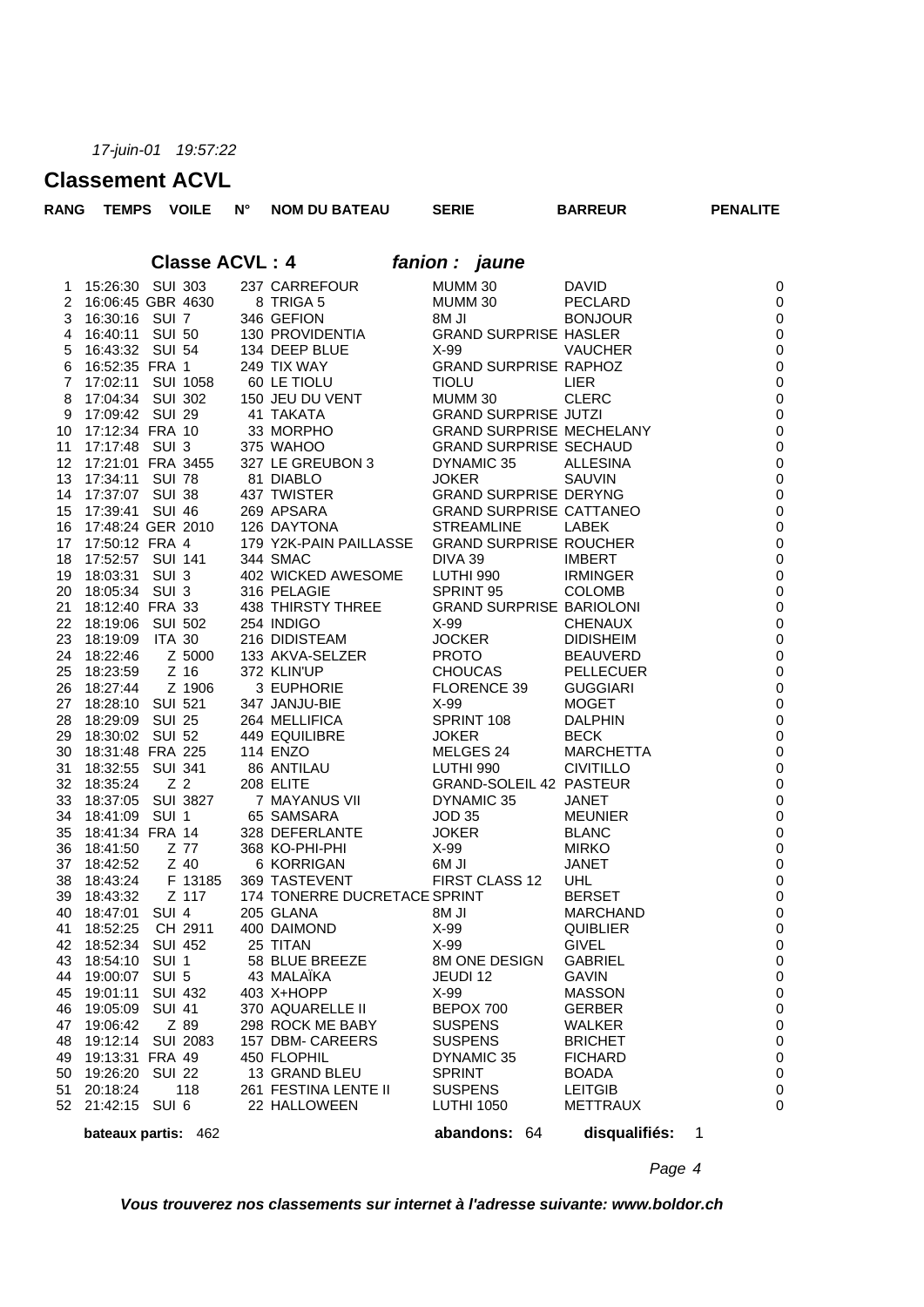### **Classement ACVL**

| <b>RANG</b>    | <b>TEMPS</b>        | <b>VOILE</b>         | $N^{\circ}$ | <b>NOM DU BATEAU</b>               | <b>SERIE</b>                 | <b>BARREUR</b>                  | <b>PENALITE</b>          |  |  |
|----------------|---------------------|----------------------|-------------|------------------------------------|------------------------------|---------------------------------|--------------------------|--|--|
|                |                     |                      |             | <b>Classe ACVL: 5</b>              | fanion: bleu                 |                                 |                          |  |  |
|                |                     |                      |             |                                    |                              |                                 |                          |  |  |
| 1              | 16:48:23 SUI 117    |                      |             | 55 TOURBILLON                      | X-362S                       | <b>DUFOUR</b>                   | $\pmb{0}$                |  |  |
|                |                     | 2 17:30:09 SUI 1525  |             | 294 POOPY EXPRESS                  | PROTO ABC                    | <b>MILLIQUET</b>                | $\pmb{0}$                |  |  |
| 3              | 17:41:29            | SUI 2279             |             | 417 VIRUS                          | $X-372$                      | <b>MENETREY</b>                 | $\pmb{0}$                |  |  |
| 4              | 17:41:49            | SUI 1693             |             | 123 ANAXEL                         | <b>SWAN 41</b>               | <b>MEYER</b>                    | $\pmb{0}$                |  |  |
| 5              | 17:54:01 SUI 3      |                      |             | 39 SLANGE-Y-VA                     | LUTHI 925                    | <b>GRAHAM</b>                   | $\pmb{0}$                |  |  |
| 6              | 18:15:38 SUI 10     |                      |             | 313 BRISE-BISE                     | 8M ONE DESIGN                | <b>PEYROT</b>                   | $\pmb{0}$                |  |  |
| $\overline{7}$ | 18:21:21            | SUI 381              |             | 430 TITANE                         | $X-99$                       | <b>VUKANOVIC</b>                | $\pmb{0}$                |  |  |
| 8              | 18:25:44 SUI 7      |                      |             | 262 ECLIPSE                        | DOD 24.5                     | <b>LEIMGRUBER</b>               | $\pmb{0}$                |  |  |
| 9              | 18:26:56            | ITA 8158             |             | 454 ZAGARA                         | DOLPHIN 81                   | <b>PERTUISET</b>                | $\pmb{0}$                |  |  |
| 10             |                     | 18:28:37 FRA 5706    |             | 188 RHUM RUNNER                    | 747 ONE DESIGN               | <b>BLAYO</b>                    | $\pmb{0}$<br>$\pmb{0}$   |  |  |
| 11             | 18:29:46            | 14                   |             | 268 BREEHORN                       | <b>MAXFUN 25</b>             | VAN DER BERG                    |                          |  |  |
| 12             | 18:33:14 SUI 747    |                      |             | 384 NAUTI-FUN                      | 747 ONE DESIGN               | <b>CORTHESY</b>                 | $\pmb{0}$                |  |  |
| 13             |                     | 18:34:34 SUI 8173    |             | 451 TSCHONG 3                      | DOLPHIN 81                   | <b>AMIGUET</b>                  | $\pmb{0}$                |  |  |
| 14             | 18:34:38            | SUI 91               |             | 250 IMPRESSIONS                    | SHAMROCK 9.5                 | <b>BEGEL</b>                    | $\pmb{0}$                |  |  |
| 15             |                     | 18:39:39 SUI 8193    |             | 266 FLIPPER                        | DOLPHIN 81                   | <b>ROTTET</b>                   | $\pmb{0}$                |  |  |
| 16             | 18:41:52            | Z 1460<br>9          |             | 2 KARUKERA<br>214 MASTER BLASTER   | JEUDI 12<br><b>MAXFUN 25</b> | <b>ADELLA</b>                   | $\pmb{0}$                |  |  |
| 17             | 18:43:33            |                      |             |                                    |                              | <b>JORISSEN</b>                 | $\pmb{0}$<br>$\mathbf 0$ |  |  |
| 18<br>19       | 18:45:17 SUI 7      | 18:45:10 SUI 8150    |             | 258 CAROLIVE<br>15 MOONY           | DOLPHIN 81<br>LUTHI 33       | <b>RIGOT</b><br><b>SECRETAN</b> | $\pmb{0}$                |  |  |
| 20             | 18:45:31 SUI 62     |                      |             | 181 ZEBULON                        | DOLPHIN 81                   | PFAU                            |                          |  |  |
| 21             | 18:46:17            | 17                   |             | 267 MAXFUN                         | <b>MAXFUN 25</b>             | <b>VOOGD</b>                    | $\pmb{0}$<br>$\pmb{0}$   |  |  |
| 22             |                     | 18:48:54 FRA 14908   |             | 276 CLIPPER                        | <b>SPRINT</b>                |                                 | $\pmb{0}$                |  |  |
| 23             | 18:49:30 FRA 320    |                      |             | 17 STERNE                          | <b>FIRST 35,5</b>            | <b>JANUS</b><br><b>BERNAZ</b>   | $\mathbf 0$              |  |  |
| 24             | 18:51:15            | <b>SUI 237</b>       |             | 278 IL GRIGIO                      | J80                          | <b>PERROT</b>                   | $\pmb{0}$                |  |  |
| 25             | 18:56:49            | $Z$ 14               |             | 341 TAGAROA"                       | JEUDI 12                     | <b>SPRUNGLI</b>                 | $\pmb{0}$                |  |  |
| 26             | 18:58:16            | SUI 707              |             | 380 PUMP                           | <b>BANNER 28</b>             | <b>VANDINI</b>                  | $\pmb{0}$                |  |  |
| 27             | 18:59:56 SUI 5      |                      |             | 367 ANDIAMO                        | DOD 24.5                     | <b>GRIFFIN</b>                  | $\pmb{0}$                |  |  |
| 28             | 19:00:48 SUI 1      |                      |             | 11 SANOUK                          | DOD 24.5                     | LAGGER                          | $\pmb{0}$                |  |  |
| 29             | 19:01:55            | Z 1476               |             | 18 MXL                             | <b>LUTHI 1040</b>            | <b>MORIER</b>                   | $\pmb{0}$                |  |  |
| 30             | 19:07:51 SUI 2      |                      |             | 385 BEEP-BEEP                      | DOD 24.5                     | SALMON-PICARD                   | $\mathbf 0$              |  |  |
| 31             | 19:10:44 SUI 15     |                      |             | 213 CIANA                          | <b>SPRINT</b>                | <b>MOSER</b>                    | $\pmb{0}$                |  |  |
| 32             | 19:11:31            | SUI 1                |             | 456 JEUDI 12                       | JEUDI 12                     | <b>HENCHOZ</b>                  | $\pmb{0}$                |  |  |
| 33             | 19:13:34            | <b>ITA 8139</b>      |             | 296 IL SOGNO                       | DOLPHIN 81                   | <b>GARRET</b>                   | $\pmb{0}$                |  |  |
| 34             | 19:14:30            | Z 98                 |             | 20 LAFITE                          | <b>BANNER 28</b>             | <b>KISSLING</b>                 | $\pmb{0}$                |  |  |
| 35             | 19:19:23 SUI 12     |                      | 56          |                                    | DOD 24.5                     | <b>MONNIER</b>                  | $\pmb{0}$                |  |  |
| 36             | 19:22:54            | 5                    |             | 260 THE BUG BITES                  | <b>MAXFUN 25</b>             | <b>SIMONIS</b>                  | $\pmb{0}$                |  |  |
| 37             |                     | 19:23:12 SUI 1497    |             | 359 BLUE NOTE                      | <b>SUSPENS</b>               | EGGLI                           | $\pmb{0}$                |  |  |
|                |                     | 38 19:29:00 FRA 1838 |             | 439 ELO                            | FIRST CLASS 8                | <b>MEUNIER</b>                  | $\pmb{0}$                |  |  |
|                | 39 19:36:27 SUI 346 |                      |             | 447 LAC 8                          | FIRST CLASS 8                | <b>ESCOFFEY</b>                 | 0                        |  |  |
| 40             | 19:38:56            | 608                  |             | 342 POCHTRON                       | FIRST CLASS 8                | <b>DEKERLE</b>                  | 0                        |  |  |
| 41             |                     | 19:50:06 SUI 1663    |             | 280 ANGUILLE SOUS RUSH RUSH REGATE |                              | <b>WEHRLI</b>                   | $\,0\,$                  |  |  |
| 42             | 19:58:03            | Z 2445               |             | 388 TETOSSE                        | POLARIS 37                   | <b>JUNOD</b>                    | 0                        |  |  |
| 43             | 19:59:37            | Z 5022               |             | 251 BARKHANE                       | LUTHI 33                     | <b>HEBEISEN</b>                 | 0                        |  |  |
| 44             | 20:00:24            | Z 2338               |             | 243 DAPHNIS                        | DEHLER 36 CWS                | <b>JEANMAIRE</b>                | 0                        |  |  |
|                | 45 20:13:43 SUI 749 |                      |             | 64 TROUBADOUR                      | FIRST CLASS 8                | <b>VIAL</b>                     | 0                        |  |  |
|                | 46 20:24:08 FRA 622 |                      |             | 47 FORCE NEE                       | <b>FIRST CLASS 8</b>         | <b>VULLIEZ</b>                  | 0                        |  |  |
| 47             | 20:49:08            | SUI 24               |             | 83 BALISTE                         | SPRINT 98                    | <b>BOULIAN</b>                  | 0                        |  |  |
|                | 48 20:49:27         | Z 660                |             | 160 FORTITUDE                      | FIRST CLASS 10               | <b>PRALONG</b>                  | 0                        |  |  |
|                | 49 20:50:26 SUI 451 |                      |             | 16 SEA FEVER                       | X-79                         | <b>BIELER</b>                   | 0                        |  |  |

*Page* 5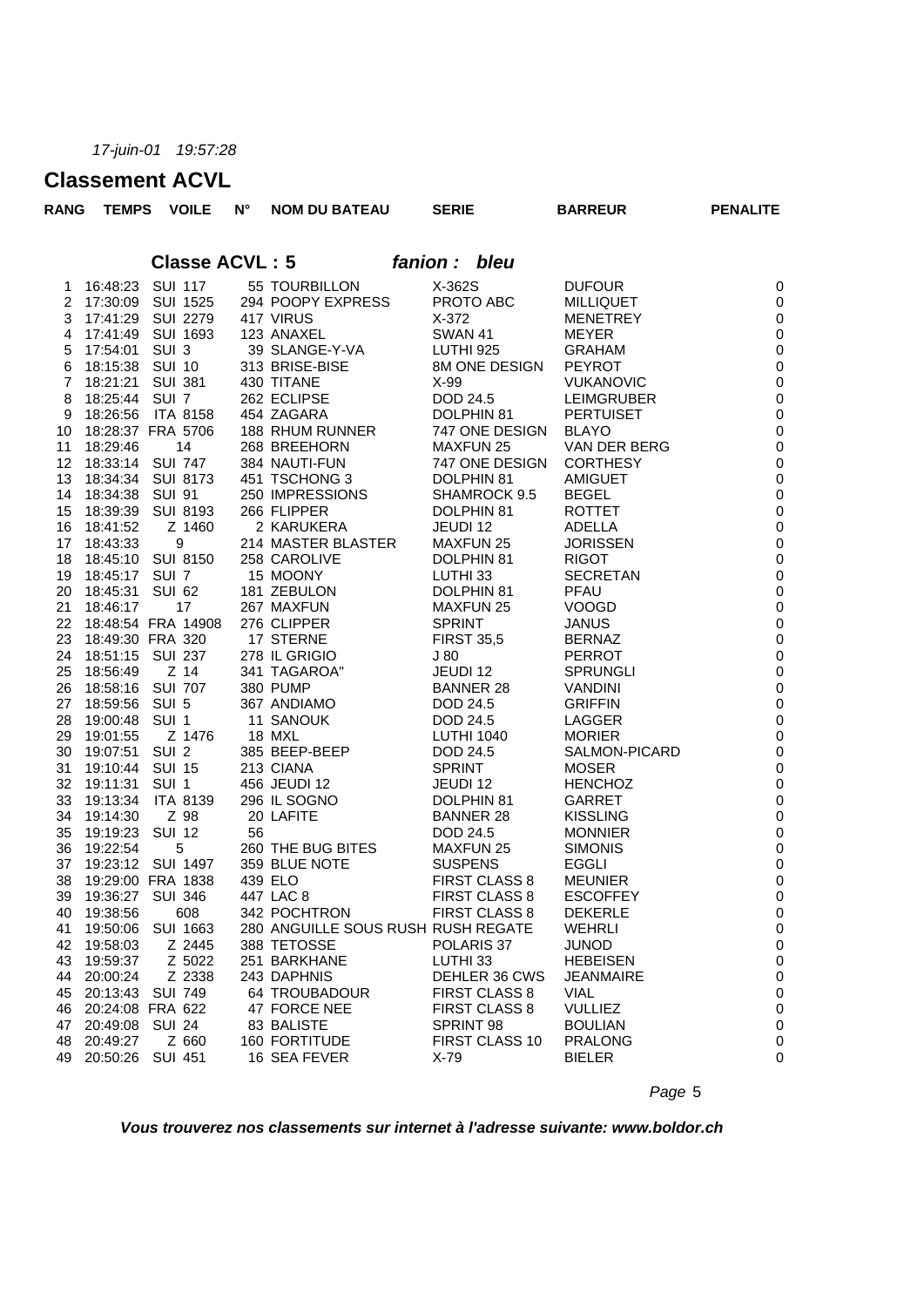# **Classement provisoire ACVL**

| <b>RANG</b> | <b>TEMPS</b>    | <b>VOILE</b>   | $N^{\circ}$ | <b>NOM DU BATEAU</b>     | <b>SERIE</b>         | <b>BARREUR</b>   | <b>PENALITE</b> |             |
|-------------|-----------------|----------------|-------------|--------------------------|----------------------|------------------|-----------------|-------------|
| 50          | 21:08:53        | F 836          |             | 309 GUS                  | <b>FIRST CLASS 8</b> | <b>GUEGUEN</b>   |                 | 0           |
| 51          | 21:21:56        | <b>SUI 428</b> |             | 292 CLAIR BOIS-DIANE III | <b>SCAMPI</b>        | <b>ISELIN</b>    |                 | 0           |
| 52          | 21:40:46        | Z 51           |             | 245 BRISE DU GLOBE       | <b>BRISE DE MER</b>  | <b>RAYMOND</b>   |                 | $\mathbf 0$ |
| 53          | 21:48:08        | Z 1            |             | 386 NIRVANA              | <b>COMFORTINA 32</b> | <b>LIMACHER</b>  |                 | 0           |
| 54          | 21:50:39        | F 4213         |             | 317 ORYX                 | SUPER CALIN 6.5      | <b>JACOB</b>     |                 | 0           |
| 55          | 22:02:55        | Z 2087         |             | 436 EL AMARETTO          | <b>GRANADA</b>       | <b>SEITZ</b>     |                 | 0           |
| 56          | 22:12:40        | Z 4            |             | 295 NAUSICAA             | 6.50 SI              | <b>MERCIER</b>   |                 | 0           |
| 57          | 22:14:09        | Z 123          |             | 10 PUSSYCAT              | <b>RUSH REGATE</b>   | <b>GELISSEN</b>  |                 | $\mathbf 0$ |
| 58          | 22:21:12        | 15554          |             | 26 RYU                   | <b>JOD 24</b>        | <b>VACCARO</b>   |                 | 0           |
| 59          | 22:22:25        | <b>SUI 542</b> |             | 189 MYLORD               | SCOTCH 30            | <b>SOUCAS</b>    |                 | 0           |
| 60          | 22:28:13        | FR 53          |             | 336 GALOPIN              | <b>FLYING FORTY</b>  | <b>JEANNE</b>    |                 | $\mathbf 0$ |
| 61          | 22:32:17        | <b>SUI 10</b>  |             | 118 LADY JO              | ELAN 33              | <b>MAGNIN</b>    |                 | $\mathbf 0$ |
| 62          | 24:30:42        | <b>SUI 590</b> | 40          |                          | <b>FIRST CLASS 8</b> | <b>WUILLEMIN</b> |                 | 0           |
|             | bateaux partis: | 462            |             |                          | abandons: 64         | disqualifiés:    |                 |             |

*Page 6*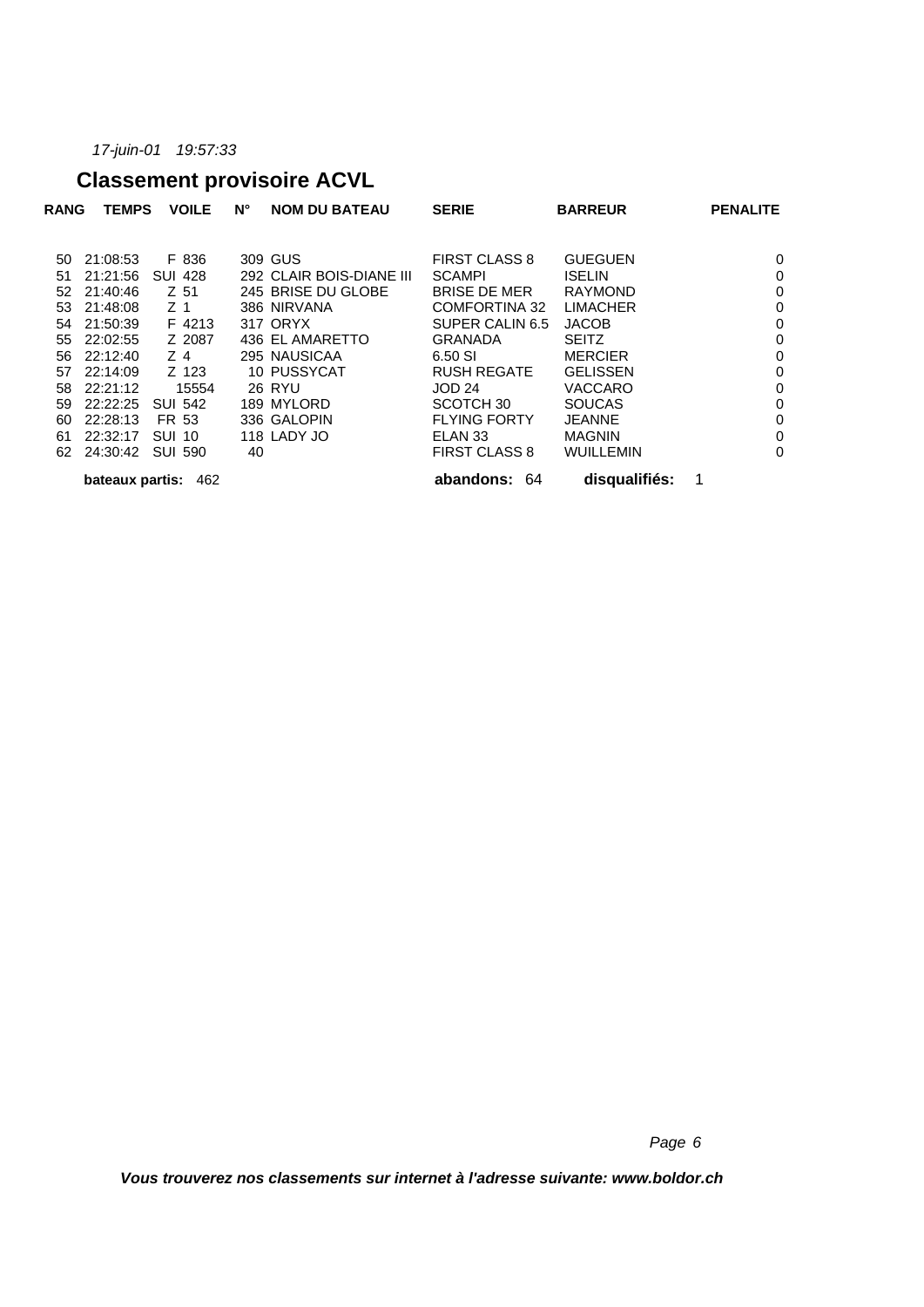### **Classement ACVL**

| <b>RANG</b>    | <b>TEMPS</b>       |                | <b>VOILE</b>    | $N^{\circ}$           | <b>NOM DU BATEAU</b>              | <b>SERIE</b>         | <b>BARREUR</b>    | <b>PENALITE</b>  |
|----------------|--------------------|----------------|-----------------|-----------------------|-----------------------------------|----------------------|-------------------|------------------|
|                |                    |                |                 | <b>Classe ACVL: 6</b> |                                   | fanion: rose         |                   |                  |
| 1              | 18:04:43           | <b>SUI 172</b> |                 |                       | 423 TBS                           | <b>SURPRISE</b>      | <b>MOURA</b>      | $\pmb{0}$        |
| 2              | 18:20:41 SUI 525   |                |                 |                       | 71 GENEVE 2                       | <b>SURPRISE</b>      | <b>GOLCHAN</b>    | $\pmb{0}$        |
| 3              | 18:21:36 SUI 506   |                |                 |                       | 361 RHUM 9                        | <b>SURPRISE</b>      | <b>MONNIN</b>     | $\pmb{0}$        |
| 4              | 18:26:33           |                | <b>SUI 518</b>  |                       | 242 TEO JAKOB                     | <b>SURPRISE</b>      | <b>GANZ</b>       | $\pmb{0}$        |
| 5              | 18:26:55           | <b>SUI 163</b> |                 |                       | 354 GO-DUTCH-BAUTOP               | <b>SURPRISE</b>      | <b>WUETHRICH</b>  | $\pmb{0}$        |
| 6              | 18:26:55           |                | Z 136           |                       | 163 MATHE 4                       | <b>SURPRISE</b>      | <b>MAUGE</b>      | $\pmb{0}$        |
| $\overline{7}$ | 18:26:58 FRA 1241  |                |                 |                       | 94 TARANGAU INCIDENCE SURPRISE    |                      | <b>GIRARDET</b>   | $\pmb{0}$        |
| 8              | 18:28:47 SUI 321   |                |                 |                       | 325 NAUTISME ROMAND               | <b>SURPRISE</b>      | <b>CHATAGNY</b>   | $\pmb{0}$        |
| 9              | 18:32:22 FRA 22932 |                |                 |                       | 457 STRATAGEME                    | <b>SURPRISE</b>      | LANSAC            | $\pmb{0}$        |
| 10             | 18:32:42 SUI 526   |                |                 |                       | 69 GENEVE 3                       | <b>SURPRISE</b>      | <b>POUJOULAT</b>  | $\pmb{0}$        |
| 11             | 18:32:53           |                | <b>SUI 8713</b> |                       | 281 SURFIN                        | FINNGULF 31          | <b>AEPPLI</b>     | $\pmb{0}$        |
| 12             | 18:33:23           | SUI 272        |                 |                       | 442 OPTI-GARE LS                  | <b>SURPRISE</b>      | <b>GAVAIRON</b>   | $\pmb{0}$        |
| 13             | 18:33:23           | <b>SUI 474</b> |                 |                       | 197 P'TITS LACS                   | <b>SURPRISE</b>      | <b>LACOUR</b>     | $\pmb{0}$        |
| 14             | 18:34:12 SUI 197   |                |                 |                       | 349 NOBODY                        | <b>SURPRISE</b>      | <b>MOERI</b>      | $\pmb{0}$        |
| 15             | 18:35:22 SUI 524   |                |                 |                       | 70 GENEVE 1                       | <b>SURPRISE</b>      | <b>NEWMARK</b>    | $\pmb{0}$        |
| 16             | 18:35:36           | SUI 275        |                 |                       | 228 PLUS-MEEH                     | <b>SURPRISE</b>      | <b>OLDANI</b>     | $\pmb{0}$        |
| 17             | 18:37:17 FRA 31004 |                |                 |                       | 210 BLACK FLAG                    | <b>BENETEAU 25</b>   | <b>CHAFFARDON</b> | $\pmb{0}$        |
| 18             | 18:37:27 SUI 360   |                |                 |                       | 426 BAUME&MERCIER                 | <b>SURPRISE</b>      | <b>TOSO</b>       | $\pmb{0}$        |
| 19             | 18:37:41           |                | 372             |                       | 399 37°2 NE                       | <b>SURPRISE</b>      | <b>VOROS</b>      | $\pmb{0}$        |
| 20             | 18:38:06 FRA 1247  |                |                 |                       | 177 MAGIC BUS TOO                 | <b>SURPRISE</b>      | <b>BOST</b>       | $\pmb{0}$        |
| 21             | 18:40:39           |                | 614             |                       | 89 PULSION                        | <b>FIRST CLASS 8</b> | <b>GALLIANO</b>   | $\pmb{0}$        |
| 22             | 18:41:00 SUI 31    |                |                 |                       | 358 STRIKE                        | <b>SURPRISE</b>      | <b>OMARINI</b>    | $\pmb{0}$        |
| 23             | 18:41:21           | <b>SUI 245</b> |                 |                       | 97 ZIG ZAG                        | <b>SURPRISE</b>      | <b>HOGENDIJK</b>  | $\pmb{0}$        |
| 24             | 18:41:32 FRA 1002  |                |                 |                       | 458 ANISEE                        | <b>SURPRISE</b>      | <b>BERTELOODT</b> | $\pmb{0}$        |
| 25             |                    | FR 990         |                 |                       |                                   | <b>SURPRISE</b>      |                   |                  |
|                | 18:41:39           |                |                 |                       | 311 MARIUS                        |                      | <b>ASTRUC</b>     | $\pmb{0}$        |
| 26             | 18:41:43 SUI 336   |                |                 |                       | 414 OXBLOW                        | <b>SURPRISE</b>      | <b>GARO</b>       | $\pmb{0}$        |
| 27             | 18:42:19 FRA 286   |                |                 |                       | 307 OH.LA.LA                      | $X-332$              | COLLOMB-RAVINET   | $\pmb{0}$        |
| 28             | 18:44:11 FRA 437   |                |                 |                       | 113 STENIC II                     | <b>SURPRISE</b>      | <b>MONTMASSON</b> | $\pmb{0}$        |
| 29             | 18:46:01 FRA 33    |                |                 |                       | 320 GALIOTE                       | HELIUM 7.65          | <b>TORFOU</b>     | $\pmb{0}$        |
| 30             | 18:47:11 SUI 296   |                |                 |                       | 85 BADALUC                        | <b>SURPRISE</b>      | <b>CONNE</b>      | $\pmb{0}$        |
| 31             | 18:48:43 FRA 1257  |                |                 |                       | 231 ALLEGRETTO                    | <b>SURPRISE</b>      | <b>VERDIER</b>    | $\pmb{0}$        |
| 32             | 18:50:56           | SUI 482        |                 |                       | 107 GO-4-IT                       | <b>SURPRISE</b>      | <b>DENIS</b>      | $\pmb{0}$        |
| 33             | 18:50:58           |                | <b>SUI 180</b>  |                       | 297 MEA COULEPA                   | <b>SURPRISE</b>      | <b>ROBIN</b>      | $\pmb{0}$        |
| 34             | 18:51:10           | <b>SUI 343</b> |                 |                       | 148 BAOBAB                        | <b>SURPRISE</b>      | <b>UBAGHS</b>     | $\boldsymbol{0}$ |
| 35             | 18:51:53 FRA 354   |                |                 |                       | 110 ECOLE DE V. DE SCIEZ SURPRISE |                      | <b>GUYON</b>      | $\pmb{0}$        |
| 36             | 18:53:19           |                | F 112           |                       | 310 MERRY II                      | <b>APHRODITE 101</b> | <b>JAQUES</b>     | $\pmb{0}$        |
| 37             | 18:55:00 FRA 1107  |                |                 |                       | 91 WIND                           | <b>SURPRISE</b>      | <b>SAVATIER</b>   | $\boldsymbol{0}$ |
| 38             | 18:55:00           | <b>SUI 905</b> |                 |                       | 49 PRÊT- A- PORTER                | <b>SURPRISE</b>      | <b>BIRCHLER</b>   | $\mathbf 0$      |
| 39             | 18:55:26           |                | Z 182           |                       | 68 KNOCK                          | <b>SURPRISE</b>      | <b>L'HUILLIER</b> | 0                |
| 40             | 18:55:50           |                | <b>SUI 130</b>  |                       | 287 JOUVENCE                      | <b>SURPRISE</b>      | <b>PITTIER</b>    | $\pmb{0}$        |
| 41             | 18:57:50           |                | <b>SUI 187</b>  |                       | 100 KAHLUA                        | <b>SURPRISE</b>      | <b>POCHELON</b>   | 0                |
| 42             | 18:58:25           |                | <b>SUI 390</b>  |                       | 389 NANOUK 5                      | <b>SURPRISE</b>      | <b>RENAUD</b>     | $\pmb{0}$        |
| 43             | 19:01:32           | SUI 96         |                 |                       | 422 SUGUS                         | <b>SURPRISE</b>      | <b>IMOBERSTEG</b> | $\pmb{0}$        |
| 44             | 19:04:28 FRA 22640 |                |                 |                       | 365 SILVER SURFER                 | <b>SURPRISE</b>      | <b>NESBIT</b>     | $\pmb{0}$        |
| 45             | 19:05:38           | SUI 271        |                 |                       | 315 PEE-WEE                       | <b>SURPRISE</b>      | <b>JORDAN</b>     | $\pmb{0}$        |
| 46             | 19:09:38 FRA 22680 |                |                 |                       | 415 THOXA II                      | <b>SURPRISE</b>      | <b>DELORY</b>     | $\pmb{0}$        |
| 47             | 19:15:34           |                | SUI 1037        |                       | 131 SURPRISE-PARTY                | <b>SURPRISE</b>      | <b>RILLIET</b>    | $\pmb{0}$        |
| 48             | 19:17:40           |                | Z 547           |                       | 37 BELFILLE                       | LUTHY 33             | <b>GALLAY</b>     | 0                |
| 49             | 19:23:10           |                | <b>SUI 189</b>  |                       | 158 LE PETIT BEIGNEUR             | <b>SURPRISE</b>      | <b>MINO</b>       | 0                |

*Page 7*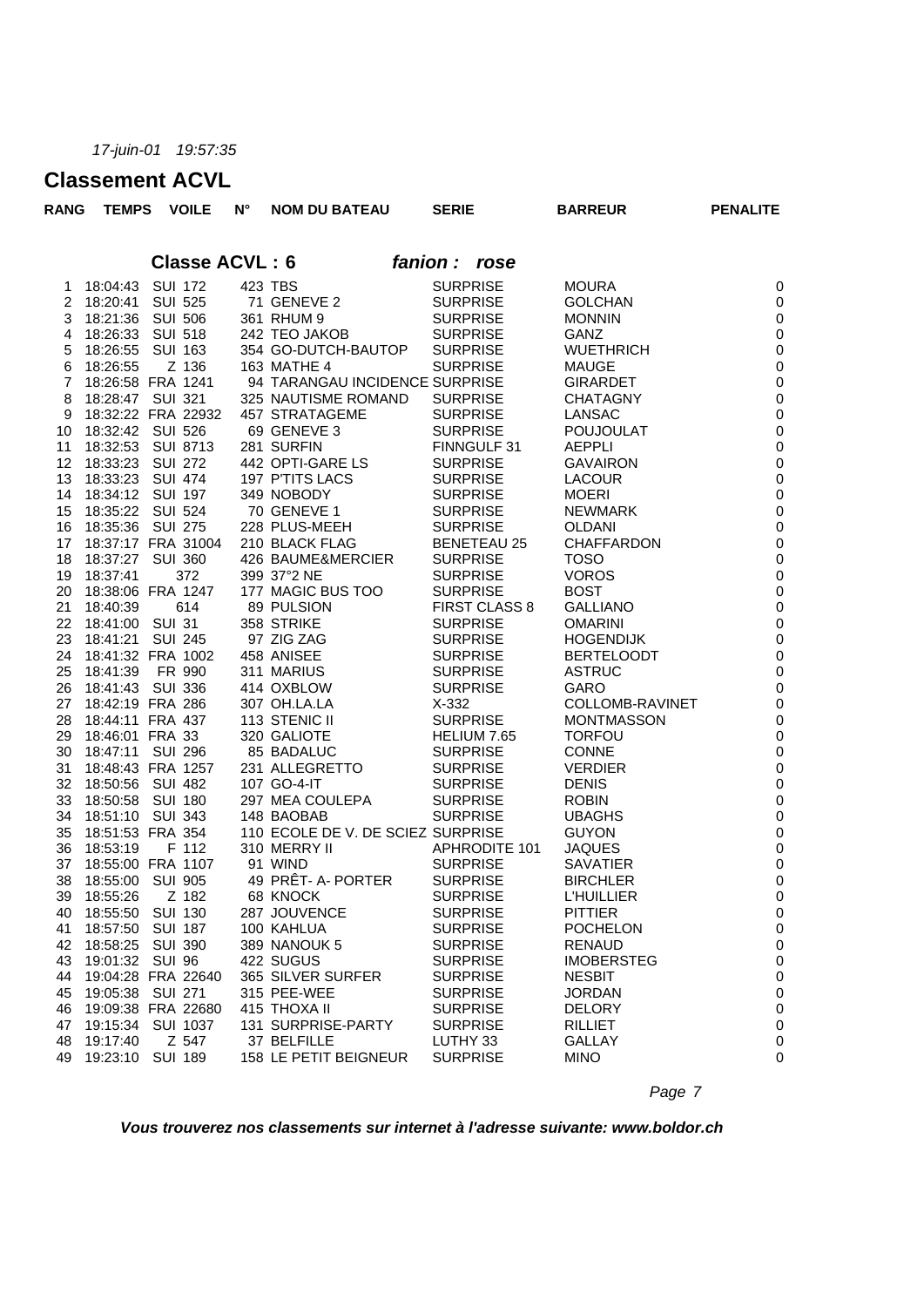### **Classement ACVL**

| <b>RANG</b> | <b>TEMPS</b>      |                  | <b>VOILE</b>    | $N^{\circ}$ | <b>NOM DU BATEAU</b>            | <b>SERIE</b>         | <b>BARREUR</b>      | <b>PENALITE</b>  |
|-------------|-------------------|------------------|-----------------|-------------|---------------------------------|----------------------|---------------------|------------------|
|             |                   |                  |                 |             |                                 |                      |                     |                  |
| 50          | 19:28:52          |                  | $Z$ 41          |             | 314 MAURABLYA III               | SUN LEGEND 41        | <b>AMIGUET</b>      | 0                |
| 51          | 19:32:22 SUI 1    |                  |                 |             | 9 X-RAY                         | X 312                | <b>PELLET</b>       | 0                |
| 52          | 19:37:28 SUI 287  |                  |                 |             | 396 KEEP COOL                   | <b>SURPRISE</b>      | <b>WAGNER</b>       | $\pmb{0}$        |
| 53          | 19:44:05 FRA 1017 |                  |                 |             | 467 ACHILEE                     | <b>SURPRISE</b>      | <b>JOURNE</b>       | $\pmb{0}$        |
| 54          | 19:44:55          | SUI 387          |                 |             | 72 MISS MATCH                   | <b>SURPRISE</b>      | <b>ROLANDI</b>      | $\pmb{0}$        |
| 55          | 19:46:13          | SUI <sub>7</sub> |                 |             | 27 KOUKABOURA                   | <b>SURPRISE</b>      | <b>PITTET</b>       | $\pmb{0}$        |
| 56          | 19:49:54          | <b>SUI 114</b>   |                 |             | 459 HYDROPHOBE                  | <b>SURPRISE</b>      | <b>GANZ</b>         | $\pmb{0}$        |
| 57          | 19:52:36          |                  | F 442           |             | 463 FAZILLOU                    | <b>SURPRISE</b>      | <b>COGNET</b>       | $\pmb{0}$        |
| 58          | 19:55:48          |                  | Z 1763          |             | 161 X-TAZ                       | $X-79$               | <b>WILLIAMS</b>     | $\pmb{0}$        |
| 59          | 19:58:41          | <b>SUI 74</b>    |                 |             | 84 IREL 3                       | <b>SURPRISE</b>      | <b>HOLZER</b>       | $\pmb{0}$        |
| 60          | 20:02:04          |                  | Z 293           |             | 221 RAFALE                      | ELAN <sub>33</sub>   | <b>KUNZLER</b>      | $\pmb{0}$        |
| 61          | 20:02:10          |                  | Z 179           |             | 244 LA RIVALE II                | <b>SURPRISE</b>      | <b>PICTET</b>       | $\pmb{0}$        |
| 62          | 20:08:55 SUI 407  |                  |                 |             | 185 GALAXIE                     | <b>SURPRISE</b>      | <b>YTHIER</b>       | $\pmb{0}$        |
| 63          | 20:11:48          | SUI <sub>9</sub> |                 |             | 90 GUSTAVE                      | <b>SURPRISE</b>      | <b>BERTHELOT</b>    | $\pmb{0}$        |
| 64          | 20:12:25          | <b>SUI 33</b>    |                 |             | 135 TEAM FREEMAN                | <b>UFO 22</b>        | <b>EDEN</b>         | $\pmb{0}$        |
| 65          | 20:13:49          | <b>SUI 91</b>    |                 | 420 HO      |                                 | <b>SURPRISE</b>      | <b>KOCATOPCU</b>    | $\pmb{0}$        |
| 66          | 20:17:39          |                  | Z 239           |             | 233 CHENOILLE                   | <b>SURPRISE</b>      | <b>BOVARD</b>       | $\pmb{0}$        |
| 67          | 20:19:46          | <b>SUI 69</b>    |                 |             | 74 SCOUBIDOU                    | <b>FUN</b>           | <b>BUGNON</b>       | $\pmb{0}$        |
| 68          | 20:20:39          |                  | 805             |             | 302 FAST FORWARD                | <b>SCHOLTZER 22</b>  | <b>THEUNINCK</b>    | $\boldsymbol{0}$ |
| 69          | 20:21:09          |                  | 39              |             | 338 KUMARI                      |                      | <b>REYMOND</b>      | $\pmb{0}$        |
| 70          | 20:22:25 SUI 346  |                  |                 |             | 95 LE P'TIT BLEU                | <b>SURPRISE</b>      | <b>CURZON PRICE</b> | $\pmb{0}$        |
| 71          | 20:24:55 FRA 355  |                  |                 |             | 331 YUNMAN                      | <b>FIRST CLASS 8</b> | <b>CAMPS</b>        | $\pmb{0}$        |
| 72          | 20:25:24          |                  | 321             |             | 247 CARRIACOU III               | DEHLER 34            | <b>EDELMANN</b>     | $\pmb{0}$        |
| 73          | 20:28:21          |                  | Z 82            |             | 378 SANS SOUCI                  | <b>SURPRISE</b>      | <b>HENRY</b>        | $\pmb{0}$        |
| 74          | 20:30:23 FRA 291  |                  |                 |             | 48 FLIPPER II                   | <b>SURPRISE</b>      | <b>TRELLU</b>       | $\pmb{0}$        |
| 75          | 20:33:13          |                  | Z 213           |             | 373 MARWILL                     | <b>SURPRISE</b>      | <b>KLAUSCH</b>      | $\pmb{0}$        |
| 76          | 20:33:31 FRA 751  |                  |                 |             | 1 NAUSIKAA                      | <b>SURPRISE</b>      | <b>STEINER</b>      | $\pmb{0}$        |
| 77          | 20:33:31 SUI 523  |                  |                 |             | 411 ZEPHYR                      | <b>SURPRISE</b>      | <b>PONCET</b>       | $\pmb{0}$        |
| 78          | 20:35:30          | <b>SUI 330</b>   |                 |             | 82 HANDISPORT GENEVE SURPRISE   |                      | <b>MARTINE</b>      | $\pmb{0}$        |
| 79          | 20:36:05          | Z <sub>5</sub>   |                 |             | 275 CANIOS                      | LUTHY 29             | <b>MATTHYS</b>      | $\pmb{0}$        |
| 80          | 20:37:12 SUI 229  |                  |                 |             | 440 POWER RANGER                | <b>SURPRISE</b>      | <b>BOSMA</b>        | $\pmb{0}$        |
| 81          | 20:42:45          | <b>SUI 470</b>   |                 |             | 137 FARU                        | <b>SURPRISE</b>      | AMSLER              | $\pmb{0}$        |
| 82          | 20:43:58          | <b>SUI 20</b>    |                 |             | 170 H <sub>2</sub> O            | <b>HELIUM</b>        | <b>FERRARIO</b>     | $\pmb{0}$        |
| 83          | 20:46:39          |                  | Z 215           |             | 24 WIZZTITI                     | <b>SURPRISE</b>      | <b>GIACOBINO</b>    | $\pmb{0}$        |
| 84          | 20:47:32          |                  | Z 233           |             | 23 MIC-MAC                      | <b>SURPRISE</b>      | <b>HESENER</b>      | $\pmb{0}$        |
| 85          | 20:48:30          | <b>SUI 92</b>    |                 |             | 263 NUSCKI III                  | <b>FIRST 300</b>     | <b>AUBORD</b>       | $\pmb{0}$        |
| 86          | 20:48:49          |                  | Z 1316          |             | 432 FARNIENTE                   | FARR727              | <b>BOOTH</b>        | $\pmb{0}$        |
| 87          | 21:03:12 SUI 310  |                  |                 |             | 183 BELLE AURORE III            | <b>SURPRISE</b>      | <b>KOSSLER</b>      | $\pmb{0}$        |
| 88          | 21:09:24          | <b>SUI 71</b>    |                 |             | 323 SURBOUM                     | <b>SURPRISE</b>      | <b>LUEDTKE</b>      | $\pmb{0}$        |
| 89          | 21:11:09          | <b>SUI 19</b>    |                 |             | 226 ZED                         | <b>EPERVIER</b>      | <b>SCHAERRER</b>    | 0                |
| 90          | 21:27:45          |                  | Z 338           |             | 419 VENT D'AL                   | SURPRISE             | VAHARIS             | $\mathbf 0$      |
| 91          | 21:33:50          |                  | Z 176           |             | 5 SARIGOL                       | <b>SURPRISE</b>      | <b>MENZEL</b>       | 0                |
| 92          | 21:41:52          |                  | <b>SUI 1779</b> |             | 75 BULLVIT                      | <b>BULLIT</b>        | <b>MOUCHET</b>      | 0                |
| 93          | 21:42:26          |                  | Z 99            |             | 248 PAPRIKA                     | <b>SURPRISE</b>      | <b>SCHAAD</b>       | 0                |
| 94          | 21:47:15          | <b>SUI 250</b>   |                 |             | 301 ECOLE VOILE MORGES SURPRISE |                      | <b>CHEVAUX</b>      | 0                |
| 95          | 21:55:54          |                  | <b>SUI 374</b>  |             | 117 CACTUS                      | <b>SURPRISE</b>      | <b>GIRARDBILLE</b>  | 0                |
| 96          | 22:04:04          |                  | Z 86            |             | 322 QUADRIGE                    | <b>SURPRISE</b>      | <b>ROCHAT</b>       | 0                |
| 97          | 22:05:51          |                  | Z 572           |             | 222 VITODORUM II                | DEHLER 31            | <b>VOGT</b>         | 0                |
| 98          | 22:11:10          | <b>SUI 39</b>    |                 |             | 424 BAHIA                       | <b>SURPRISE</b>      | DE KALBERMATTEN     | 0                |
| 99          | 22:11:49          |                  | F 162           |             | 408 FUNENBULLE                  | <b>FUN</b>           | <b>BOULAY</b>       | 0                |
| 100         | 22:18:28          | <b>SUI 967</b>   |                 |             | 61 SAGITTA                      | <b>SURPRISE</b>      | <b>NORDHOF</b>      | 0                |
|             |                   |                  |                 |             |                                 |                      |                     |                  |

*Page 8*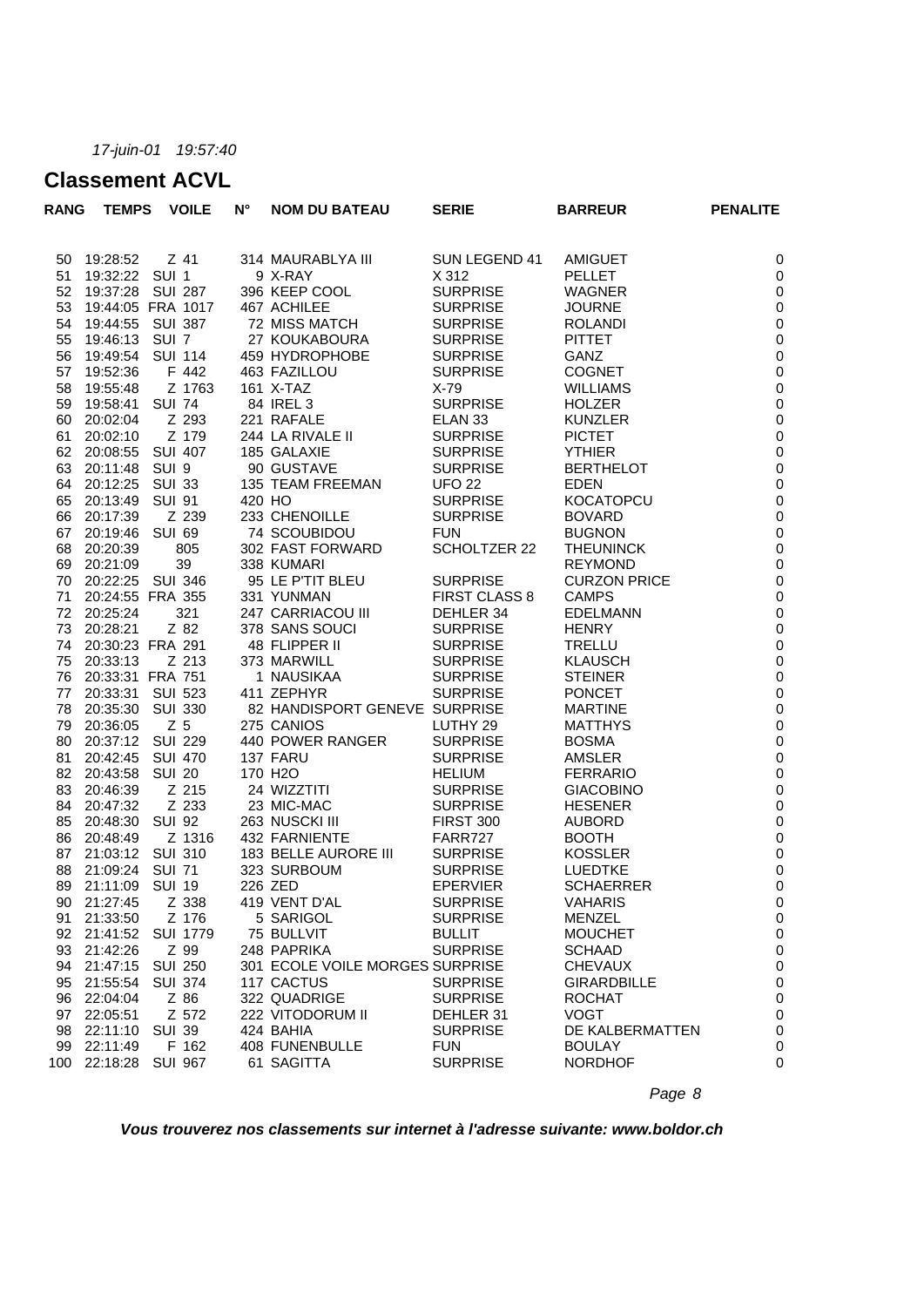### **Classement ACVL**

| <b>RANG</b> | <b>TEMPS</b>        |                | <b>VOILE</b>   | N°  | <b>NOM DU BATEAU</b> | <b>SERIE</b>        | <b>BARREUR</b>     | <b>PENALITE</b>  |
|-------------|---------------------|----------------|----------------|-----|----------------------|---------------------|--------------------|------------------|
| 101         | 22:20:46 FRA 1138   |                |                |     | 167 FLOANNE          | <b>SURPRISE</b>     | <b>MORET</b>       | 0                |
| 102         | 22:25:56            |                | Z 26           | 364 |                      | <b>SURPRISE</b>     | <b>OLIVIER</b>     | 0                |
| 103         | 22:32:08 SUI 211    |                |                |     | 333 SAINT-AMOUR      | ELAN <sub>31</sub>  | <b>GAILLARD</b>    | $\boldsymbol{0}$ |
| 104         | 22:42:48            |                | Z 256          |     | 374 PLATIPUS         | <b>SURPRISE</b>     | <b>WENGER</b>      | $\pmb{0}$        |
| 105         | 22:47:08 SUI 9871   |                |                |     | 59 L'ARCHE           | $FURIA$ 37+         | <b>MONDADA</b>     | $\pmb{0}$        |
| 106         | 22:49:25            |                | Z 977          |     | 330 PACHA            | J24                 | <b>SCHNITZLER</b>  | $\pmb{0}$        |
| 107         | 22:51:47            |                | Z 448          |     | 195 RHUM ET EAU III  | COMET 9.10          | <b>BREAUD</b>      | $\pmb{0}$        |
| 108         | 22:52:49 SUI 72     |                |                |     | 201 SAOLA            | GIB SEA 92          | <b>CHOPARD</b>     | $\pmb{0}$        |
| 109         | 22:56:28 FRA 414    |                |                |     | 129 VIL COYOTTE      | <b>SURPRISE</b>     | <b>BLOMME</b>      | $\pmb{0}$        |
| 110         | 23:04:00            | Z <sub>1</sub> |                |     | <b>19 CALLISTO</b>   | <b>ARCADIA</b>      | <b>BUCHS</b>       | $\pmb{0}$        |
| 111         | 23:12:24 SUI 230    |                |                |     | 421 MIC-MAC          | <b>SURPRISE</b>     | <b>MORONE</b>      | $\pmb{0}$        |
| 112         | 23:15:53            |                | Z 126          |     | 32 CAP 'AMILY        | FEELING 326         | <b>ODIER</b>       | $\pmb{0}$        |
| 113         | 23:17:17            |                | 1664           |     | 143 MAMOME           | <b>BULLIT</b>       | <b>BASSET</b>      | $\pmb{0}$        |
| 114         | 23:19:58 SUI 806    |                |                |     | 433 MELUSINE         | TRAPPER 400         | <b>FRANGOULIS</b>  | $\pmb{0}$        |
| 115         | 23:21:22            | Z 85           |                |     | 220 GANESH?          | <b>SURPRISE</b>     | <b>TVARUSKO</b>    | $\pmb{0}$        |
| 116         | 23:25:32 SUI 498    |                |                |     | 312 ALOA             | OPTIMA 106          | <b>GATTI</b>       | $\pmb{0}$        |
| 117         | 23:29:21            |                | Z 593          |     | 45 ISHTAR            | <b>BIANCA 26</b>    | <b>MATUSEWICZ</b>  | $\boldsymbol{0}$ |
| 118         | 23:31:44 SUI 118    |                |                |     | 219 BRED             | FIRST 30E           | <b>BREDA</b>       | $\pmb{0}$        |
| 119         | 23:33:39            |                | Z 3353         |     | 288 N'IMPORTE QUOI   | J <sub>24</sub>     | <b>WATTS</b>       | $\pmb{0}$        |
| 120         | 23:41:44            |                | Z 3111         |     | 413 JOELLE           | <b>GRANADA 27</b>   | <b>RUEDI</b>       | $\pmb{0}$        |
| 121         | 23:46:12            |                | Z 141          |     | 159 EXTRADOSE        | <b>SURPRISE</b>     | <b>CHAMPENDAL</b>  | $\pmb{0}$        |
| 122         | 23:47:07            |                | <b>SUI 381</b> |     | 238 COUCOU-YOU       | <b>SURPRISE</b>     | <b>DELETRAZ</b>    | $\pmb{0}$        |
| 123         | 23:49:03            | SUI 6          |                |     | 173 BLUE BELL        | <b>FIBAGO CX</b>    | <b>CHATELAIN</b>   | $\boldsymbol{0}$ |
| 124         | 24:00:52 SUI 4      |                |                |     | 127 HANG LOOSE       | SUN ODYSSEY 30 EGLI |                    | $\pmb{0}$        |
| 125         | 24:08:28            | SUI 920        |                |     | 391 EURIDYCE         | JOUET 920           | <b>FRANGOULIS</b>  | $\pmb{0}$        |
| 126         | 24:11:24            | <b>SUI 27</b>  |                |     | 108 ZESTOPOL II      | <b>SURPRISE</b>     | <b>BARBEY</b>      | $\pmb{0}$        |
| 127         | 24:52:31 FRA 17743  |                |                |     | 277 SATANAS          | <b>FIRST 235</b>    | <b>TIBERGHIEN</b>  | $\pmb{0}$        |
| 128         | 24:53:05            |                | Z 531          |     | 335 MEROU II         | <b>PRIMAAT</b>      | <b>FRUTIG</b>      | $\pmb{0}$        |
| 129         | 25:28:11 SUI 219    |                |                |     | 455 CITRON PRESSE    | <b>SURPRISE</b>     | <b>FREI</b>        | $\mathbf 0$      |
| 130         | 28:14:30            |                | Z 77           |     | 165 EXTRA BLEU CIEL  | <b>CLASSIC</b>      | <b>DE STICKERE</b> | 0                |
|             | bateaux partis: 462 |                |                |     |                      | abandons:<br>64     | disqualifiés:      | 1                |

*Page 9*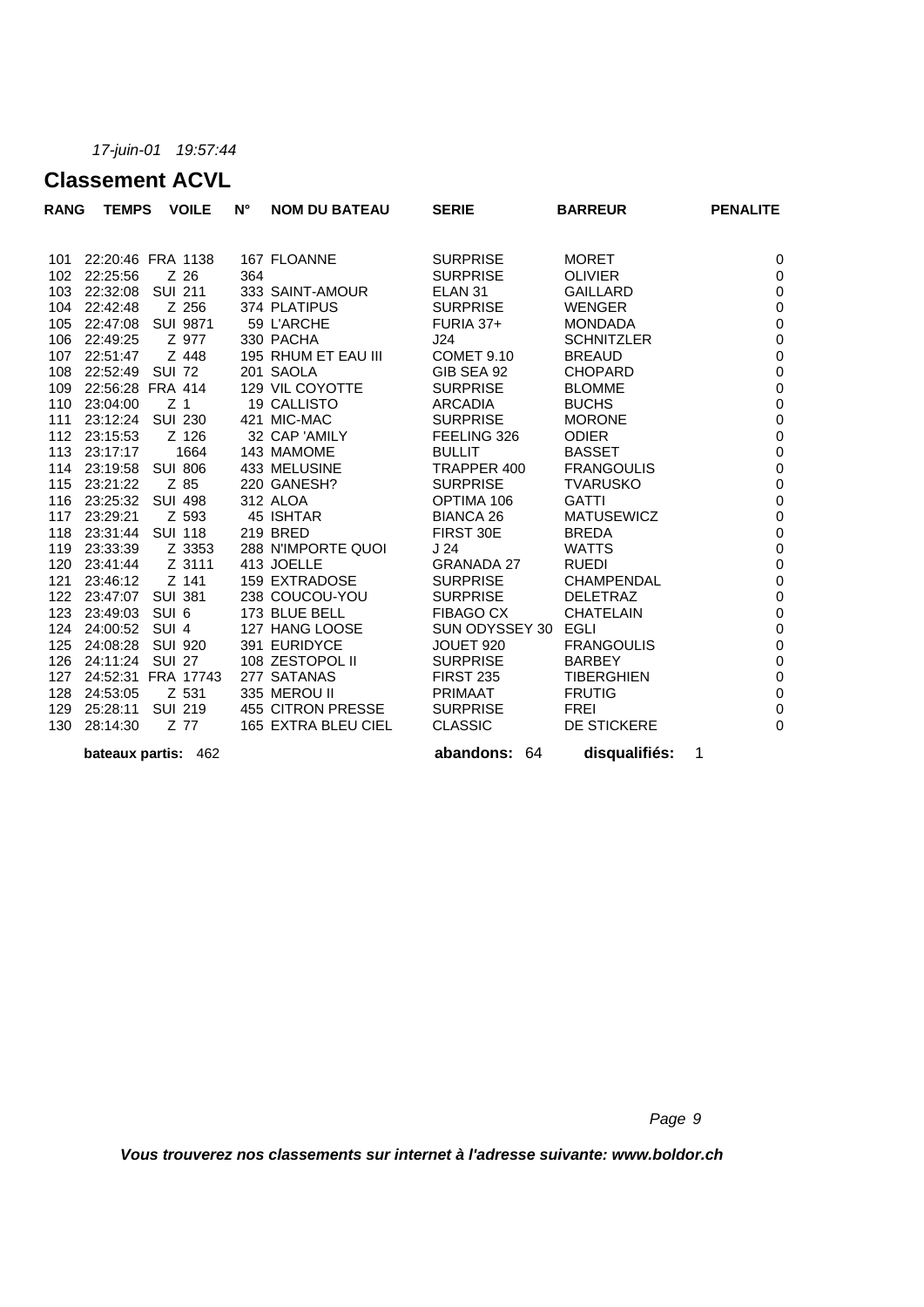# **Classement ACVL**

|                | <b>UIASSEMENT AUVL</b>     |                          |                 |                       |                                               |               |                     |                                    |                     |  |                          |
|----------------|----------------------------|--------------------------|-----------------|-----------------------|-----------------------------------------------|---------------|---------------------|------------------------------------|---------------------|--|--------------------------|
| <b>RANG</b>    | <b>TEMPS</b>               |                          | <b>VOILE</b>    | $N^{\circ}$           | <b>NOM DU BATEAU</b>                          |               | <b>SERIE</b>        |                                    | <b>BARREUR</b>      |  | <b>PENALITE</b>          |
|                |                            |                          |                 | <b>Classe ACVL: 7</b> |                                               |               |                     |                                    |                     |  |                          |
|                |                            |                          |                 |                       |                                               | fanion : noir |                     |                                    |                     |  |                          |
| $\mathbf{1}$   | 19:25:04                   |                          | F 17            |                       | 139 WWW.DREAM                                 |               | <b>SOLING</b>       |                                    | DE LA CHESNAIS      |  | $\boldsymbol{0}$         |
| $\overline{2}$ | 19:44:36 SUI 1             |                          |                 |                       | 38 LEONARD                                    |               | FIRST 32            |                                    | <b>REY</b>          |  | $\mathbf 0$              |
| 3              | 19:56:56 SUI 1008          |                          |                 |                       | 270 MAURABLIA                                 |               | LUTHI 28            |                                    | <b>POUJOULAT</b>    |  | $\boldsymbol{0}$         |
|                | 4 20:18:38                 |                          | $Z$ 14          |                       | 190 SQUASH                                    |               |                     | <b>GRANADA 32</b>                  | <b>BOMPAS</b>       |  | $\boldsymbol{0}$         |
| 5              | 20:46:11                   |                          | Z 1158          |                       | 234 GOFF                                      |               |                     | CONTESSA 32                        | <b>GAVIN</b>        |  | $\mathbf 0$              |
| 6              | 21:23:17                   |                          | Z 40            |                       | 360 PAPAGENO                                  |               | FIRST 30            |                                    | <b>FROMENTIN</b>    |  | $\pmb{0}$                |
|                | 7 21:40:25 FRA 4160        |                          |                 |                       | 337 ALBATROS                                  |               |                     | FIRST CLASS 7                      | <b>SUBIRA</b>       |  | $\mathbf 0$              |
| 8              | 21:54:56 SUI 2             |                          |                 |                       | 285 ECOLE DE VOILE VIDY SUN ODISSEY 32.1 GRAF |               |                     |                                    |                     |  | $\mathbf 0$              |
| 9              | 22:01:30                   |                          | F 310           |                       | 283 SOPHYANN                                  |               | <b>FIRST 310</b>    |                                    | <b>BEAUDUC</b>      |  | $\boldsymbol{0}$         |
|                | 10 22:15:59                |                          | Z 1969          |                       | 140 TANGA                                     |               |                     | <b>CONFORTINA</b>                  | KILBERT             |  | $\pmb{0}$                |
|                | 11 22:21:36                |                          | N 625           |                       | 291 TACAMANOLIE                               |               |                     | NEPTUNE 6.25                       | PETROGNANI          |  | $\boldsymbol{0}$         |
|                | 12 22:41:03 SUI 22         |                          |                 |                       | 348 ZABOUET-CCF                               |               | SABRE 27            |                                    | <b>JACCARD</b>      |  | $\mathbf 0$              |
|                | 13 22:52:11                |                          | Z 1377          |                       | 282 VELA LUKA                                 |               | JAGUAR 30           |                                    | <b>PITTET</b>       |  | $\pmb{0}$                |
|                | 14 22:57:54                |                          | Z 193           |                       | 446 ZOULOU                                    |               | FIRST 32            |                                    | <b>BAUMANN</b>      |  | $\boldsymbol{0}$         |
|                | 15 22:58:33                |                          | 17              |                       | 66 PIPS                                       |               | HANSE 292           |                                    | <b>MISCHLER</b>     |  | $\mathbf 0$              |
|                | 16 23:00:37                |                          | Z 48            |                       | 366 FUGUE 3                                   |               | TONIC <sub>23</sub> |                                    | <b>PENSEYRES</b>    |  | $\pmb{0}$<br>$\mathbf 0$ |
|                | 17 23:09:38                |                          | Z 570<br>$Z$ 22 |                       | 252 CRACOUCASS                                |               |                     | REVE DE MER                        | <b>DESLEX</b>       |  | $\mathbf 0$              |
|                | 18 23:15:08<br>19 23:21:14 | $\overline{\phantom{0}}$ |                 |                       | 182 VENUS<br>406 SIR D'O                      |               |                     | DUFOUR 2800<br>CHALLENGER GT WICHT | <b>HENRY</b>        |  |                          |
|                | 20 23:29:18                |                          | F 174           |                       | 155 ANGATA                                    |               | GIB SEA 28          |                                    | <b>NOIRE</b>        |  | $\pmb{0}$<br>$\pmb{0}$   |
|                | 21 23:38:56                |                          | Z 606           |                       | 73 MEZCAL                                     |               | <b>FOLKBOAT</b>     |                                    | <b>CREVOISIER</b>   |  | $\boldsymbol{0}$         |
|                | 22 23:54:52 SUI 155        |                          |                 |                       | 57 VOL-AU-VENT                                |               |                     | DUFOUR 1800                        | <b>BALTHASSAT</b>   |  | $\pmb{0}$                |
|                | 23 24:10:24 FRA 153        |                          |                 |                       | 353 NORA                                      |               | FIRST 29            |                                    | <b>ACKERMAN</b>     |  | $\mathbf 0$              |
|                | 24 24:23:48                | 8                        |                 |                       | 431 LA CONFIANCE                              |               | <b>FANTASIA</b>     |                                    | <b>FRANEL</b>       |  | $\pmb{0}$                |
|                | 25 24:26:46                |                          | F 7137          |                       | 394 DAHU                                      |               |                     | TRIDENT 80                         | <b>BRUCHON</b>      |  | $\mathbf 0$              |
|                | 26 24:34:31                |                          | $\overline{7}$  |                       | 398 CAL VA                                    |               | FIRST 28            |                                    | <b>BENZ-STEINER</b> |  | $\pmb{0}$                |
|                | 27 24:49:49 SUI 773        |                          |                 |                       | 383 TIBURON                                   |               | OPTIMA 98           |                                    | <b>MICHEL</b>       |  | $\mathbf 0$              |
|                | 28 25:10:06 SUI 77         |                          |                 |                       | 340 LE CANARD DES                             |               | FIRST <sub>25</sub> |                                    | <b>KIRSCH</b>       |  | $\mathbf 0$              |
| 29             | 25:34:17 FRA 2             |                          |                 |                       | 412 PAMALO                                    |               | DUFOUR 31           |                                    | <b>ESCOUBES</b>     |  | $\boldsymbol{0}$         |
|                | 30 25:46:25                |                          | Z 1493          |                       | 453 ALI-BABA II                               |               | FIRST 30            |                                    | <b>LIECHTI</b>      |  | $\boldsymbol{0}$         |
|                | 31 26:16:03 SUI 5          |                          |                 |                       | 186 COIN-COIN V                               |               | YAMAHA 30           |                                    | <b>MAILLARD</b>     |  | $\boldsymbol{0}$         |
|                | 32 26:26:39 SUI 1          |                          |                 |                       | 12 P'TIT SUISSE                               |               | <b>FIRST 210</b>    |                                    | <b>NAITO</b>        |  | $\pmb{0}$                |
|                | 33 26:42:45                |                          | 83              |                       | 350 SKORPIOS                                  |               | FIRST 24            |                                    | <b>FUCHSBAUER</b>   |  | $\boldsymbol{0}$         |
|                | 34 26:43:40                | Z 9                      |                 |                       | 149 SERENADE                                  |               | ALOA 23             |                                    | <b>BAER</b>         |  | $\boldsymbol{0}$         |
|                | 35 27:16:09 SUI 999        |                          |                 |                       | 14 SOLEDAD                                    |               |                     |                                    | <b>PERRIN</b>       |  | $\boldsymbol{0}$         |
|                | 36 27:19:24                |                          | Z 225           |                       | 122 JUSTADREAM                                |               |                     | SUN DREAM 28                       | LEU                 |  | $\boldsymbol{0}$         |
|                | 37 27:19:37                |                          | 2508            |                       | 381 HELIUM                                    |               | FIRST 30            |                                    | <b>GUICHARD</b>     |  | $\mathbf 0$              |
| 38             | 27:31:34 SUI 1             |                          |                 |                       | 427 ANILOU                                    |               |                     | <b>VOC MAUMO</b>                   | <b>LINDER</b>       |  | $\mathbf 0$              |
| 39             | 28:40:57 SUI 729           |                          |                 |                       | 76 KAM YING                                   |               |                     | SUN ODYSSEY                        | <b>BROWN</b>        |  | $\mathbf 0$              |
|                | bateaux partis: 462        |                          |                 |                       |                                               |               |                     | abandons: 64                       | disqualifiés:       |  | 1                        |

*Page 10*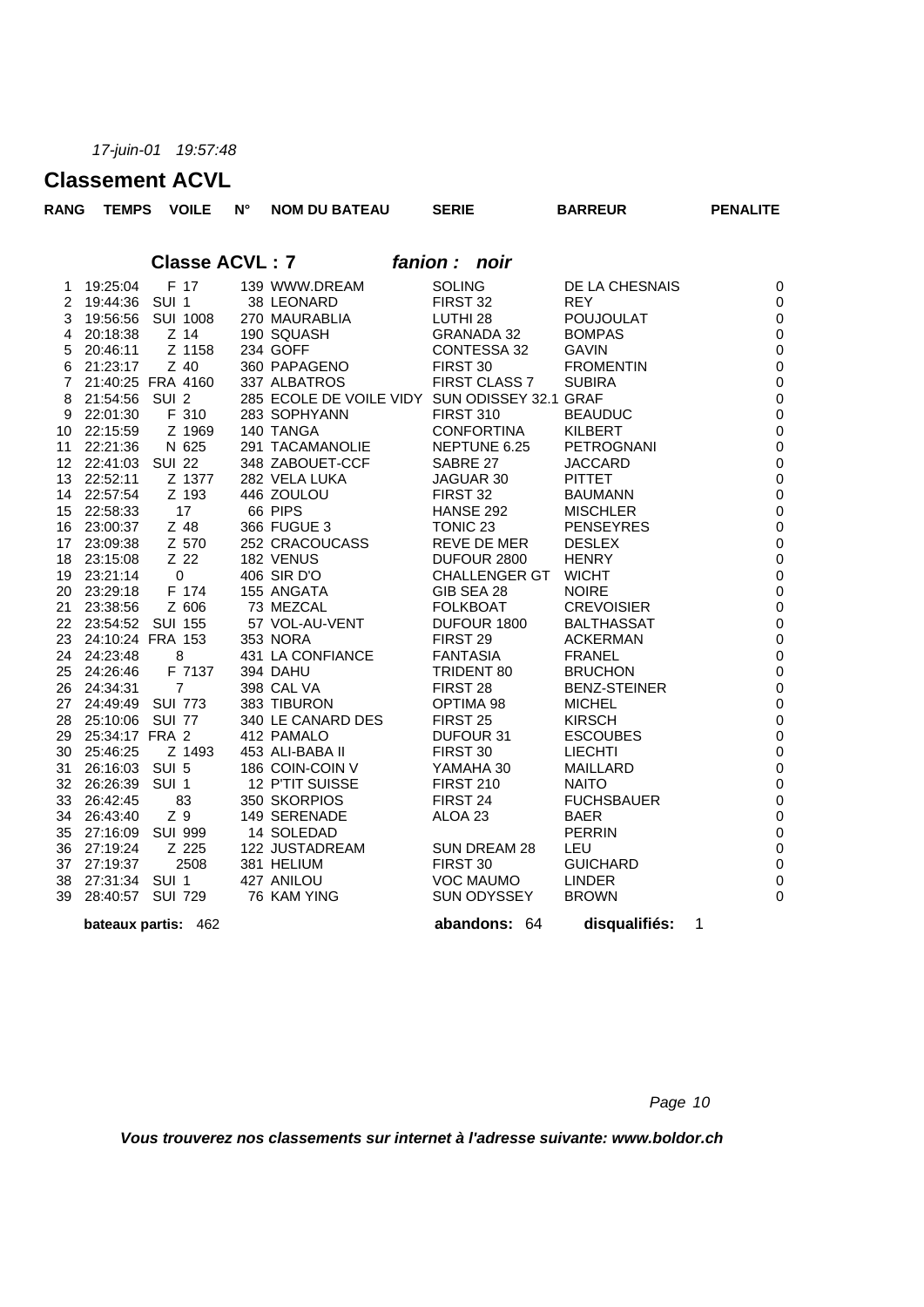#### **Classement 3ACVL**

| <b>RANG</b> | <b>TEMPS</b> | <b>VOILE</b> | <b>NOM DU BATEAU</b><br>$N^{\circ}$ | <b>SERIE</b> | <b>BARREUR</b>         | <b>PENALITE</b> |
|-------------|--------------|--------------|-------------------------------------|--------------|------------------------|-----------------|
|             |              |              | <b>Classe ACVL: E</b>               |              | fanion : flamme noire  |                 |
|             | 8:57:11      | SUI 2000     | 147 ALINGHI                         |              | CATAMARAN 41<br>JORAND | $\Omega$        |
| 2           | 9:30:26      | SUI 222      | 379 HAPPYCALOPSE                    | MULTI        | <b>CARDIS</b>          | $\Omega$        |
| 3           | 10:03:40     | Z 300        | 236 YLLIAM                          | MULTI        | <b>FIRMENICH</b>       | $\Omega$        |
| 4           | 13:16:51     | F 141        | 199 FORCE CASH                      | F40          | <b>NUOFFER</b>         | $\Omega$        |
|             |              |              |                                     |              |                        |                 |
|             |              |              |                                     |              |                        |                 |

|     |          |                   | <b>Classe ACVL: F</b> |                              |                   | fanion : flamme noire |                   |  |
|-----|----------|-------------------|-----------------------|------------------------------|-------------------|-----------------------|-------------------|--|
|     | 12:54:51 | F 302             |                       | <b>46 SUPER FUN TRIO</b>     | F28               |                       | <b>SIBUET</b>     |  |
| 2   | 13:03:34 | FM 240            |                       | 50 LA RAGAZZA                | <b>FORMULA 28</b> |                       | <b>VERHOEVEN</b>  |  |
| 3   | 13:33:15 | FM 10             |                       | 31 OBSTINATION               | FORMULA 28        |                       | KICK              |  |
| 4   | 13:33:56 | FM 245            | 99 CHOUKA             |                              | FORMULE 28        |                       | <b>GRINDA</b>     |  |
| 5.  | 14:58:16 | Z 1               | 67 IDEALJOB           |                              | CATMAN 26         |                       | <b>LEHMANN</b>    |  |
| 6.  | 15:08:44 | FM 270            |                       | 51 MULTI-POTES               | FORMULA 28        |                       | JOËL              |  |
|     | 15:36:30 | 25                |                       | 104 BARRACUDA                | CATA DIXON 25     |                       | <b>FIRMENICH</b>  |  |
| 8   |          | 16:27:35 GER 3334 |                       | 202 TRES HOMBRES             | $F-27$            |                       | <b>STOLZ</b>      |  |
| 9   | 17:40:21 | <b>SUI 358</b>    |                       | 387 CIELITO OF KITSILANO F27 |                   |                       | <b>GIESBRECHT</b> |  |
| 10  | 17:55:05 | SUI 2002          | 339 FARRIER           |                              | F <sub>25</sub> C |                       | <b>KOHLER</b>     |  |
| 11  |          | 18:27:35 GER 337  | 206 BRRRT             |                              | F-24MKII          |                       | <b>STOLZ</b>      |  |
| 12. |          | 18:59:13 GER 338  |                       | 207 FLOTTER DREIER           | F-24MKII          |                       | JÄHNE             |  |

#### **Classe ACVL : L** *fanion : flamme noire*

| <b>bateaux partis: 462</b>                    |                                      | abandons: 64                                | disqualifiés: 1             |  |
|-----------------------------------------------|--------------------------------------|---------------------------------------------|-----------------------------|--|
| 3 22:14:07<br>ITA 355<br>4 27:44:00<br>F 1683 | 265 MINI-TRANSAT2003<br>141 RAÏTEA   | NAUS 6.50<br><b>SIROCCO</b>                 | VALENTE<br><b>BOIZUMEAU</b> |  |
| 1 15:57:58 SUI 8<br>2 16:34:42 FRA 50         | 445 LA GRATITUDE<br>184 CARBON ARROW | NAUTI ONE-OZONE ZIEGERT<br><b>UFO 28 OD</b> | <b>ESCALE</b>               |  |

*Page 11*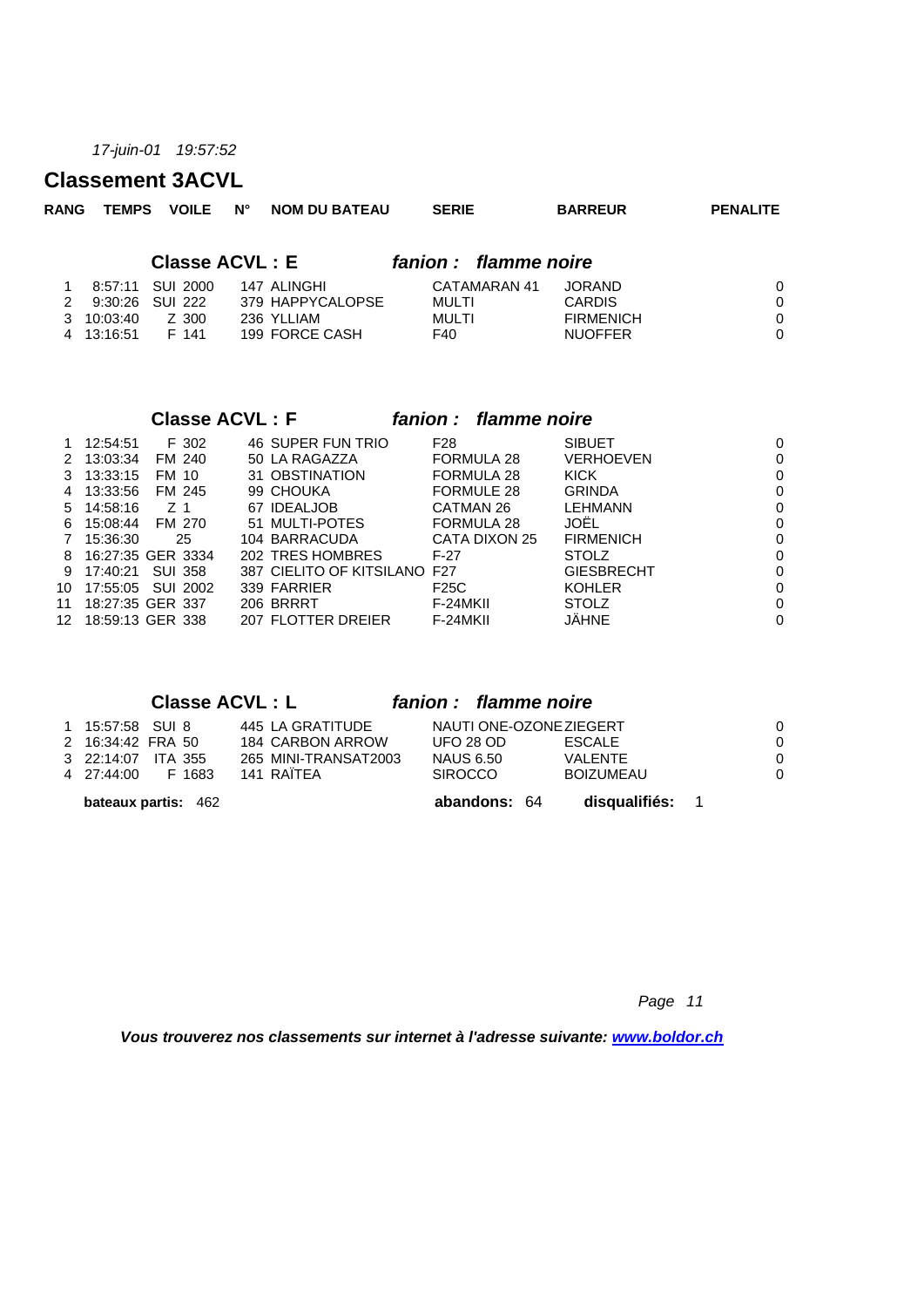**Classement Séries** 

# *17-juin-01 20:00:51* **SOCIETE NAUTIQUE DE GENEVE**

| Rang                                                       | <b>Temps</b>                                                                            |                                                                                                       | Voile Carton Nom du bateau                                                                | Série                                                                            | <b>Barreur</b>                                                                        |                                                                     | <b>ACVL Pénalité</b>                   |
|------------------------------------------------------------|-----------------------------------------------------------------------------------------|-------------------------------------------------------------------------------------------------------|-------------------------------------------------------------------------------------------|----------------------------------------------------------------------------------|---------------------------------------------------------------------------------------|---------------------------------------------------------------------|----------------------------------------|
|                                                            | <b>ASSO 99</b>                                                                          |                                                                                                       |                                                                                           |                                                                                  |                                                                                       |                                                                     |                                        |
| 1<br>$\overline{2}$<br>3<br>4                              | 16:14:03 SUI 91<br>17:51:34 SUI 52                                                      | 16:06:47 SUI 9920<br>16:15:00 SUI 998                                                                 | 93 VAGUE A L'AME<br>305 KICK ASS O<br>460 BE<br>142 CANCUN                                | <b>ASSO 99</b><br>ASSO 99<br>ASSO 99<br>ASSO 99                                  | <b>HABABOU</b><br><b>SYFRIG</b><br><b>WALCHLI</b><br>GOY&CO                           | 1<br>2<br>S<br>$\overline{2}$                                       | 0<br>0<br>0<br>$\mathbf 0$             |
|                                                            | bateaux partis: 5                                                                       |                                                                                                       |                                                                                           | abandons: 1                                                                      | disqualifiés: 0                                                                       |                                                                     |                                        |
|                                                            | <b>DOD 24.5</b>                                                                         |                                                                                                       |                                                                                           |                                                                                  |                                                                                       |                                                                     |                                        |
| 1<br>$\overline{c}$<br>$\ensuremath{\mathsf{3}}$<br>4<br>5 | 18:25:44 SUI 7<br>18:59:56 SUI 5<br>19:00:48 SUI 1<br>19:07:51 SUI 2<br>19:19:23 SUI 12 |                                                                                                       | 262 ECLIPSE<br>367 ANDIAMO<br>11 SANOUK<br>385 BEEP-BEEP<br>56                            | <b>DOD 24.5</b><br>DOD 24.5<br><b>DOD 24.5</b><br>DOD 24.5<br><b>DOD 24.5</b>    | <b>LEIMGRUBER</b><br><b>GRIFFIN</b><br>LAGGER<br>SALMON-PICARD<br><b>MONNIER</b>      | 5<br>5<br>5<br>5<br>5                                               | 0<br>0<br>0<br>0<br>0                  |
|                                                            | bateaux partis: 5                                                                       |                                                                                                       |                                                                                           | abandons: 0                                                                      | disqualifiés: 0                                                                       |                                                                     |                                        |
|                                                            | <b>DOLPHIN 81</b>                                                                       |                                                                                                       |                                                                                           |                                                                                  |                                                                                       |                                                                     |                                        |
| 1<br>$\overline{c}$<br>3<br>$\overline{4}$<br>5<br>6       | 18:45:31 SUI 62                                                                         | 18:26:56 ITA 8158<br>18:34:34 SUI 8173<br>18:39:39 SUI 8193<br>18:45:10 SUI 8150<br>19:13:34 ITA 8139 | 454 ZAGARA<br>451 TSCHONG 3<br>266 FLIPPER<br>258 CAROLIVE<br>181 ZEBULON<br>296 IL SOGNO | DOLPHIN 81<br>DOLPHIN 81<br>DOLPHIN 81<br>DOLPHIN 81<br>DOLPHIN 81<br>DOLPHIN 81 | <b>PERTUISET</b><br>AMIGUET<br><b>ROTTET</b><br><b>RIGOT</b><br>PFAU<br><b>GARRET</b> | 5<br>5<br>5<br>5<br>5<br>5                                          | 0<br>0<br>0<br>0<br>0<br>0             |
|                                                            | bateaux partis: 6                                                                       |                                                                                                       |                                                                                           | abandons: 0                                                                      | disqualifiés: 0                                                                       |                                                                     |                                        |
|                                                            | FIRST 30                                                                                |                                                                                                       |                                                                                           |                                                                                  |                                                                                       |                                                                     |                                        |
| 1<br>$\boldsymbol{2}$<br>3<br>4<br>5                       | 21:23:17<br>22:59:42<br>25:46:25<br>27:19:37                                            | Z 40<br>Z 1222<br>24:27:04 SUI 333<br>Z 1493<br>2508                                                  | 360 PAPAGENO<br>444 NOAH<br>136 URIOS<br>453 ALI-BABA II<br>381 HELIUM                    | FIRST 30<br>FIRST 30<br>FIRST 30<br>FIRST 30<br>FIRST 30                         | <b>FROMENTIN</b><br><b>CLARK</b><br><b>GOY</b><br><b>LIECHTI</b><br><b>GUICHARD</b>   | 7<br>$\mathbb S$<br>$\mathbf S$<br>$\overline{7}$<br>$\overline{7}$ | 0<br>$\mathbf 0$<br>0<br>0<br>$\Omega$ |
|                                                            | bateaux partis: 5                                                                       |                                                                                                       |                                                                                           | abandons: 0                                                                      | disqualifiés: 0                                                                       |                                                                     |                                        |

*Page 1*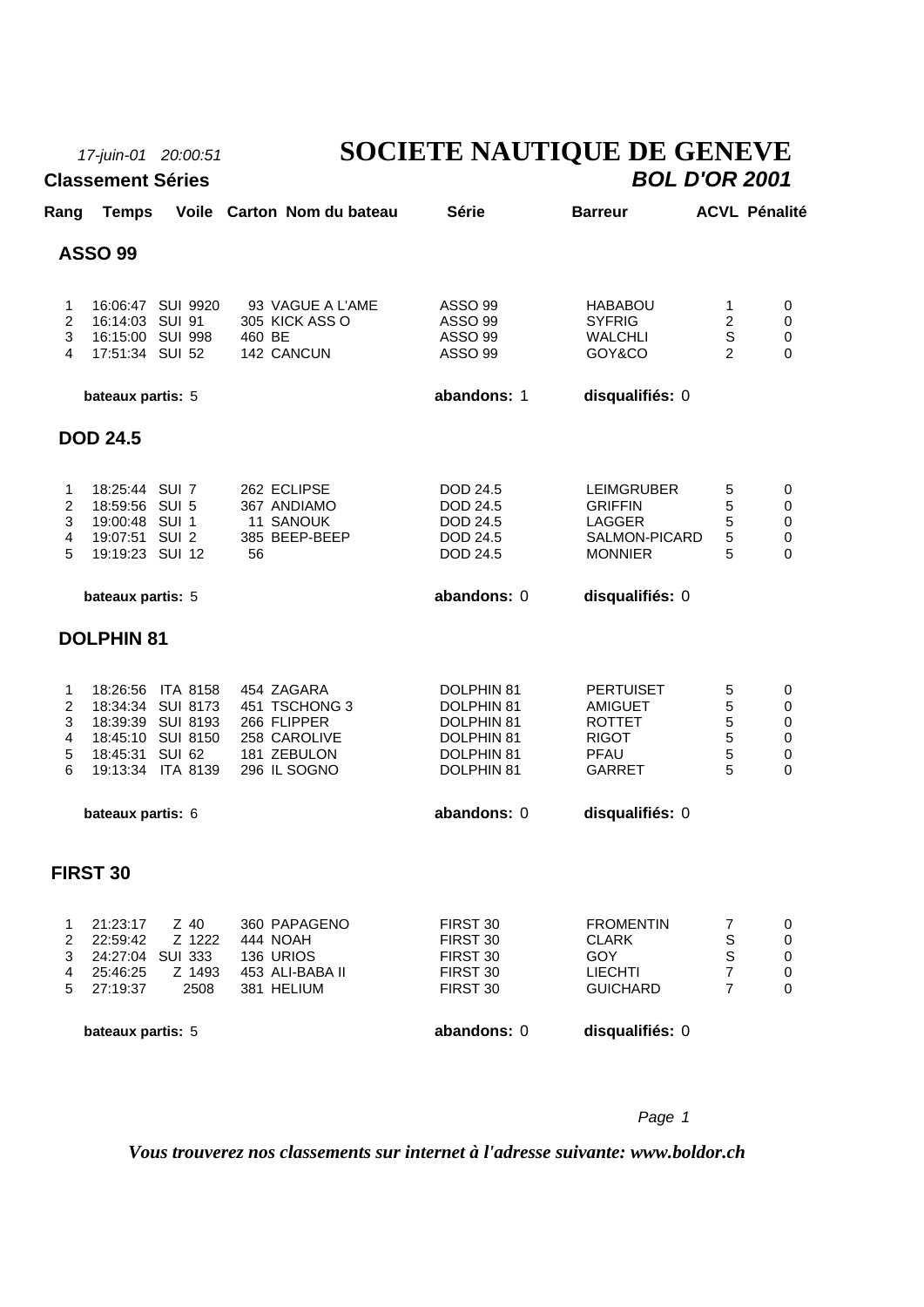# *17-juin-01 20:00:57* **SOCIETE NAUTIQUE DE GENEVE**

#### **Classement Séries**

| Rang | Temps                |                   | Voile Carton Nom du bateau | <b>Série</b>         | <b>Barreur</b>   |   | <b>ACVL Pénalité</b> |
|------|----------------------|-------------------|----------------------------|----------------------|------------------|---|----------------------|
|      | <b>FIRST CLASS 8</b> |                   |                            |                      |                  |   |                      |
| 1    | 18:40:39             | 614               | 89 PULSION                 | <b>FIRST CLASS 8</b> | <b>GALLIANO</b>  | 6 | 0                    |
| 2    |                      | 19:29:00 FRA 1838 | 439 ELO                    | FIRST CLASS 8        | <b>MEUNIER</b>   | 5 | 0                    |
| 3    | 19:36:27 SUI 346     |                   | 447 LAC 8                  | <b>FIRST CLASS 8</b> | <b>ESCOFFEY</b>  | 5 | 0                    |
| 4    | 19:38:56             | 608               | 342 POCHTRON               | <b>FIRST CLASS 8</b> | <b>DEKERLE</b>   | 5 | 0                    |
| 5    | 20:13:43 SUI 749     |                   | 64 TROUBADOUR              | <b>FIRST CLASS 8</b> | VIAL             | 5 | 0                    |
| 6    | 20:24:08 FRA 622     |                   | 47 FORCE NEE               | <b>FIRST CLASS 8</b> | VULLIEZ          | 5 | 0                    |
|      | 20:24:55 FRA 355     |                   | 331 YUNMAN                 | <b>FIRST CLASS 8</b> | <b>CAMPS</b>     | 6 | 0                    |
| 8    | 21:08:53             | F 836             | 309 GUS                    | <b>FIRST CLASS 8</b> | <b>GUEGUEN</b>   | 5 | 0                    |
| 9    | 24:30:42 SUI 590     |                   | 40                         | <b>FIRST CLASS 8</b> | <b>WUILLEMIN</b> | 5 | 0                    |
|      | bateaux partis: 11   |                   |                            | abandons: 2          | disqualifiés: 0  |   |                      |

#### **GRAND SURPRISE**

|    | bateaux partis:<br>11 | abandons:              |                       | disqualifiés:    | 0 |          |
|----|-----------------------|------------------------|-----------------------|------------------|---|----------|
| 10 | 18:12:40 FRA 33       | 438 THIRSTY THREE      | <b>GRAND SURPRISE</b> | <b>BARIOLONI</b> | 4 | 0        |
| 9  | 17:50:12 FRA 4        | 179 Y2K-PAIN PAILLASSE | <b>GRAND SURPRISE</b> | <b>ROUCHER</b>   | 4 | $\Omega$ |
| 8  | 17:39:41 SUI 46       | 269 APSARA             | <b>GRAND SURPRISE</b> | CATTANEO         | 4 | $\Omega$ |
|    | 17:37:07 SUI 38       | 437 TWISTER            | <b>GRAND SURPRISE</b> | <b>DERYNG</b>    | 4 | $\Omega$ |
| 6. | 17:17:48 SUI 3        | 375 WAHOO              | <b>GRAND SURPRISE</b> | <b>SECHAUD</b>   | 4 | $\Omega$ |
| 5. | 17:12:34 FRA 10       | 33 MORPHO              | <b>GRAND SURPRISE</b> | MECHELANY        | 4 | $\Omega$ |
| 4  | 17:09:42 SUI 29       | 41 TAKATA              | <b>GRAND SURPRISE</b> | JUTZI            | 4 | $\Omega$ |
| 3  | 16:52:35 FRA 1        | 249 TIX WAY            | <b>GRAND SURPRISE</b> | RAPHOZ           | 4 | $\Omega$ |
| 2  | 16:47:14 FRA 36       | 168 COMPLICE           | <b>GRAND SURPRISE</b> | MAGNIN           | S | 0        |
|    | 16:40:11 SUI 50       | 130 PROVIDENTIA        | <b>GRAND SURPRISE</b> | <b>HASLER</b>    | 4 | $\Omega$ |
|    |                       |                        |                       |                  |   |          |

#### **MAXFUN 25**

|                | bateaux partis: 5 |    |                    | abandons: 1                 | disqualifiés: 0 |   |          |
|----------------|-------------------|----|--------------------|-----------------------------|-----------------|---|----------|
| $\overline{A}$ | 19:22:54          | 5  | 260 THE BUG BITES  | <b>SIMONIS</b><br>MAXFUN 25 |                 | 5 | 0        |
| 3              | 18:46:17          | 17 | 267 MAXFUN         | <b>MAXFUN 25</b>            | <b>VOOGD</b>    | 5 | 0        |
| $\mathcal{P}$  | 18:43:33          | 9  | 214 MASTER BLASTER | MAXFUN 25                   | <b>JORISSEN</b> | 5 | $\Omega$ |
|                | 18:29:46          | 14 | 268 BREEHORN       | <b>MAXFUN 25</b>            | VAN DER BERG    | 5 | $\Omega$ |
|                |                   |    |                    |                             |                 |   |          |

#### *Page 2*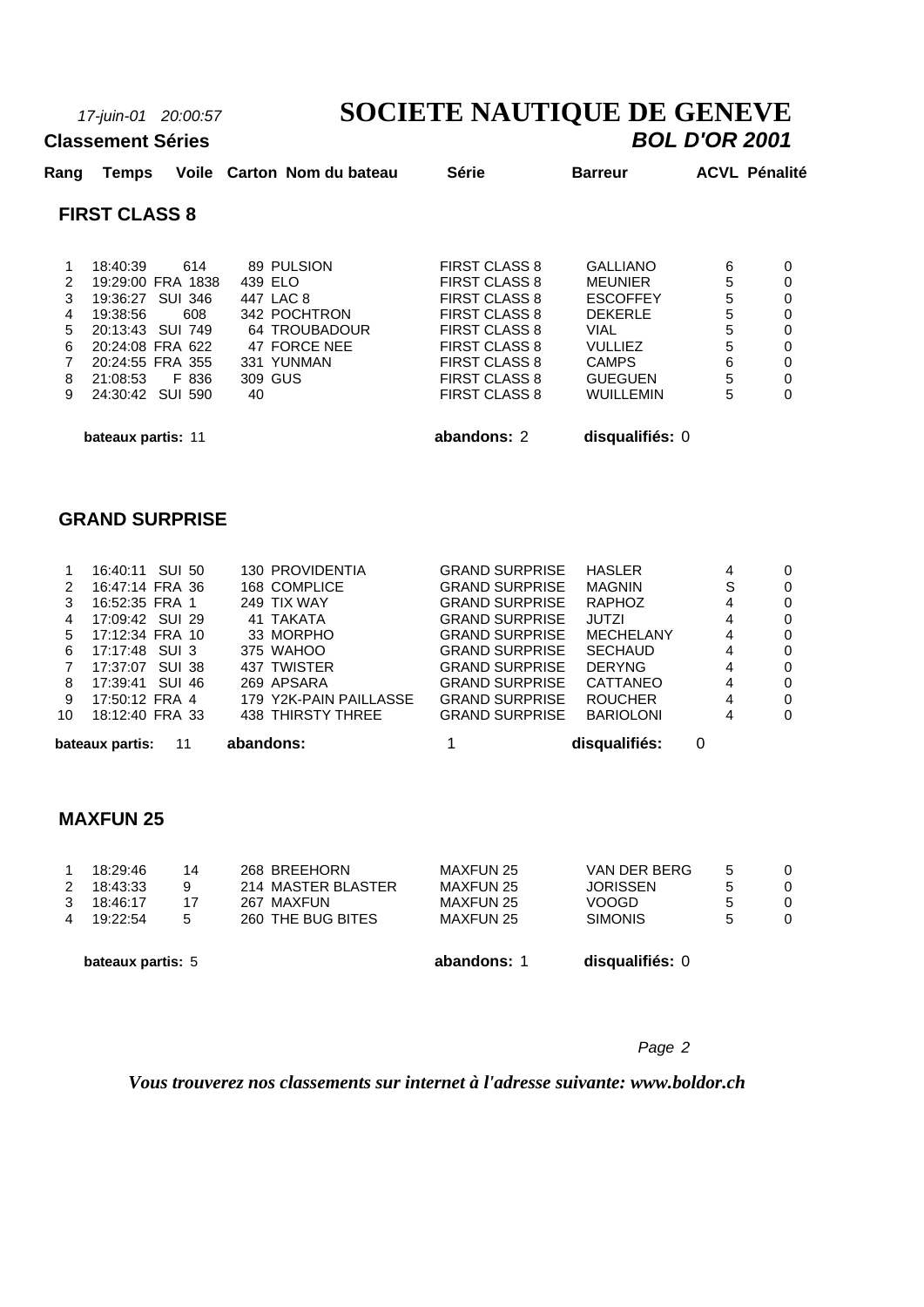# *17-juin-01 20:01:09* **SOCIETE NAUTIQUE DE GENEVE**

#### **Classement Séries**

|                                                                                                                                                                                                                                                                          | <b>SPRINT</b>                                                                                                                                                                                                                                                                                                                                                                                                                                                                                                                                                                                                                                                                                                                                                                                                                                                                                                              |                                                                                                                                                                                                                                                                                                                                                                                                                                                                                                                                                                                                                                                                                                                                                                                   |                                                                                                                                                                                                                                                                                                                                                                                                                                                                                                                                                                                                                                                                                                                                                                                                                                               |                                                                                                                                                                                                                                                                                                                                                                                                                                                                                                                                                                                                                                                                                                                                                                                            |                                                                                                                                                                                                                          |                                                                                                                                                                                                                                  |
|--------------------------------------------------------------------------------------------------------------------------------------------------------------------------------------------------------------------------------------------------------------------------|----------------------------------------------------------------------------------------------------------------------------------------------------------------------------------------------------------------------------------------------------------------------------------------------------------------------------------------------------------------------------------------------------------------------------------------------------------------------------------------------------------------------------------------------------------------------------------------------------------------------------------------------------------------------------------------------------------------------------------------------------------------------------------------------------------------------------------------------------------------------------------------------------------------------------|-----------------------------------------------------------------------------------------------------------------------------------------------------------------------------------------------------------------------------------------------------------------------------------------------------------------------------------------------------------------------------------------------------------------------------------------------------------------------------------------------------------------------------------------------------------------------------------------------------------------------------------------------------------------------------------------------------------------------------------------------------------------------------------|-----------------------------------------------------------------------------------------------------------------------------------------------------------------------------------------------------------------------------------------------------------------------------------------------------------------------------------------------------------------------------------------------------------------------------------------------------------------------------------------------------------------------------------------------------------------------------------------------------------------------------------------------------------------------------------------------------------------------------------------------------------------------------------------------------------------------------------------------|--------------------------------------------------------------------------------------------------------------------------------------------------------------------------------------------------------------------------------------------------------------------------------------------------------------------------------------------------------------------------------------------------------------------------------------------------------------------------------------------------------------------------------------------------------------------------------------------------------------------------------------------------------------------------------------------------------------------------------------------------------------------------------------------|--------------------------------------------------------------------------------------------------------------------------------------------------------------------------------------------------------------------------|----------------------------------------------------------------------------------------------------------------------------------------------------------------------------------------------------------------------------------|
| 1<br>$\overline{2}$<br>3<br>4<br>5                                                                                                                                                                                                                                       | 18:43:32<br>Z 117<br>18:45:04 FRA 5<br>18:48:54 FRA 14908<br>19:10:44 SUI 15<br>19:26:20 SUI 22                                                                                                                                                                                                                                                                                                                                                                                                                                                                                                                                                                                                                                                                                                                                                                                                                            | 174 TONERRE DU CRETACE SPRINT<br>172 OLYMPIC<br>276 CLIPPER<br>213 CIANA<br>13 GRAND BLEU                                                                                                                                                                                                                                                                                                                                                                                                                                                                                                                                                                                                                                                                                         | <b>SPRINT</b><br><b>SPRINT</b><br><b>SPRINT</b><br><b>SPRINT</b>                                                                                                                                                                                                                                                                                                                                                                                                                                                                                                                                                                                                                                                                                                                                                                              | <b>BERSET</b><br><b>FAVRE</b><br><b>JANUS</b><br><b>MOSER</b><br><b>BOADA</b>                                                                                                                                                                                                                                                                                                                                                                                                                                                                                                                                                                                                                                                                                                              | 4<br>3<br>5<br>5<br>4                                                                                                                                                                                                    | 0<br>0<br>0<br>0<br>0                                                                                                                                                                                                            |
|                                                                                                                                                                                                                                                                          | bateaux partis: 6                                                                                                                                                                                                                                                                                                                                                                                                                                                                                                                                                                                                                                                                                                                                                                                                                                                                                                          |                                                                                                                                                                                                                                                                                                                                                                                                                                                                                                                                                                                                                                                                                                                                                                                   | abandons: 1                                                                                                                                                                                                                                                                                                                                                                                                                                                                                                                                                                                                                                                                                                                                                                                                                                   | disqualifiés: 0                                                                                                                                                                                                                                                                                                                                                                                                                                                                                                                                                                                                                                                                                                                                                                            |                                                                                                                                                                                                                          |                                                                                                                                                                                                                                  |
|                                                                                                                                                                                                                                                                          |                                                                                                                                                                                                                                                                                                                                                                                                                                                                                                                                                                                                                                                                                                                                                                                                                                                                                                                            |                                                                                                                                                                                                                                                                                                                                                                                                                                                                                                                                                                                                                                                                                                                                                                                   |                                                                                                                                                                                                                                                                                                                                                                                                                                                                                                                                                                                                                                                                                                                                                                                                                                               |                                                                                                                                                                                                                                                                                                                                                                                                                                                                                                                                                                                                                                                                                                                                                                                            |                                                                                                                                                                                                                          |                                                                                                                                                                                                                                  |
|                                                                                                                                                                                                                                                                          | <b>SURPRISE</b>                                                                                                                                                                                                                                                                                                                                                                                                                                                                                                                                                                                                                                                                                                                                                                                                                                                                                                            |                                                                                                                                                                                                                                                                                                                                                                                                                                                                                                                                                                                                                                                                                                                                                                                   |                                                                                                                                                                                                                                                                                                                                                                                                                                                                                                                                                                                                                                                                                                                                                                                                                                               |                                                                                                                                                                                                                                                                                                                                                                                                                                                                                                                                                                                                                                                                                                                                                                                            |                                                                                                                                                                                                                          |                                                                                                                                                                                                                                  |
| 1<br>2<br>3<br>4<br>5<br>6<br>$\overline{7}$<br>8<br>9<br>10<br>11<br>12<br>13<br>14<br>15<br>16<br>17<br>18<br>19<br>20<br>21<br>22<br>23<br>24<br>25<br>26<br>27<br>28<br>29<br>30<br>31<br>32<br>33<br>34<br>35<br>36<br>37<br>38<br>39<br>40<br>41<br>42<br>43<br>44 | 18:04:43 SUI 172<br>18:20:41 SUI 525<br>18:21:36 SUI 506<br>18:26:33 SUI 518<br>18:26:55 SUI 163<br>18:26:55<br>Z 136<br>18:26:58 FRA 1241<br>18:28:47 SUI 321<br>18:32:22 FRA 22932<br>18:32:42 SUI 526<br>18:33:23 SUI 272<br>18:33:23 SUI 474<br>18:34:12 SUI 197<br>18:35:22 SUI 524<br>18:35:36 SUI 275<br>18:37:27 SUI 360<br>372<br>18:37:41<br>18:38:06 FRA 1247<br>18:41:00 SUI 31<br>18:41:21 SUI 245<br>18:41:32 FRA 1002<br>18:41:39<br>FR 990<br>18:41:43 SUI 336<br>18:44:11 FRA 437<br>18:47:11 SUI 296<br>18:48:43 FRA 1257<br>18:50:56 SUI 482<br>18:50:58 SUI 180<br>18:51:10 SUI 343<br>18:51:53 FRA 354<br>18:55:00 FRA 1107<br>18:55:00 SUI 905<br>18:55:26<br>Z 182<br>18:55:50 SUI 130<br>18:57:50 SUI 187<br>18:58:25 SUI 390<br>19:01:32 SUI 96<br>19:04:28 FRA 22640<br>19:05:38 SUI 271<br>19:09:38 FRA 22680<br>19:15:34 SUI 1037<br>19:23:10 SUI 189<br>19:37:28 SUI 287<br>19:44:05 FRA 1017 | 423 TBS<br>71 GENEVE 2<br>361 RHUM 9<br>242 TEO JAKOB<br>354 GO-DUTCH-BAUTOP<br>163 MATHE 4<br>94 TARANGAU INCIDENCE SURPRISE<br>325 NAUTISME ROMAND<br>457 STRATAGEME<br>69 GENEVE 3<br>442 OPTI-GARE LS<br>197 P'TITS LACS<br>349 NOBODY<br>70 GENEVE 1<br>228 PLUS-MEEH<br>426 BAUME&MERCIER<br>399 37°2 NE<br>177 MAGIC BUS TOO<br>358 STRIKE<br>97 ZIG ZAG<br>458 ANISEE<br>311 MARIUS<br>414 OXBLOW<br>113 STENIC II<br>85 BADALUC<br>231 ALLEGRETTO<br>107 GO-4-IT<br>297 MEA COULEPA<br>148 BAOBAB<br>110 ECOLE DE V. DE SCIEZ<br>91 WIND<br>49 PRÊT- A- PORTER<br>68 KNOCK<br>287 JOUVENCE<br>100 KAHLUA<br>389 NANOUK 5<br>422 SUGUS<br>365 SILVER SURFER<br>315 PEE-WEE<br>415 THOXA II<br>131 SURPRISE-PARTY<br>158 LE PETIT BEIGNEUR<br>396 KEEP COOL<br>467 ACHILEE | <b>SURPRISE</b><br><b>SURPRISE</b><br><b>SURPRISE</b><br><b>SURPRISE</b><br><b>SURPRISE</b><br><b>SURPRISE</b><br><b>SURPRISE</b><br><b>SURPRISE</b><br><b>SURPRISE</b><br><b>SURPRISE</b><br><b>SURPRISE</b><br><b>SURPRISE</b><br><b>SURPRISE</b><br><b>SURPRISE</b><br><b>SURPRISE</b><br><b>SURPRISE</b><br><b>SURPRISE</b><br><b>SURPRISE</b><br><b>SURPRISE</b><br><b>SURPRISE</b><br><b>SURPRISE</b><br><b>SURPRISE</b><br><b>SURPRISE</b><br><b>SURPRISE</b><br><b>SURPRISE</b><br><b>SURPRISE</b><br><b>SURPRISE</b><br><b>SURPRISE</b><br><b>SURPRISE</b><br><b>SURPRISE</b><br><b>SURPRISE</b><br><b>SURPRISE</b><br><b>SURPRISE</b><br><b>SURPRISE</b><br><b>SURPRISE</b><br><b>SURPRISE</b><br><b>SURPRISE</b><br><b>SURPRISE</b><br><b>SURPRISE</b><br><b>SURPRISE</b><br><b>SURPRISE</b><br><b>SURPRISE</b><br><b>SURPRISE</b> | <b>MOURA</b><br><b>GOLCHAN</b><br><b>MONNIN</b><br><b>GANZ</b><br>WUETHRICH<br><b>MAUGE</b><br><b>GIRARDET</b><br><b>CHATAGNY</b><br><b>LANSAC</b><br><b>POUJOULAT</b><br><b>GAVAIRON</b><br><b>LACOUR</b><br><b>MOERI</b><br><b>NEWMARK</b><br><b>OLDANI</b><br><b>TOSO</b><br><b>VOROS</b><br><b>BOST</b><br><b>OMARINI</b><br><b>HOGENDIJK</b><br><b>BERTELOODT</b><br><b>ASTRUC</b><br><b>GARO</b><br><b>MONTMASSON</b><br><b>CONNE</b><br><b>VERDIER</b><br><b>DENIS</b><br><b>ROBIN</b><br><b>UBAGHS</b><br><b>GUYON</b><br><b>SAVATIER</b><br><b>BIRCHLER</b><br><b>L'HUILLIER</b><br><b>PITTIER</b><br><b>POCHELON</b><br><b>RENAUD</b><br><b>IMOBERSTEG</b><br><b>NESBIT</b><br><b>JORDAN</b><br><b>DELORY</b><br><b>RILLIET</b><br><b>MINO</b><br><b>WAGNER</b><br><b>JOURNE</b> | 6<br>6<br>6<br>6<br>6<br>6<br>6<br>6<br>6<br>6<br>6<br>6<br>6<br>6<br>6<br>6<br>6<br>6<br>6<br>6<br>6<br>6<br>6<br>6<br>6<br>6<br>6<br>6<br>6<br>6<br>6<br>6<br>6<br>6<br>6<br>6<br>6<br>6<br>6<br>6<br>6<br>6<br>6<br>6 | 0<br>0<br>0<br>0<br>0<br>0<br>0<br>0<br>0<br>0<br>0<br>0<br>0<br>0<br>0<br>0<br>0<br>0<br>0<br>0<br>0<br>0<br>0<br>0<br>0<br>0<br>0<br>$\pmb{0}$<br>0<br>0<br>0<br>0<br>0<br>0<br>0<br>0<br>0<br>0<br>0<br>0<br>0<br>0<br>0<br>0 |
|                                                                                                                                                                                                                                                                          |                                                                                                                                                                                                                                                                                                                                                                                                                                                                                                                                                                                                                                                                                                                                                                                                                                                                                                                            |                                                                                                                                                                                                                                                                                                                                                                                                                                                                                                                                                                                                                                                                                                                                                                                   |                                                                                                                                                                                                                                                                                                                                                                                                                                                                                                                                                                                                                                                                                                                                                                                                                                               | Page                                                                                                                                                                                                                                                                                                                                                                                                                                                                                                                                                                                                                                                                                                                                                                                       | $\mathbf{3}$                                                                                                                                                                                                             |                                                                                                                                                                                                                                  |

**Rang Temps Voile Carton Nom du bateau Série Barreur ACVL Pénalité**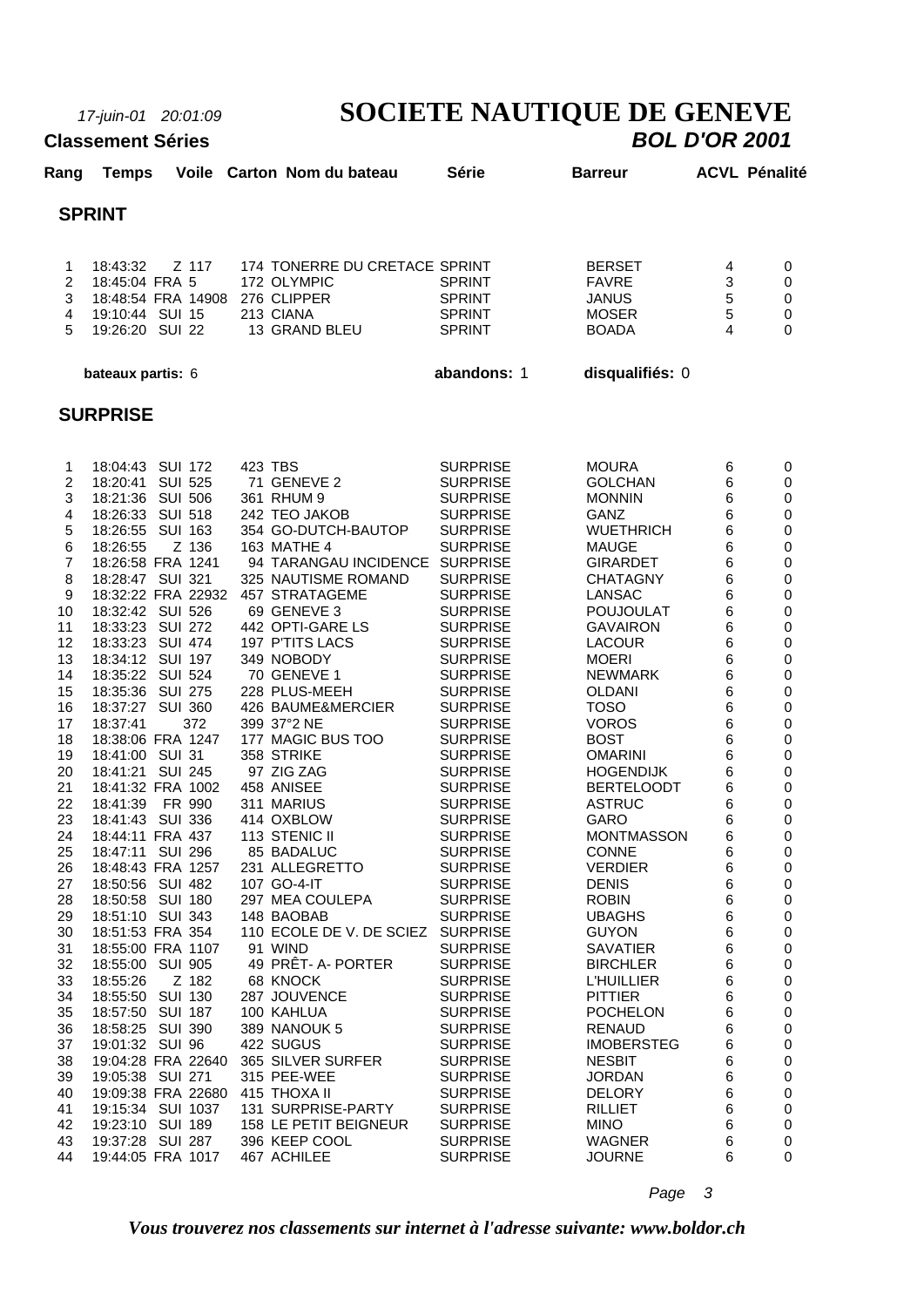## *17-juin-01 20:01:09* **SOCIETE NAUTIQUE DE GENEVE Classement Séries** *BOL D'OR 2001*

| <b>Classement Séries</b> |  |  |                                  |       | <b>BOL D'OR 2001</b> |                      |  |  |
|--------------------------|--|--|----------------------------------|-------|----------------------|----------------------|--|--|
| Rang                     |  |  | Temps Voile Carton Nom du bateau | Série | <b>Barreur</b>       | <b>ACVL Pénalité</b> |  |  |

| nany | i empo                              |               | סווט א |        | Varion nom uu valtau                        | ucne                               | Daneur                       |        | AVVL I GHAIRG |
|------|-------------------------------------|---------------|--------|--------|---------------------------------------------|------------------------------------|------------------------------|--------|---------------|
| 45   | 19:44:55 SUI 387                    |               |        |        | <b>72 MISS MATCH</b>                        | <b>SURPRISE</b>                    | <b>ROLANDI</b>               | 6      | $\Omega$      |
| 46   | 19:46:13 SUI 7                      |               |        |        | 27 KOUKABOURA                               | <b>SURPRISE</b>                    | <b>PITTET</b>                | 6      | $\mathbf 0$   |
| 47   | 19:49:54 SUI 114                    |               |        |        | 459 HYDROPHOBE                              | <b>SURPRISE</b>                    | GANZ                         | 6      | $\mathbf 0$   |
| 48   | 19:52:36                            |               | F 442  |        | 463 FAZILLOU                                | <b>SURPRISE</b>                    | <b>COGNET</b>                | 6      | $\mathbf 0$   |
| 49   | 19:58:41                            | <b>SUI 74</b> |        |        | 84 IREL 3                                   | <b>SURPRISE</b>                    | <b>HOLZER</b>                | 6      | $\mathbf 0$   |
| 50   | 20:02:10                            |               | Z 179  |        | 244 LA RIVALE II                            | <b>SURPRISE</b>                    | <b>PICTET</b>                | 6      | $\mathbf 0$   |
| 51   | 20:08:55 SUI 407                    |               |        |        | 185 GALAXIE                                 | <b>SURPRISE</b>                    | <b>YTHIER</b>                | 6      | 0             |
| 52   | 20:11:48 SUI 9                      |               |        |        | 90 GUSTAVE                                  | <b>SURPRISE</b>                    | <b>BERTHELOT</b>             | 6      | 0             |
| 53   | 20:13:49 SUI 91                     |               |        | 420 HO |                                             | <b>SURPRISE</b>                    | <b>KOCATOPCU</b>             | 6      | $\mathbf 0$   |
| 54   | 20:17:39                            |               | Z 239  |        | 233 CHENOILLE                               | <b>SURPRISE</b>                    | <b>BOVARD</b>                | 6      | 0             |
| 55   | 20:22:25                            | SUI 346       |        |        | 95 LE P'TIT BLEU                            | <b>SURPRISE</b>                    | <b>CURZON PRICE</b>          | 6      | $\mathbf 0$   |
| 56   | 20:28:21                            |               | Z 82   |        | 378 SANS SOUCI                              | <b>SURPRISE</b>                    | <b>HENRY</b>                 | 6      | 0             |
| 57   | 20:30:23 FRA 291                    |               |        |        | 48 FLIPPER II                               | <b>SURPRISE</b>                    | <b>TRELLU</b>                | 6      | $\mathbf 0$   |
| 58   | 20:33:13                            |               | Z 213  |        | 373 MARWILL                                 | <b>SURPRISE</b>                    | <b>KLAUSCH</b>               | 6      | 0             |
| 59   | 20:33:31 FRA 751                    |               |        |        | 1 NAUSIKAA                                  | <b>SURPRISE</b>                    | <b>STEINER</b>               | 6      | $\mathbf 0$   |
| 60   | 20:33:31 SUI 523                    |               |        |        | 411 ZEPHYR                                  | <b>SURPRISE</b>                    | <b>PONCET</b>                | 6      | $\mathbf 0$   |
| 61   | 20:35:30 SUI 330                    |               |        |        | 82 HANDISPORT GENEVE                        | <b>SURPRISE</b>                    | <b>MARTINE</b>               | 6      | 0             |
| 62   | 20:37:12 SUI 229                    |               |        |        | 440 POWER RANGER                            | <b>SURPRISE</b>                    | <b>BOSMA</b>                 | 6      | $\mathbf 0$   |
| 63   | 20:42:45 SUI 470                    |               |        |        | 137 FARU                                    | <b>SURPRISE</b>                    | <b>AMSLER</b>                | 6      | 0             |
| 64   | 20:46:39                            |               | Z 215  |        | 24 WIZZTITI                                 | <b>SURPRISE</b>                    | <b>GIACOBINO</b>             | 6      | $\mathbf 0$   |
| 65   | 20:47:32                            |               | Z 233  |        | 23 MIC-MAC                                  | <b>SURPRISE</b>                    | <b>HESENER</b>               | 6      | 0             |
| 66   | 21:03:12 SUI 310                    |               |        |        | 183 BELLE AURORE III                        | <b>SURPRISE</b>                    | <b>KOSSLER</b>               | 6      | 0             |
| 67   | 21:09:24 SUI 71                     |               |        |        | 323 SURBOUM                                 | <b>SURPRISE</b>                    | <b>LUEDTKE</b>               | 6      | $\mathbf 0$   |
| 68   | 21:27:45                            |               | Z 338  |        | 419 VENT D'AL                               | <b>SURPRISE</b>                    | <b>VAHARIS</b>               | 6      | $\pmb{0}$     |
| 69   | 21:33:50                            |               | Z 176  |        | 5 SARIGOL                                   | <b>SURPRISE</b>                    | <b>MENZEL</b>                | 6      | 0             |
| 70   | 21:42:26                            |               | Z 99   |        | 248 PAPRIKA                                 | <b>SURPRISE</b>                    | <b>SCHAAD</b>                | 6      | $\mathbf 0$   |
| 71   | 21:47:15 SUI 250                    |               |        |        | 301 ECOLE VOILE MORGES SURPRISE             |                                    | <b>CHEVAUX</b>               | 6      | $\mathbf 0$   |
| 72   | 21:55:54 SUI 374                    |               |        |        | 117 CACTUS                                  | <b>SURPRISE</b>                    | <b>GIRARDBILLE</b>           | 6      | 0             |
| 73   | 22:04:04                            | Z 86          |        |        | 322 QUADRIGE                                | <b>SURPRISE</b>                    | <b>ROCHAT</b>                | 6      | 0             |
| 74   | 22:11:10 SUI 39                     |               |        |        | 424 BAHIA                                   | <b>SURPRISE</b>                    | DE KALBERMATTEN 6            |        | 0             |
| 75   | 22:18:28 SUI 967                    |               |        |        | 61 SAGITTA                                  | <b>SURPRISE</b>                    | <b>NORDHOF</b>               | 6      | 0             |
| 76   | 22:20:46 FRA 1138                   |               |        |        | 167 FLOANNE                                 | <b>SURPRISE</b>                    | <b>MORET</b>                 | 6      | 0             |
| 77   | 22:25:56                            | Z 26          |        | 364    |                                             | <b>SURPRISE</b>                    | <b>OLIVIER</b>               | 6      | $\pmb{0}$     |
| 78   | 22:42:48                            |               | Z 256  |        | 374 PLATIPUS                                | <b>SURPRISE</b>                    | <b>WENGER</b>                | 6      | $\mathbf 0$   |
| 79   | 22:56:28 FRA 414                    |               |        |        | 129 VIL COYOTTE                             | <b>SURPRISE</b>                    | <b>BLOMME</b>                | 6      | $\pmb{0}$     |
| 80   | 23:12:24 SUI 230                    |               |        |        | 421 MIC-MAC                                 | <b>SURPRISE</b>                    | <b>MORONE</b>                | 6      | 0             |
| 81   | 23:21:22                            |               | Z 85   |        | 220 GANESH?                                 | <b>SURPRISE</b>                    | <b>TVARUSKO</b>              | 6      | 0             |
| 82   | 23:46:12                            |               | Z 141  |        | <b>159 EXTRADOSE</b>                        | <b>SURPRISE</b>                    | CHAMPENDAL                   | 6      | 0             |
| 83   | 23:47:07 SUI 381                    |               |        |        | 238 COUCOU-YOU                              | <b>SURPRISE</b>                    | <b>DELETRAZ</b>              | 6      | 0             |
| 84   | 24:11:24 SUI 27<br>25:28:11 SUI 219 |               |        |        | 108 ZESTOPOL II<br><b>455 CITRON PRESSE</b> | <b>SURPRISE</b><br><b>SURPRISE</b> | <b>BARBEY</b><br><b>FREI</b> | 6<br>6 | 0<br>0        |
| 85   |                                     |               |        |        |                                             |                                    |                              |        |               |
|      |                                     |               |        |        |                                             |                                    |                              |        |               |

 **bateaux partis:** 97 **abandons:** 12 **disqualifiés:** 0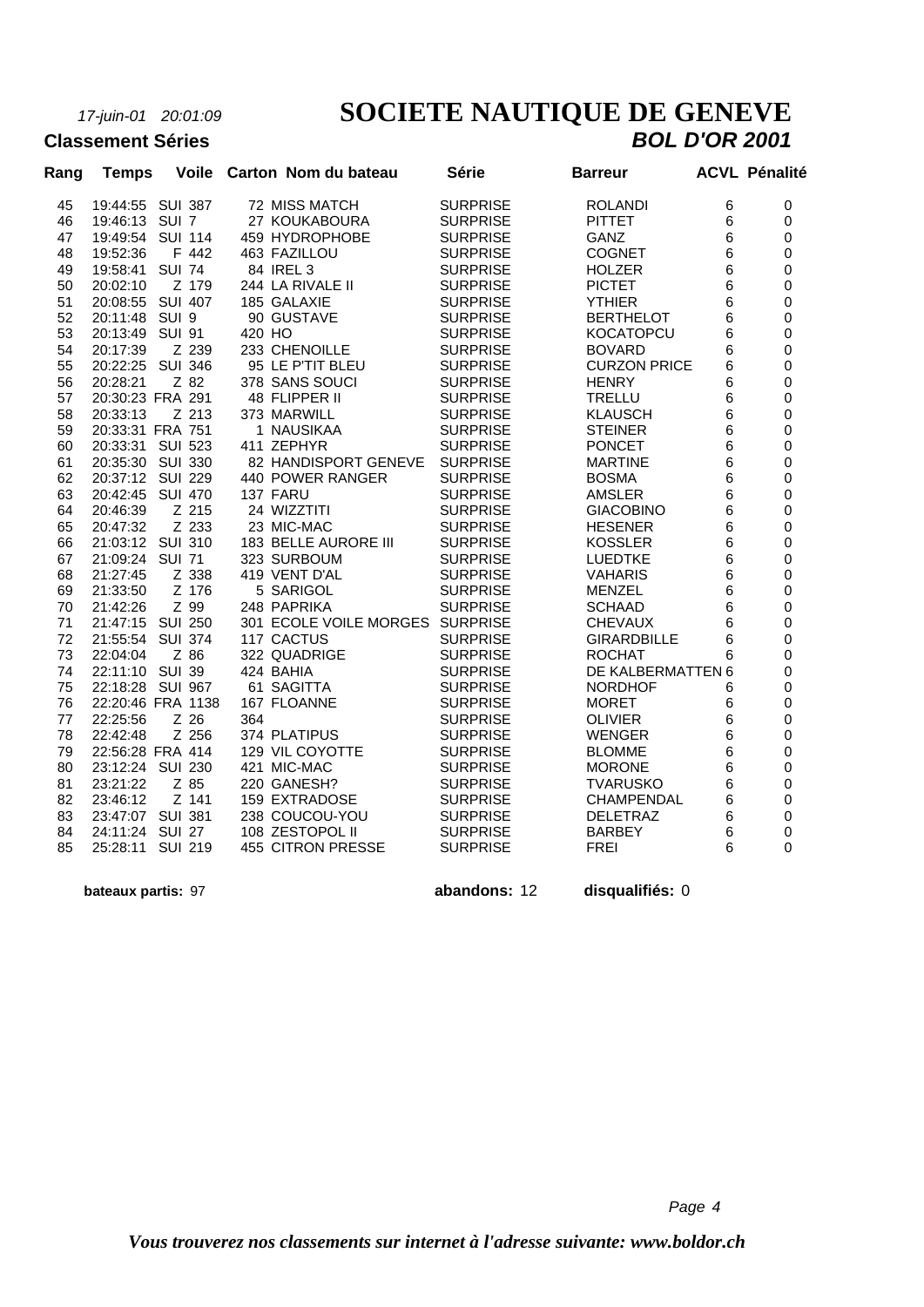# *17-juin-01 20:01:20* **SOCIETE NAUTIQUE DE GENEVE**

#### **Classement provisoire par séries**

| Rang           | <b>Temps</b>    |                  | Voile Carton Nom du bateau | Série         | <b>Barreur</b>     |                | <b>ACVL Pénalité</b> |
|----------------|-----------------|------------------|----------------------------|---------------|--------------------|----------------|----------------------|
|                | <b>TOUCAN</b>   |                  |                            |               |                    |                |                      |
|                |                 |                  |                            |               |                    |                |                      |
| 1              | 16:16:23 SUI 69 |                  | 253 EXPONENTIEL            | <b>TOUCAN</b> | <b>PAQUET</b>      | 2              | 0                    |
| $\overline{2}$ | 16:38:17 SUI 74 |                  | 166 L'AFFABLE              | <b>TOUCAN</b> | LE FORT            | $\overline{2}$ | 0                    |
| 3              | 16:40:28 SUI 21 |                  | 176 EXPSAROS               | <b>TOUCAN</b> | <b>GETAZ</b>       | $\overline{2}$ | 0                    |
| 4              | 16:41:00        | <b>SUI 46</b>    | 284 PASSETOUGRAIN V        | <b>TOUCAN</b> | <b>DEVAUD</b>      | $\overline{2}$ | 0                    |
| 5              | 16:41:35        | Z 54             | 119 ATALANTE               | <b>TOUCAN</b> | <b>NAVILLE</b>     | $\overline{c}$ | 0                    |
| 6              | 16:44:10 SUI 48 |                  | <b>52 RUN</b>              | <b>TOUCAN</b> | <b>MARTIN</b>      | $\overline{c}$ | 0                    |
| $\overline{7}$ | 16:44:27 SUI 83 |                  | 88 TOUCANCANE              | <b>TOUCAN</b> | <b>HOFER</b>       | 2              | 0                    |
| 8              | 16:44:38        | Z 72             | 105 ZEPHYROS               | <b>TOUCAN</b> | <b>POURNARAS</b>   | $\overline{c}$ | 0                    |
| 9              | 16:45:02 SUI 70 |                  | 271 BUCENTAURE             | <b>TOUCAN</b> | <b>THELIN</b>      | $\overline{2}$ | 0                    |
| 10             | 16:48:35 SUI 63 |                  | 138 SAMAOUI IV             | <b>TOUCAN</b> | <b>GIRARDET</b>    | $\overline{2}$ | 0                    |
| 11             | 16:50:36 SUI 2  |                  | 77 JAMBON-BEURRE           | <b>TOUCAN</b> | <b>FOETH</b>       | $\overline{c}$ | 0                    |
| 12             | 17:01:56        | <b>SUI 82</b>    | 96 CARPEDIEM BIS           | <b>TOUCAN</b> | <b>MUNIER</b>      | $\overline{c}$ | 0                    |
| 13             | 17:15:58        | SUI 44           | 196 TCHAÏKA                | <b>TOUCAN</b> | <b>VIAZEMSKY</b>   | $\overline{c}$ | 0                    |
| 14             | 17:19:06        | <b>SUI 61</b>    | 286 QUATUOR                | <b>TOUCAN</b> | <b>OESCH</b>       | $\overline{2}$ | 0                    |
| 15             | 17:20:41        | <b>SUI 47</b>    | 124 ANUBIS                 | <b>TOUCAN</b> | <b>WILHEM</b>      | $\overline{2}$ | $\Omega$             |
| 16             | 17:43:06        | SUI <sub>6</sub> | 92 SIRIUS 7                | <b>TOUCAN</b> | <b>GRAF</b>        | $\overline{2}$ | 0                    |
| 17             | 17:45:39        | <b>SUI 25</b>    | 299 PRIMA DONNA            | <b>TOUCAN</b> | <b>BOPP</b>        | $\overline{c}$ | 0                    |
| 18             | 17:46:23        | <b>SUI 15</b>    | 171 ANAÏS                  | <b>TOUCAN</b> | <b>DUBEY</b>       | $\overline{2}$ | $\Omega$             |
| 19             | 17:46:44        | SUI 9            | 34 BALOO                   | <b>TOUCAN</b> | DE LASTELLE        | $\overline{2}$ | 0                    |
| 20             | 17:48:20        | <b>SUI 68</b>    | 121 LE NARQUOIS            | <b>TOUCAN</b> | <b>MANFRINI</b>    | $\overline{c}$ | 0                    |
| 21             | 17:51:38        | $Z$ 26           | 376 ZIG-ZAG III            | <b>TOUCAN</b> | <b>CHARTON</b>     | $\overline{2}$ | 0                    |
| 22             | 17:52:38        | <b>SUI 56</b>    | 178 L'Y                    | <b>TOUCAN</b> | <b>MEYER</b>       | $\overline{2}$ | 0                    |
| 23             | 18:06:48        | $Z$ 10           | 230 MELAMPO                | <b>TOUCAN</b> | <b>BANZET</b>      | $\overline{c}$ | 0                    |
| 24             | 18:16:20        | <b>SUI 34</b>    | 256 SORC'HENN              | <b>TOUCAN</b> | <b>RENEVIER</b>    | $\overline{c}$ | 0                    |
| 25             | 18:19:21        | <b>SUI 50</b>    | 272 SIRENA II              | <b>TOUCAN</b> | <b>BAUMANN</b>     | $\overline{2}$ | 0                    |
| 26             | 18:29:14        | Z 65             | 115 CORMORAN               | <b>TOUCAN</b> | <b>PROJAHN</b>     | $\overline{c}$ | 0                    |
| 27             | 18:33:24 SUI 24 |                  | 102 STRING                 | <b>TOUCAN</b> | <b>RIGAUD</b>      | $\overline{2}$ | $\mathbf 0$          |
| 28             | 18:34:04        | Z 20             | 357 WAROG                  | <b>TOUCAN</b> | <b>GOUZER-IRLE</b> | $\overline{c}$ | 0                    |
| 29             | 18:38:26        | Z 36             | 397 LYX 3                  | <b>TOUCAN</b> | <b>REY</b>         | $\overline{2}$ | $\Omega$             |
|                |                 |                  |                            |               |                    |                |                      |

 **bateaux partis:** 31 **abandons:** 2 **disqualifiés:** 0

#### **X-99**

| 1              | 16:43:32 SUI 54  |                  | 134 DEEP BLUE  | $X-99$ | <b>VAUCHER</b>   | 4 | 0        |
|----------------|------------------|------------------|----------------|--------|------------------|---|----------|
| 2              |                  | 18:19:06 SUI 502 | 254 INDIGO     | $X-99$ | <b>CHENAUX</b>   | 4 | 0        |
| 3              | 18:21:21 SUI 381 |                  | 430 TITANE     | $X-99$ | <b>VUKANOVIC</b> | 5 | $\Omega$ |
| 4              | 18:28:10 SUI 521 |                  | 347 JANJU-BIE  | X-99   | <b>MOGET</b>     | 4 | $\Omega$ |
| 5              | 18:41:50         | Z 77             | 368 KO-PHI-PHI | $X-99$ | <b>MIRKO</b>     | 4 | $\Omega$ |
| 6              | 18:52:25         | CH 2911          | 400 DAIMOND    | $X-99$ | <b>QUIBLIER</b>  | 4 | $\Omega$ |
| $\overline{7}$ |                  | 18:52:34 SUI 452 | 25 TITAN       | X-99   | <b>GIVEL</b>     | 4 | $\Omega$ |
| 8              | 19:01:11         | SUI 432          | 403 X+HOPP     | $X-99$ | <b>MASSON</b>    | 4 | $\Omega$ |
|                |                  |                  |                |        |                  |   |          |
|                |                  |                  |                |        |                  |   |          |

 **bateaux partis:** 8 **abandons:** 0 **disqualifiés:** 0

*Page5*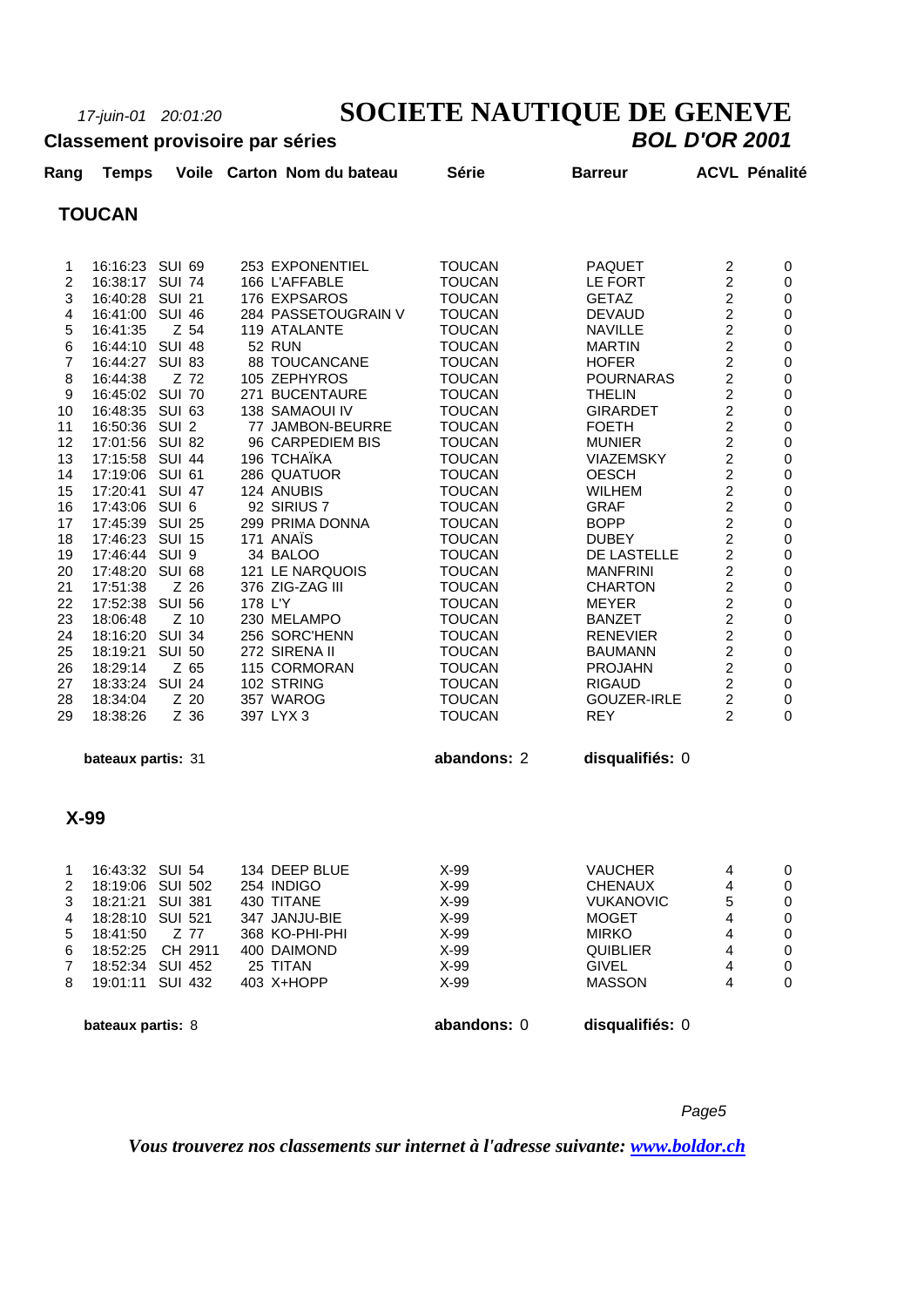# *17-juin-01 18:41:57* **SOCIETE NAUTIQUE DE GENEVE**

#### Passage : Bouveret **BOL D'OR 2001 Rang Heure Voile Carton Nom du bateau Série Barreur ACVL** 14:06:18 SUI 2000 147 ALINGHI CATAMARAN 41 JORAND E 14:28:19 Z 300 236 YLLIAM MULTI FIRMENICH E 14:34:12 SUI 222 379 HAPPYCALOPSE MULTI CARDIS E 15:14:17 SUI 1 145 TAILLEVENT II ACC 60 ENGEL 1 15:16:21 SUI 27 103 ZEN VENTILO 27 DE PICCIOTTO F 15:32:57 SUI 1 144 T-SYSTEMS-RELANCE MARINGOUIN DESPLANDS 1 15:33:29 FRA 2001 120 FRENCH CONNECTION EXO 7 DURAN 1 15:34:27 FM 245 99 CHOUKA FORMULE 28 GRINDA F 15:35:15 F 141 199 FORCE CASH F40 NUOFFER E 15:36:43 F 302 46 SUPER FUN TRIO F28 SIBUET F 15:36:53 FM 10 31 OBSTINATION FORMULA 28 KICK F 15:42:31 FM 240 50 LA RAGAZZA FORMULA 28 VERHOEVEN F 15:50:45 SUI 108 78 PSAROS MODULO 108 PSAROFAGHIS 1 15:53:22 SUI 22 175 BODY AND SOUL LUTHI 1150 RACER STAMPLI 2 15:54:15 SUI 17701 425 METEORITE-HP CONSULT MODULO 105 PARIDANT 2 16:02:11 SUI 2001 162 UNANIMUS LD33 BORDIER 2 16:02:11 SUI 123 229 MERIDIENNE MODULO 123 SIEGFRIED 1 16:09:36 Z 1 67 IDEALJOB CATMAN 26 LEHMANN F 16:10:27 SUI 27 308 50E HURLANTS LUTHI 952 W WAVRE 2 16:16:54 Z 1 54 ALBATROS ALBATROS BROSSY 1 16:21:15 25 104 BARRACUDA CATA DIXON 25 FIRMENICH F 16:21:31 FRA 6 390 SIX & MOI MODULO 105 VAN LEEUWEN 2 16:22:06 1 125 ESO ES LUTHI LD36 MEYER 2 16:23:54 SUI 1 29 REBCA BB-12 ZIMMERLI 1 16:24:45 SUI 303 237 CARREFOUR PREVENTION MUMM 30 DAVID 4 16:24:52 SUI 1012 334 BELOTTI MYSPHI 47 FERT 2 16:26:11 SUI 952 21 TARANGAU SAILING LUTHI 952 BUGNON 3 16:27:13 SUI 8890 35 DERNIERE MINUTE LUTHI 990 VALITON 3 16:30:42 SUI 4 293 OPUS 4 LD 36 RACLOZ 2 16:33:30 FM 270 51 MULTI-POTES FORMULA 28 JOËL F 31 16:39:08 SUI 91 305 KICK ASS O ASSO 99 SYFRIG 2 16:39:08 FRA 11 217 ATCHOUM OPEN 750 LAC GROLEAU 2 17:00:14 SUI 69 253 EXPONENTIEL TOUCAN PAQUET 2 17:02:29 FRA 41 319 JAVA BLEUE LAGO 950 RACING BERNAULT 3 17:04:54 SUI 8 445 LA GRATITUDE NAUTI ONE-OZONE ZIEGERT L 17:05:20 SUI 1 407 CORNALINE PROTO DELLA CASA 2 17:09:24 SUI 3 363 BON PERE TIOLU GRAHAM 2 17:13:13 FRA 7 193 CAI CHEUVREUX OPEN 750 JULIENNE 2 17:15:25 GER 3334 202 TRES HOMBRES F-27 STOLZ F 17:15:29 SUI 9920 93 VAGUE A L'AME ASSO 99 HABABOU 1 17:15:48 SUI 2000 304 FLASH TOPAZE GAY 2 17:22:54 SUI 998 460 BE ASSO 99 WALCHLI S 17:23:28 SUI 54 134 DEEP BLUE X-99 VAUCHER 4 17:23:47 SUI 2000 153 MAGICOPAPACARLO TEN PF PEDRAZZINI 3 17:37:57 SUI 1 462 GATTOPARDO PALDIN KLIPFEL 3 17:42:30 SUI 48 52 RUN TOUCAN MARTIN 2 17:43:30 SUI 77 452 SAVAVITE PROTO LEGERET 2 18:00:46 GBR 4630 8 TRIGA 5 MUMM 30 PECLARD 4 18:09:21 Z 54 119 ATALANTE TOUCAN NAVILLE 2 18:13:09 SUI 117 55 TOURBILLON X-362S DUFOUR 5 18:15:18 SUI 1116 300 MELODY NELSON AMETHYSTE SCHOPFER 3 18:26:07 SUI 105 257 NEED FOR SPEED MODULO 105 DERUNGS 1 18:27:11 SUI 1664 429 BE FIFTY-TWO LUTHI 952 KECK 3 18:27:38 SUI 63 138 SAMAOUI IV TOUCAN GIRARDET 2 18:30:27 FRA 3455 327 LE GREUBON 3 DYNAMIC 35 ALLESINA 4 18:32:35 SUI 1058 60 LE TIOLU TIOLU LIER 4 18:37:35 SUI 82 96 CARPEDIEM BIS TOUCAN MUNIER 2 18:37:35 FRA 50 184 CARBON ARROW UFO 28 OD ESCALE L 18:37:59 SUI 83 88 TOUCANCANE TOUCAN HOFER 2 18:38:12 SUI 3313 443 NENUPHAR FIRST CLASS 10 REBEAUD 3 18:38:48 SUI 53 355 BELZEBUTH III TOUCAN VACHERON 2 18:39:18 SUI 46 284 PASSETOUGRAIN V TOUCAN DEVAUD 2 18:39:37 SUI 52 142 CANCUN ASSO 99 GOY&CO 2 18:39:59 SUI 74 166 L'AFFABLE TOUCAN LE FORT 2 18:40:09 SUI 38 437 TWISTER GRAND SURPRISE DERYNG 4 18:40:31 SUI 29 41 TAKATA GRAND SURPRISE JUTZI 4 18:40:33 SUI 15 171 ANAÏS TOUCAN DUBEY 2

18:40:41 FRA 1 249 TIX WAY GRAND SURPRISE RAPHOZ 4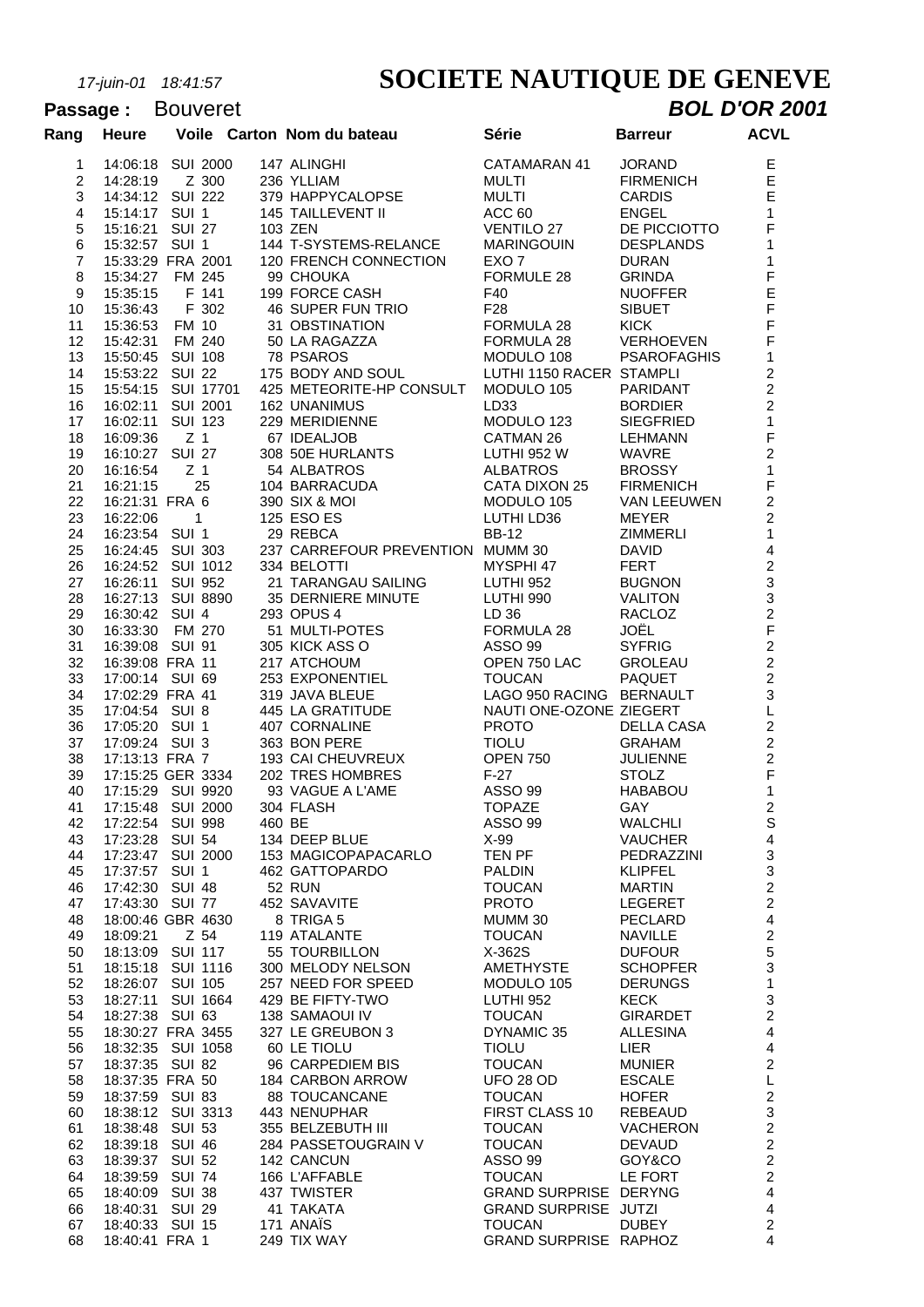| 69  | 18:40:52 SUI 77                        | 30 DECOUVERTES                                                                                                                                                                                                                                               | ASSO 99                                 | HERMINJARD        | 2                       |
|-----|----------------------------------------|--------------------------------------------------------------------------------------------------------------------------------------------------------------------------------------------------------------------------------------------------------------|-----------------------------------------|-------------------|-------------------------|
| 70  | 18:41:01 FRA 9327                      | 351 NEUF-TROIS                                                                                                                                                                                                                                               | MODULO 93                               | <b>CHAPUY</b>     | $\mathsf 3$             |
| 71  | Z 72<br>18:41:06                       | 105 INEUT-TROIS<br>105 ZEPHYROS<br>176 EXPSAROS<br>176 EXPSAROS<br>176 EXPSAROS<br>176 EXPSAROS<br>176 INCUCAN GETAZ<br>177 ANITEICE<br>18 COMPLICE<br>286 QUATUOR<br>18 COMPLICE<br>286 QUATUOR<br>194 ANITEIR<br>194 ANITEIR<br>194 ANITEIR<br>194 ANITEIR |                                         | POURNARAS         | $\overline{2}$          |
| 72  | 18:41:10 SUI 21                        |                                                                                                                                                                                                                                                              |                                         |                   | $\overline{c}$          |
| 73  | 18:41:32 SUI 1                         |                                                                                                                                                                                                                                                              |                                         |                   | $\overline{c}$          |
| 74  | 18:41:34 SUI 3                         |                                                                                                                                                                                                                                                              |                                         |                   | $\overline{4}$          |
| 75  | 18:41:49 SUI 50                        |                                                                                                                                                                                                                                                              |                                         |                   | $\overline{\mathbf{4}}$ |
| 76  | 18:41:53 FRA 36                        |                                                                                                                                                                                                                                                              |                                         |                   | $\mathsf S$             |
| 77  | 18:42:13 SUI 61                        |                                                                                                                                                                                                                                                              |                                         |                   | $\overline{a}$          |
| 78  | 18:42:20 SUI 47                        |                                                                                                                                                                                                                                                              | TOUCAN                                  | <b>WILHEM</b>     | $\overline{2}$          |
| 79  | 18:43:00 SUI 302                       | 124 ANUBIS<br>150 JEU DU VENT                                                                                                                                                                                                                                | MUMM 30                                 | CLERC             | $\overline{\mathbf{4}}$ |
| 80  |                                        |                                                                                                                                                                                                                                                              |                                         |                   | $\overline{c}$          |
| 81  |                                        |                                                                                                                                                                                                                                                              |                                         |                   | $\overline{4}$          |
| 82  |                                        |                                                                                                                                                                                                                                                              |                                         |                   | $\overline{c}$          |
| 83  |                                        |                                                                                                                                                                                                                                                              |                                         |                   | 5                       |
| 84  |                                        |                                                                                                                                                                                                                                                              |                                         |                   | $\overline{c}$          |
| 85  |                                        |                                                                                                                                                                                                                                                              |                                         |                   | 5                       |
| 86  |                                        |                                                                                                                                                                                                                                                              |                                         |                   | $\overline{\mathbf{4}}$ |
| 87  |                                        |                                                                                                                                                                                                                                                              |                                         |                   | 5                       |
| 88  |                                        |                                                                                                                                                                                                                                                              |                                         |                   | 3                       |
| 89  |                                        |                                                                                                                                                                                                                                                              |                                         |                   | $\overline{\mathbf{4}}$ |
| 90  |                                        |                                                                                                                                                                                                                                                              |                                         |                   | 5                       |
| 91  |                                        |                                                                                                                                                                                                                                                              |                                         |                   | $\overline{c}$          |
| 92  |                                        |                                                                                                                                                                                                                                                              |                                         | VIAZEMSKY         | $\overline{c}$          |
| 93  |                                        |                                                                                                                                                                                                                                                              |                                         |                   | 6                       |
| 94  |                                        |                                                                                                                                                                                                                                                              |                                         |                   | $\mathbf{3}$            |
| 95  |                                        | 19.43.00 SH 124 ANUMBON-BEURRE<br>19.43.00 SUI 302 77 JAMBON-BEURRE TOUCAN FOETH<br>19.43.00 SUI 2 77 JAMBON-BEURRE TOUCAN FOETH<br>19.43.00 SUI 1525 294 POOPY EXPRESS BORN JU<br>19.43.43.1 FRA 4 319 BIANCA 8M JI BORN 750 GUYADER                        |                                         |                   | $\overline{c}$          |
| 96  |                                        |                                                                                                                                                                                                                                                              |                                         |                   | $\overline{c}$          |
| 97  |                                        |                                                                                                                                                                                                                                                              |                                         | LEIMGRUBER        | 5                       |
| 98  |                                        |                                                                                                                                                                                                                                                              |                                         |                   | $\overline{\mathbf{4}}$ |
| 99  |                                        |                                                                                                                                                                                                                                                              |                                         |                   | 3                       |
| 100 |                                        |                                                                                                                                                                                                                                                              |                                         |                   | $\overline{\mathbf{4}}$ |
| 101 |                                        |                                                                                                                                                                                                                                                              |                                         | <b>GIESBRECHT</b> | F                       |
| 102 | Z 20<br>19:14:31                       |                                                                                                                                                                                                                                                              | <b>TOUCAN</b>                           | GOUZER-IRLE       | $\overline{c}$          |
| 103 | Z 10<br>19:15:44                       |                                                                                                                                                                                                                                                              | <b>TOUCAN</b>                           | <b>BANZET</b>     | $\overline{c}$          |
| 104 | 19:16:35 SUI 18                        | 387 CIELITO OF KITSILANO<br>357 WAROG<br>230 MELAMPO<br>240 ALL FREE<br>126 DAYTONA<br>269 APSARA<br>254 INDIGO<br>368 KO-PHI-PHI<br>313 BRISE-BISE<br>86 ANTILAU<br>34 BALOO<br>272 SIRENA II                                                               |                                         |                   | $\mathbf{3}$            |
| 105 | 19:17:41 GER 2010                      |                                                                                                                                                                                                                                                              | CARRERA 290 HAGMANN<br>STREAMLINE LABEK |                   | $\overline{4}$          |
| 106 | 19:17:52 SUI 46                        |                                                                                                                                                                                                                                                              | GRAND SURPRISE CATTANEO                 |                   | $\overline{4}$          |
| 107 | 19:18:28 SUI 502                       |                                                                                                                                                                                                                                                              | X-99                                    | <b>CHENAUX</b>    | $\overline{\mathbf{4}}$ |
| 108 |                                        |                                                                                                                                                                                                                                                              | $X-99$                                  | <b>MIRKO</b>      | $\overline{4}$          |
| 109 | 19:19:11 SUI 10                        |                                                                                                                                                                                                                                                              | 8M ONE DESIGN                           | PEYROT            | 5                       |
| 110 | 19:19:35 SUI 341                       |                                                                                                                                                                                                                                                              | LUTHI 990                               | <b>CIVITILLO</b>  | $\overline{\mathbf{4}}$ |
| 111 | 19:20:28 SUI 9                         |                                                                                                                                                                                                                                                              | <b>TOUCAN</b>                           | DE LASTELLE       | $\overline{c}$          |
|     | 112  19:21:01  SUI  50  272  SIRENA II |                                                                                                                                                                                                                                                              | <b>TOUCAN</b>                           | <b>BAUMANN</b>    | $\boldsymbol{2}$        |
| 113 | 19:21:10 SUI 6                         | 92 SIRIUS 7                                                                                                                                                                                                                                                  | <b>TOUCAN</b>                           | <b>GRAF</b>       | 2                       |
| 114 | 19:21:20 SUI 474                       | 197 P'TITS LACS                                                                                                                                                                                                                                              | <b>SURPRISE</b>                         | LACOUR            | 6                       |
| 115 | 19:21:38<br>Z 26                       | 376 ZIG-ZAG III                                                                                                                                                                                                                                              | <b>TOUCAN</b>                           | <b>CHARTON</b>    | $\overline{c}$          |
| 116 | 19:22:16 FRA 4                         | 179 Y2K-PAIN PAILLASSE                                                                                                                                                                                                                                       | GRAND SURPRISE ROUCHER                  |                   | 4                       |
| 117 | 19:22:32 SUI 2002                      | 339 FARRIER                                                                                                                                                                                                                                                  | F25C                                    | <b>KOHLER</b>     | F                       |
| 118 | 19:22:50<br>F 18                       | 345 TRIP                                                                                                                                                                                                                                                     | <b>MULTI</b>                            | <b>CASTAGNA</b>   | F                       |
| 119 | 19:23:14 FRA 33                        | 320 GALIOTE                                                                                                                                                                                                                                                  | HELIUM 7.65                             | <b>TORFOU</b>     | 6                       |
| 120 | 19:23:20 SUI 4                         | 205 GLANA                                                                                                                                                                                                                                                    | 8M JI                                   | <b>MARCHAND</b>   | 4                       |
| 121 | 19:23:57 ITA 8158                      | 454 ZAGARA                                                                                                                                                                                                                                                   | DOLPHIN 81                              | <b>PERTUISET</b>  | 5                       |
| 122 | 19:24:27 SUI 8150                      | 258 CAROLIVE                                                                                                                                                                                                                                                 | DOLPHIN 81                              | <b>RIGOT</b>      | 5                       |
| 123 | 19:24:29 SUI 197                       | 349 NOBODY                                                                                                                                                                                                                                                   | <b>SURPRISE</b>                         | <b>MOERI</b>      | 6                       |
| 124 | 19:25:12 SUI 24                        | 102 STRING                                                                                                                                                                                                                                                   | <b>TOUCAN</b>                           | <b>RIGAUD</b>     | $\overline{\mathbf{c}}$ |
| 125 | 19:25:40<br>614                        | 89 PULSION                                                                                                                                                                                                                                                   | <b>FIRST CLASS 8</b>                    | <b>GALLIANO</b>   | 6                       |
| 126 | 19:25:45 SUI 36                        | 4 VIREVENT IV                                                                                                                                                                                                                                                | SWANN 44                                | <b>MORGAN</b>     | 3                       |
| 127 | 19:25:54 SUI 141                       | 344 SMAC                                                                                                                                                                                                                                                     | DIVA 39                                 | IMBERT            | 4                       |
| 128 | 19:26:12 SUI 8193                      | 266 FLIPPER                                                                                                                                                                                                                                                  | DOLPHIN 81                              | <b>ROTTET</b>     | 5                       |
| 129 | 19:26:40 SUI 321                       | 325 NAUTISME ROMAND                                                                                                                                                                                                                                          | <b>SURPRISE</b>                         | CHATAGNY          | 6                       |
| 130 | 19:26:44 FRA 31004                     | 210 BLACK FLAG                                                                                                                                                                                                                                               | <b>BENETEAU 25</b>                      | <b>CHAFFARDON</b> | 6                       |
| 131 | 19:26:47 SUI 3                         | 402 WICKED AWESOME                                                                                                                                                                                                                                           | LUTHI 990                               | <b>IRMINGER</b>   | 4                       |
| 132 | 19:27:00<br>Z 1906                     | 3 EUPHORIE                                                                                                                                                                                                                                                   | FLORENCE 39                             | <b>GUGGIARI</b>   | 4                       |
| 133 | 19:27:14 FRA 14                        | 328 DEFERLANTE                                                                                                                                                                                                                                               | <b>JOKER</b>                            | <b>BLANC</b>      | 4                       |
| 134 | 19:27:31<br>Z 117                      | 174 TONERRE DU CRETACE                                                                                                                                                                                                                                       | <b>SPRINT</b>                           | <b>BERSET</b>     | 4                       |
| 135 | 19:27:37 SUI 1                         | 11 SANOUK                                                                                                                                                                                                                                                    | DOD 24.5                                | LAGGER            | 5                       |
| 136 | 19:27:56 SUI 52                        | 449 EQUILIBRE                                                                                                                                                                                                                                                | <b>JOKER</b>                            | <b>BECK</b>       | 4                       |
| 137 | Z 1460<br>19:27:58                     | 2 KARUKERA                                                                                                                                                                                                                                                   | JEUDI 12                                | ADELLA            | 5                       |
| 138 | 19:28:32 SUI 25                        | 299 PRIMA DONNA                                                                                                                                                                                                                                              | <b>TOUCAN</b>                           | <b>BOPP</b>       | $\overline{c}$          |
| 139 | 19:28:39 SUI 245                       | 97 ZIG ZAG                                                                                                                                                                                                                                                   | <b>SURPRISE</b>                         | <b>HOGENDIJK</b>  | 6                       |
| 140 | 19:28:45 SUI 3827                      | 7 MAYANUS VII                                                                                                                                                                                                                                                | DYNAMIC 35                              | JANET             | $\overline{4}$          |
| 141 | 19:28:48 SUI 34                        | 256 SORC'HENN                                                                                                                                                                                                                                                | <b>TOUCAN</b>                           | <b>RENEVIER</b>   | $\overline{c}$          |
| 142 | 19:28:55 FRA 320                       | 17 STERNE                                                                                                                                                                                                                                                    | <b>FIRST 35,5</b>                       | <b>BERNAZ</b>     | 5                       |
| 143 | 19:28:58 SUI 31                        | 358 STRIKE                                                                                                                                                                                                                                                   | <b>SURPRISE</b>                         | <b>OMARINI</b>    | 6                       |
|     |                                        |                                                                                                                                                                                                                                                              |                                         |                   |                         |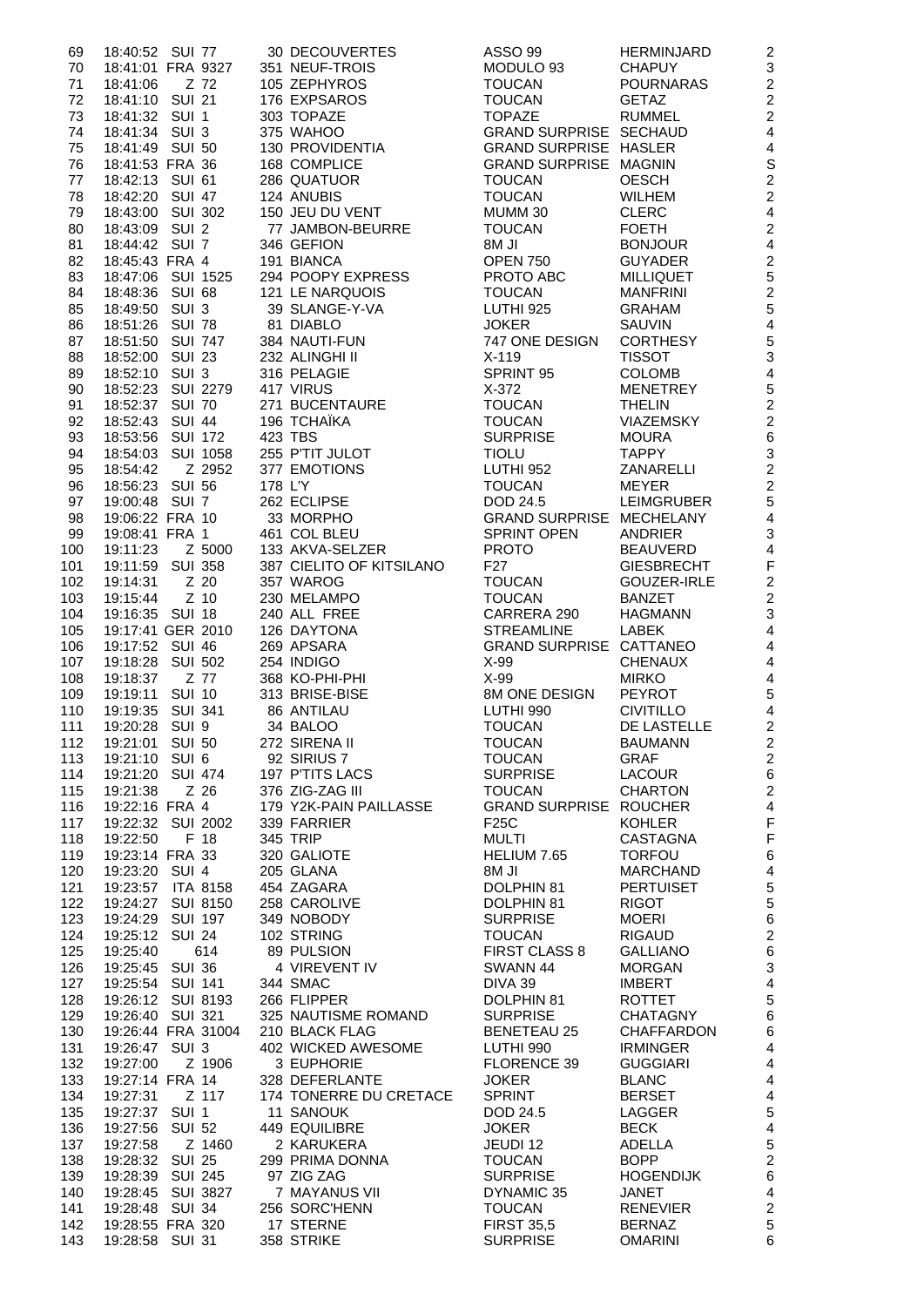| 144        | Z 36<br>19:29:03                     | 397 LYX 3                              | <b>TOUCAN</b>                      | <b>REY</b>                          | $\overline{c}$               |
|------------|--------------------------------------|----------------------------------------|------------------------------------|-------------------------------------|------------------------------|
| 145        | 19:29:10 SUI 275                     | 228 PLUS-MEEH                          | <b>SURPRISE</b>                    | <b>OLDANI</b>                       | $6\phantom{a}$               |
| 146        | 19:29:17 SUI 8173                    | 451 TSCHONG 3                          | DOLPHIN 81                         | <b>AMIGUET</b>                      | 5                            |
| 147        | 19:29:22 FRA 33                      | 438 THIRSTY THREE                      | <b>GRAND SURPRISE BARIOLONI</b>    |                                     | $\overline{4}$               |
| 148        | 19:29:37 SUI 62                      | 181 ZEBULON                            | DOLPHIN 81                         | PFAU                                | 5                            |
| 149        | 19:29:40 GER 337                     | 206 BRRRT                              | F-24MKII                           | <b>STOLZ</b>                        | $\overline{F}$               |
| 150        | 19:29:42 SUI 25                      | 264 MELLIFICA                          | SPRINT 108                         | <b>DALPHIN</b>                      | $\overline{4}$               |
| 151        | 19:29:45 FRA 225                     | <b>114 ENZO</b>                        | MELGES 24                          | <b>MARCHETTA</b>                    | $\overline{\mathbf{r}}$      |
| 152        | F 13185<br>19:30:02                  | 369 TASTEVENT                          | FIRST CLASS 12                     | <b>UHL</b>                          | $\overline{4}$               |
| 153        | 19:30:47 SUI 113                     | 393 PALMERO                            | <b>SURPRISE</b>                    | <b>WEISS</b>                        | 6                            |
| 154        | 19:30:58 FRA 22932                   | 457 STRATAGEME                         | <b>SURPRISE</b>                    | LANSAC                              | 6                            |
| 155        | 19:31:01 SUI 272<br>19:31:06         | 442 OPTI-GARE LS<br>71 GENEVE 2        | <b>SURPRISE</b>                    | <b>GAVAIRON</b>                     | 6                            |
| 156        | <b>SUI 525</b><br>F 32               |                                        | <b>SURPRISE</b>                    | <b>GOLCHAN</b>                      | $6\phantom{1}6$<br>S         |
| 157        | 19:32:09<br>19:32:59 SUI 22          | 321 LUCIANA<br>13 GRAND BLEU           | HELIUM7.65<br><b>SPRINT</b>        | <b>GILBRIN</b><br><b>BOADA</b>      | $\overline{\mathbf{4}}$      |
| 158<br>159 | 19:33:12 SUI 33                      | 135 TEAM FREEMAN                       | <b>UFO 22</b>                      | <b>EDEN</b>                         | 6                            |
| 160        | 19:34:05 SUI 452                     | 25 TITAN                               | $X-99$                             | <b>GIVEL</b>                        | $\overline{\mathbf{4}}$      |
| 161        | $Z$ 14<br>19:35:08                   | 341 TAGAROA"                           | JEUDI 12                           | <b>SPRUNGLI</b>                     | 5                            |
| 162        | $Z$ 16<br>19:35:16                   | 372 KLIN'UP                            | <b>CHOUCAS</b>                     | <b>PELLECUER</b>                    | $\overline{4}$               |
| 163        | 19:35:18 FRA 437                     | 113 STENIC II                          | <b>SURPRISE</b>                    | <b>MONTMASSON</b>                   | 6                            |
| 164        | 19:35:38 FRA 16112                   | 151 FLOREAL                            | 11 METRE ONE                       | AMBERGER                            | 3                            |
| 165        | Z 65<br>19:36:03                     | 115 CORMORAN                           | <b>TOUCAN</b>                      | <b>PROJAHN</b>                      | $\overline{c}$               |
| 166        | <b>SUI 41</b><br>19:36:40            | 370 AQUARELLE II                       | BEPOX 700                          | <b>GERBER</b>                       | $\overline{\mathcal{L}}$     |
| 167        | 19:39:14 SUI 360                     | 426 BAUME&MERCIER                      | <b>SURPRISE</b>                    | <b>TOSO</b>                         | $6\phantom{1}6$              |
| 168        | CH 2911<br>19:39:33                  | 400 DAIMOND                            | $X-99$                             | <b>QUIBLIER</b>                     | $\overline{4}$               |
| 169        | Z 89<br>19:39:48                     | 298 ROCK ME BABY                       | <b>SUSPENS</b>                     | <b>WALKER</b>                       | $\overline{\mathbf{4}}$      |
| 170        | 19:40:06 SUI 707                     | <b>380 PUMP</b>                        | <b>BANNER 28</b>                   | <b>VANDINI</b>                      | 5                            |
| 171        | 19:41:21 SUI 518                     | 242 TEO JAKOB                          | <b>SURPRISE</b>                    | GANZ                                | 6                            |
| 172        | 19:41:29 SUI 506                     | 361 RHUM 9                             | <b>SURPRISE</b>                    | <b>MONNIN</b>                       | 6                            |
| 173        | 19:43:03 FRA 1247                    | 177 MAGIC BUS TOO                      | <b>SURPRISE</b>                    | <b>BOST</b>                         | 6                            |
| 174        | 19:43:04 SUI 381                     | 430 TITANE                             | $X-99$                             | <b>VUKANOVIC</b>                    | 5                            |
| 175        | 19:43:13 SUI 1                       | 456 JEUDI 12                           | JEUDI 12                           | <b>HENCHOZ</b>                      | 5                            |
| 176        | 19:43:24 SUI 12                      | 56                                     | DOD 24.5                           | <b>MONNIER</b>                      | 5                            |
| 177        | 372<br>19:43:39                      | 399 37°2 NE                            | <b>SURPRISE</b>                    | <b>VOROS</b>                        | $6\phantom{1}6$              |
| 178        | 19:43:47 FRA 5                       | 172 OLYMPIC                            | <b>SPRINT</b>                      | <b>FAVRE</b>                        | 3                            |
| 179        | 19:44:03 SUI 524                     | 70 GENEVE 1                            | <b>SURPRISE</b>                    | NEWMARK                             | 6                            |
| 180<br>181 | 19:44:24 SUI 7<br>19:44:28 ITA 30    | 15 MOONY<br>216 DIDISTEAM              | LUTHI 33<br><b>JOCKER</b>          | <b>SECRETAN</b><br><b>DIDISHEIM</b> | 5<br>$\overline{\mathbf{r}}$ |
| 182        | 19:44:57 SUI 11                      | 465 TAYFUN                             | <b>TOUCAN</b>                      | <b>BAYLON</b>                       | $\overline{c}$               |
| 183        | 19:45:03 SUI 163                     | 354 GO-DUTCH-BAUTOP                    | <b>SURPRISE</b>                    | <b>WUETHRICH</b>                    | $6\phantom{a}$               |
| 184        | 19:45:08 SUI 237                     | 278 IL GRIGIO                          | J80                                | <b>PERROT</b>                       | 5                            |
| 185        | 19:45:13 SUI 1                       | 58 BLUE BREEZE                         | 8M ONE DESIGN                      | <b>GABRIEL</b>                      | $\overline{4}$               |
| 186        | 19:45:31 F 112                       | 310 MERRY II                           | APHRODITE 101                      | <b>JAQUES</b>                       | 6                            |
| 187        | 19:45:36 FRA 14908                   | 276 CLIPPER                            | SPRINT                             | <b>JANUS</b>                        | 5                            |
| 188        | 19:45:40<br>17                       | 267 MAXFUN                             | <b>MAXFUN 25</b>                   | <b>VOOGD</b>                        | 5                            |
| 189        | 19:45:44 SUI 521                     | 347 JANJU-BIE                          | $X-99$                             | <b>MOGET</b>                        | $\overline{4}$               |
| 190        | 19:45:53 SUI 91                      | 250 IMPRESSIONS                        | SHAMROCK 9.5                       | <b>BEGEL</b>                        | 5                            |
| 191        | 19:45:55 FRA 22640                   | 365 SILVER SURFER                      | <b>SURPRISE</b>                    | <b>NESBIT</b>                       | 6                            |
| 192        | $Z$ 40<br>19:45:58                   | 6 KORRIGAN                             | 6M JI                              | JANET                               | $\overline{\mathbf{r}}$      |
| 193        | 19:46:10 SUI 8713                    | 281 SURFIN                             | FINNGULF 31                        | <b>AEPPLI</b>                       | 6                            |
| 194        | 19:46:35 SUI 5                       | 367 ANDIAMO                            | DOD 24.5                           | <b>GRIFFIN</b>                      | 5                            |
| 195        | 1001<br>19:46:37                     | 227 QUIMBAYA 2                         | <b>MACAREUX</b>                    | <b>FAVRE</b>                        | 3                            |
| 196        | 19:46:56 FRA 1002                    | 458 ANISEE                             | <b>SURPRISE</b>                    | <b>BERTELOODT</b>                   | 6                            |
| 197        | 19:47:00 SUI 526                     | 69 GENEVE 3                            | <b>SURPRISE</b>                    | <b>POUJOULAT</b>                    | 6                            |
| 198        | 19:47:04 SUI 96                      | 422 SUGUS                              | <b>SURPRISE</b>                    | <b>IMOBERSTEG</b>                   | 6                            |
| 199        | 19:47:11 SUI 1497                    | 359 BLUE NOTE                          | <b>SUSPENS</b>                     | EGGLI                               | 5<br>6                       |
| 200<br>201 | 19:47:14 FRA 354<br>19:47:25 SUI 296 | 110 ECOLE DE V. DE SCIEZ<br>85 BADALUC | <b>SURPRISE</b><br><b>SURPRISE</b> | <b>GUYON</b><br><b>CONNE</b>        | 6                            |
| 202        | 19:47:28 SUI 180                     | 297 MEA COULEPA                        | <b>SURPRISE</b>                    | <b>ROBIN</b>                        | 6                            |
| 203        | 19:47:29 FR 990                      | 311 MARIUS                             | <b>SURPRISE</b>                    | <b>ASTRUC</b>                       | 6                            |
| 204        | 19:47:32 SUI 336                     | 414 OXBLOW                             | <b>SURPRISE</b>                    | GARO                                | 6                            |
| 205        | Z 547<br>19:47:35                    | 37 BELFILLE                            | LUTHY 33                           | <b>GALLAY</b>                       | 6                            |
| 206        | 19:47:41 SUI 130                     | 287 JOUVENCE                           | <b>SURPRISE</b>                    | <b>PITTIER</b>                      | 6                            |
| 207        | 19:47:45 FRA 286                     | 307 OH.LA.LA                           | $X-332$                            | COLLOMB-RAVINET                     | 6                            |
| 208        | 19:47:46 SUI 482                     | 107 GO-4-IT                            | <b>SURPRISE</b>                    | <b>DENIS</b>                        | 6                            |
| 209        | 19:48:22 FRA 4                       | 212 PACIFIC                            | <b>SPRINT OPEN</b>                 | PERREARD                            | $\overline{4}$               |
| 210        | Z <sub>2</sub><br>19:48:35           | 208 ELITE                              | GRAND-SOLEIL 42 PASTEUR            |                                     | $\overline{4}$               |
| 211        | 19:48:37 SUI 271                     | 315 PEE-WEE                            | <b>SURPRISE</b>                    | <b>JORDAN</b>                       | 6                            |
| 212        | 14<br>19:48:44                       | 268 BREEHORN                           | <b>MAXFUN 25</b>                   | VAN DER BERG                        | 5                            |
| 213        | 19:48:47 FRA 5706                    | 188 RHUM RUNNER                        | 747 ONE DESIGN                     | <b>BLAYO</b>                        | 5                            |
| 214        | 19:48:50 SUI 186                     | 80 BELLISA                             | <b>BANNER 28</b>                   | <b>GILLIERON</b>                    | 5                            |
| 215        | 19:49:05 FRA 1241                    | 94 TARANGAU INCIDENCE                  | <b>SURPRISE</b>                    | <b>GIRARDET</b>                     | 6                            |
| 216        | Z 1476<br>19:49:12                   | 18 MXL                                 | <b>LUTHI 1040</b>                  | <b>MORIER</b>                       | 5                            |
| 217        | 19:49:24<br>9                        | 214 MASTER BLASTER                     | MAXFUN 25                          | <b>JORISSEN</b>                     | 5                            |
| 218        | 19:49:28 ITA 8139                    | 296 IL SOGNO                           | DOLPHIN 81                         | <b>GARRET</b>                       | 5                            |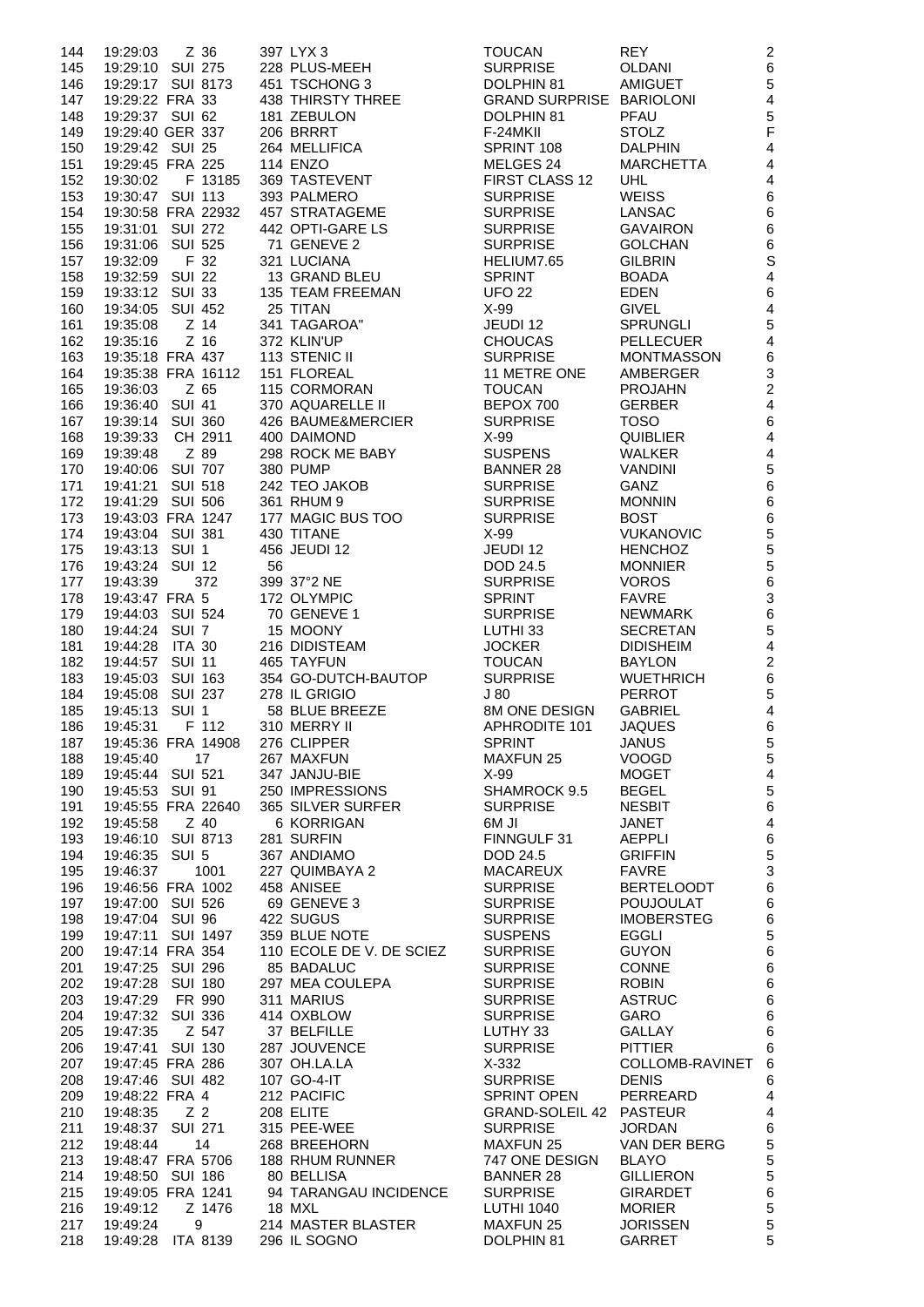| 219        | 19:49:33 SUI 390                                | 389 NANOUK 5                           | <b>SURPRISE</b>                         | <b>RENAUD</b>                    | 6                       |
|------------|-------------------------------------------------|----------------------------------------|-----------------------------------------|----------------------------------|-------------------------|
| 220        | 19:49:37 SUI 69                                 | 74 SCOUBIDOU                           | <b>FUN</b>                              | <b>BUGNON</b>                    | 6                       |
| 221        | 19:49:41 SUI 5                                  | 43 MALAÏKA                             | JEUDI 12                                | <b>GAVIN</b>                     | $\overline{4}$          |
| 222        | 19:49:44 SUI 408<br>19:50:11 SUI 2              | 428 ARC-EN-CIEL<br>385 BEEP-BEEP       | $X-79$                                  | <b>MARTIAL</b>                   | 6                       |
| 223<br>224 | <b>SUI 2083</b><br>19:50:19                     | 157 DBM- CAREERS                       | DOD 24.5<br><b>SUSPENS</b>              | SALMON-PICARD<br><b>BRICHET</b>  | 5<br>4                  |
| 225        | 608<br>19:50:30                                 | 342 POCHTRON                           | <b>FIRST CLASS 8</b>                    | <b>DEKERLE</b>                   | 5                       |
| 226        | 19:50:49<br><b>SUI 1037</b>                     | 131 SURPRISE-PARTY                     | <b>SURPRISE</b>                         | <b>RILLIET</b>                   | $6\phantom{1}6$         |
| 227        | 19:51:07 SUI 343                                | 148 BAOBAB                             | <b>SURPRISE</b>                         | <b>UBAGHS</b>                    | 6                       |
| 228        | 19:51:13 SUI 114                                | 459 HYDROPHOBE                         | <b>SURPRISE</b>                         | GANZ                             | 6                       |
| 229        | 19:51:28 SUI 1944                               | 434 GOLDEN HEART                       | <b>GOLDEN</b>                           | <b>BIRRAUM</b>                   | $6\phantom{1}6$         |
| 230        | 19:51:39 SUI 905                                | 49 PRÊT- A- PORTER                     | <b>SURPRISE</b>                         | <b>BIRCHLER</b>                  | 6                       |
| 231        | 19:51:45<br>6                                   | <b>464 TEN</b>                         | <b>MAXFUN 25</b>                        | DE LOECKER                       | 5                       |
| 232        | Z 98<br>19:51:53                                | 20 LAFITE                              | <b>BANNER 28</b>                        | <b>KISSLING</b>                  | 5                       |
| 233        | 19:52:02 SUI 15                                 | 213 CIANA                              | <b>SPRINT</b>                           | <b>MOSER</b>                     | 5                       |
| 234        | 19:52:04 SUI 1                                  | 65 SAMSARA                             | <b>JOD 35</b>                           | <b>MEUNIER</b>                   | $\overline{\mathbf{4}}$ |
| 235        | 19:52:21<br>Z 182                               | 68 KNOCK                               | <b>SURPRISE</b>                         | <b>L'HUILLIER</b>                | 6                       |
| 236        | 19:52:53 FRA 22680                              | 415 THOXA II                           | <b>SURPRISE</b>                         | <b>DELORY</b>                    | $6\phantom{1}6$         |
| 237        | Z <sub>5</sub><br>19:52:57<br>19:53:15 FRA 1257 | 275 CANIOS                             | LUTHY 29                                | <b>MATTHYS</b><br><b>VERDIER</b> | $6\phantom{1}6$         |
| 238<br>239 | 19:53:25 SUI 1008                               | 231 ALLEGRETTO<br>270 MAURABLIA        | <b>SURPRISE</b><br>LUTHI <sub>28</sub>  | <b>POUJOULAT</b>                 | 6<br>$\overline{7}$     |
| 240        | F 442<br>19:54:11                               | 463 FAZILLOU                           | <b>SURPRISE</b>                         | <b>COGNET</b>                    | $6\phantom{1}6$         |
| 241        | 19:54:48 SUI 1663                               | 280 ANGUILLE SOUS RUSH                 | <b>RUSH REGATE</b>                      | <b>WEHRLI</b>                    | 5                       |
| 242        | 19:55:08 FRA 1838                               | 439 ELO                                | FIRST CLASS 8                           | <b>MEUNIER</b>                   | 5                       |
| 243        | 741<br>19:55:24                                 | 324 VALPARAISO                         | SELECTION 37                            | WEBER                            | 3                       |
| 244        | 19:55:40 FRA 1107                               | 91 WIND                                | <b>SURPRISE</b>                         | <b>SAVATIER</b>                  | $6\phantom{1}6$         |
| 245        | 19:55:43 SUI 346                                | 447 LAC 8                              | <b>FIRST CLASS 8</b>                    | <b>ESCOFFEY</b>                  | 5                       |
| 246        | 19:56:00 SUI 189                                | 158 LE PETIT BEIGNEUR                  | <b>SURPRISE</b>                         | <b>MINO</b>                      | $6\phantom{1}6$         |
| 247        | 19:56:23<br>$Z_8$                               | 416 HELIOS                             | FIRST 35                                | <b>ISABELLA</b>                  | 5                       |
| 248        | 19:56:36<br>Z 2338                              | 243 DAPHNIS                            | DEHLER 36 CWS                           | <b>JEANMAIRE</b>                 | 5                       |
| 249        | 19:56:47 GER 338                                | 207 FLOTTER DREIER                     | F-24MKII                                | JÄHNE                            | $\mathsf{F}$            |
| 250        | Z 5022<br>19:56:52                              | 251 BARKHANE                           | LUTHI 33                                | <b>HEBEISEN</b>                  | 5                       |
| 251        | 19:56:54 SUI 91                                 | 420 HO                                 | <b>SURPRISE</b>                         | <b>KOCATOPCU</b>                 | $6\phantom{1}6$         |
| 252<br>253 | 19:57:11 SUI 1<br>19:57:37 SUI 74               | 9 X-RAY<br>84 IREL 3                   | X 312<br><b>SURPRISE</b>                | <b>PELLET</b><br><b>HOLZER</b>   | 6<br>$6\phantom{1}6$    |
| 254        | F 836<br>19:57:38                               | 309 GUS                                | <b>FIRST CLASS 8</b>                    | <b>GUEGUEN</b>                   | 5                       |
| 255        | 19:57:40 SUI 407                                | 185 GALAXIE                            | <b>SURPRISE</b>                         | <b>YTHIER</b>                    | $6\phantom{1}6$         |
| 256        | 19:57:42 SUI 187                                | 100 KAHLUA                             | <b>SURPRISE</b>                         | <b>POCHELON</b>                  | 6                       |
| 257        | 19:57:50 SUI 432                                | 403 X+HOPP                             | $X-99$                                  | <b>MASSON</b>                    | $\overline{4}$          |
| 258        | 5<br>19:57:52                                   | 260 THE BUG BITES                      | <b>MAXFUN 25</b>                        | <b>SIMONIS</b>                   | 5                       |
| 259        | 19:57:54 SUI 451                                | 16 SEA FEVER                           | $X-79$                                  | <b>BIELER</b>                    | 5                       |
| 260        | 19:58:10 SUI 6                                  | 22 HALLOWEEN                           | <b>LUTHI 1050</b>                       | <b>METTRAUX</b>                  | $\overline{4}$          |
| 261        | 19:58:25 SUI 7                                  | 27 KOUKABOURA                          | <b>SURPRISE</b>                         | <b>PITTET</b>                    | 6                       |
| 262        | 19:58:47 F 260                                  | 128 GERARD CHARMOT                     | FIRST CLASS 10                          | CHARMOT                          | 3                       |
| 263        | 19:58:50 SUI 1779                               | 75 BULLVIT                             | <b>BULLIT</b>                           | <b>MOUCHET</b>                   | 6                       |
| 264        | 19:59:00<br>321                                 | 247 CARRIACOU III                      | DEHLER 34                               | <b>EDELMANN</b>                  | 6<br>$6\phantom{1}6$    |
| 265<br>266 | 39<br>19:59:08<br>19:59:11<br>Z 1969            | 338 KUMARI<br>140 TANGA                | <b>CONFORTINA</b>                       | <b>REYMOND</b><br>KILBERT        | $\overline{7}$          |
| 267        | 19:59:42 SUI 229                                | 440 POWER RANGER                       | <b>SURPRISE</b>                         | <b>BOSMA</b>                     | 6                       |
| 268        | Z 215<br>19:59:45                               | 24 WIZZTITI                            | <b>SURPRISE</b>                         | <b>GIACOBINO</b>                 | $6\phantom{1}6$         |
| 269        | Z 1763<br>19:59:54                              | 161 X-TAZ                              | $X-79$                                  | <b>WILLIAMS</b>                  | 6                       |
| 270        | Z 136<br>20:00:00                               | 163 MATHE 4                            | <b>SURPRISE</b>                         | <b>MAUGE</b>                     | 6                       |
| 271        | 20:00:40 SUI 523                                | 411 ZEPHYR                             | <b>SURPRISE</b>                         | <b>PONCET</b>                    | 6                       |
| 272        | 20:00:47 SUI 470                                | 137 FARU                               | <b>SURPRISE</b>                         | AMSLER                           | $6\phantom{1}6$         |
| 273        | 20:01:02 FRA 751                                | 1 NAUSIKAA                             | <b>SURPRISE</b>                         | <b>STEINER</b>                   | $\,$ 6 $\,$             |
| 274        | 20:01:09 SUI 1348                               | 289 TAKE IT EASY                       | AQUAVIT                                 | <b>BOARON</b>                    | S                       |
| 275        | $Z$ 14<br>20:01:13                              | 190 SQUASH                             | <b>GRANADA 32</b>                       | <b>BOMPAS</b>                    | $\overline{7}$          |
| 276        | 20:01:18 BEL 259<br>20:01:33 FRA 622            | 405 FIRST STEP                         | FIRST CLASS 8                           | <b>VERHULST</b>                  | 5                       |
| 277        | 20:01:37 SUI 250                                | 47 FORCE NEE<br>301 ECOLE VOILE MORGES | <b>FIRST CLASS 8</b><br><b>SURPRISE</b> | <b>VULLIEZ</b><br><b>CHEVAUX</b> | 5<br>6                  |
| 278<br>279 | 20:01:43<br>Z 41                                | 314 MAURABLYA III                      | SUN LEGEND 41                           | AMIGUET                          | 6                       |
| 280        | Z 660<br>20:02:50                               | 160 FORTITUDE                          | FIRST CLASS 10                          | <b>PRALONG</b>                   | 5                       |
| 281        | 20:04:36 SUI 45                                 | 246 MARQUISES                          | ALCYON 30                               | <b>GRIN</b>                      | 6                       |
| 282        | 20:05:08 SUI 387                                | 72 MISS MATCH                          | <b>SURPRISE</b>                         | <b>ROLANDI</b>                   | 6                       |
| 283        | 20:05:41 FRA 1138                               | 167 FLOANNE                            | <b>SURPRISE</b>                         | <b>MORET</b>                     | $6\phantom{1}6$         |
| 284        | Z 213<br>20:05:50                               | 373 MARWILL                            | <b>SURPRISE</b>                         | <b>KLAUSCH</b>                   | 6                       |
| 285        | 20:06:04 SUI 453                                | 362 NICOLORE 3                         | <b>SURPRISE</b>                         | <b>WUTHRICH</b>                  | 6                       |
| 286        | 20:06:30<br>Z 82                                | 378 SANS SOUCI                         | <b>SURPRISE</b>                         | <b>HENRY</b>                     | $6\phantom{1}6$         |
| 287        | 20:06:43 SUI 4820                               | 28 BETHOVENT 2                         | <b>FIRST CLASS 8</b>                    | <b>MURY</b>                      | 5                       |
| 288        | 20:08:27 SUI 10                                 | 118 LADY JO                            | ELAN <sub>33</sub>                      | <b>MAGNIN</b>                    | 5                       |
| 289<br>290 | <b>SUI 92</b><br>20:08:51<br>20:11:23 SUI 247   | 263 NUSCKI III<br>164 ST PRIAPE        | FIRST 300<br><b>SURPRISE</b>            | <b>AUBORD</b><br>CARRE           | 6<br>6                  |
| 291        | F 17<br>20:11:34                                | 139 WWW.DREAM                          | <b>SOLING</b>                           | DE LA CHESNAIS                   | $\overline{7}$          |
| 292        | Z 2170<br>20:12:11                              | 169 LLYRE                              | <b>BANNER 23</b>                        | HAAZ                             | S                       |
| 293        | 20:12:46<br>805                                 | 302 FAST FORWARD                       | SCHOLTZER 22                            | <b>THEUNINCK</b>                 | 6                       |
|            |                                                 |                                        |                                         |                                  |                         |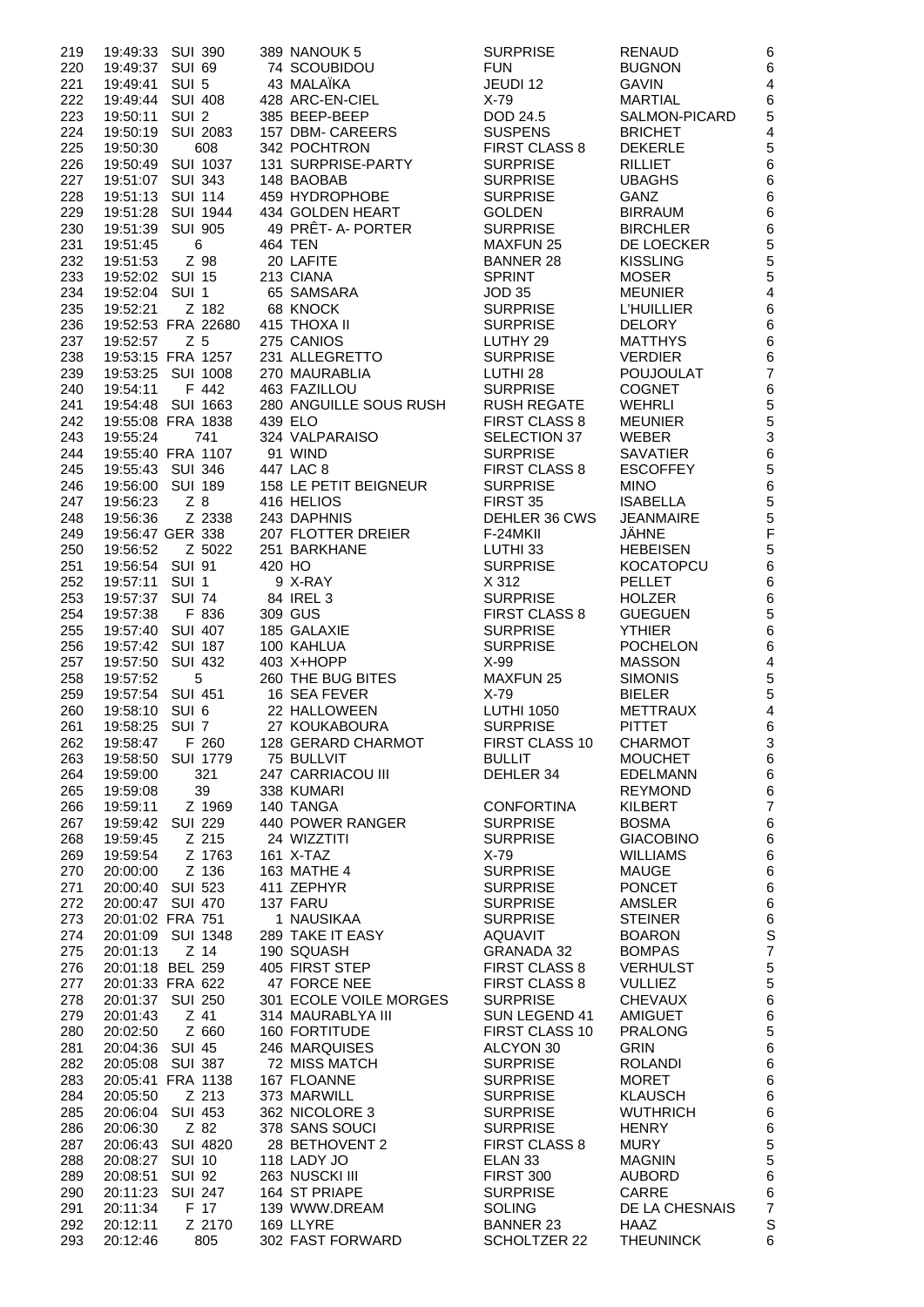| 294        | 20:13:45                              | <b>SUI 20</b>   |     | 170 H <sub>2</sub> O           | <b>HELIUM</b>                       | <b>FERRARIO</b>                     | 6                                          |
|------------|---------------------------------------|-----------------|-----|--------------------------------|-------------------------------------|-------------------------------------|--------------------------------------------|
| 295        | 20:14:07                              | Z <sub>4</sub>  |     | 295 NAUSICAA                   | 6.50 SI                             | <b>MERCIER</b>                      | 5                                          |
| 296        | 20:15:48 SUI 428                      |                 |     | 292 CLAIR BOIS-DIANE III       | <b>SCAMPI</b>                       | <b>ISELIN</b>                       | 5                                          |
| 297<br>298 | 20:21:00<br>20:21:25                  | Z 293<br>Z 572  |     | 221 RAFALE<br>222 VITODORUM II | ELAN <sub>33</sub><br>DEHLER 31     | <b>KUNZLER</b><br><b>VOGT</b>       | $6\phantom{a}$<br>6                        |
| 299        | 20:22:01                              | Z 2445          |     | 388 TETOSSE                    | POLARIS 37                          | <b>JUNOD</b>                        | 5                                          |
| 300        | 20:22:28                              | Z 179           |     | 244 LA RIVALE II               | <b>SURPRISE</b>                     | <b>PICTET</b>                       | $6\phantom{a}$                             |
| 301        | 20:22:30                              | Z 1158          |     | 234 GOFF                       | CONTESSA 32                         | <b>GAVIN</b>                        | $\overline{7}$                             |
| 302        | 20:22:32                              | $Z$ 51          |     | 245 BRISE DU GLOBE             | <b>BRISE DE MER</b>                 | <b>RAYMOND</b>                      | 5                                          |
| 303        | 20:23:00 SUI 9                        |                 |     | 90 GUSTAVE                     | <b>SURPRISE</b>                     | <b>BERTHELOT</b>                    | $6\phantom{a}$                             |
| 304        | 20:29:55                              | Z 1991          |     | 218 DOUCE-MARIE                | LUTHI 11.00                         | <b>RHYN</b>                         | 5                                          |
| 305        | 20:31:35 SUI 749                      |                 |     | 64 TROUBADOUR                  | <b>FIRST CLASS 8</b>                | <b>VIAL</b>                         | 5                                          |
| 306        | 20:31:46                              | Z 2087          |     | 436 EL AMARETTO                | <b>GRANADA</b>                      | <b>SEITZ</b>                        | 5                                          |
| 307        | 20:32:02 SUI 71                       |                 |     | 323 SURBOUM                    | <b>SURPRISE</b>                     | <b>LUEDTKE</b><br><b>JOURNE</b>     | $6\phantom{a}$                             |
| 308<br>309 | 20:32:10 FRA 1017<br>20:32:22 SUI 542 |                 |     | 467 ACHILEE<br>189 MYLORD      | <b>SURPRISE</b><br>SCOTCH 30        | <b>SOUCAS</b>                       | $6\phantom{1}6$<br>5                       |
| 310        | 20:32:44 FRA 291                      |                 |     | 48 FLIPPER II                  | <b>SURPRISE</b>                     | TRELLU                              | $6\phantom{a}$                             |
| 311        | 20:33:01                              | 118             |     | 261 FESTINA LENTE II           | <b>SUSPENS</b>                      | <b>LEITGIB</b>                      | $\overline{4}$                             |
| 312        | 20:33:07 SUI 24                       |                 |     | 83 BALISTE                     | SPRINT 98                           | <b>BOULIAN</b>                      | 5                                          |
| 313        | 20:33:45 FRA 355                      |                 |     | 331 YUNMAN                     | <b>FIRST CLASS 8</b>                | <b>CAMPS</b>                        | 6                                          |
| 314        | 20:33:48                              | Z 233           |     | 23 MIC-MAC                     | <b>SURPRISE</b>                     | <b>HESENER</b>                      | $6\phantom{1}6$                            |
| 315        | 20:34:04                              | F 4213          |     | 317 ORYX                       | SUPER CALIN 6.5                     | <b>JACOB</b>                        | 5                                          |
| 316        | 20:34:10 SUI 330                      |                 |     | 82 HANDISPORT GENEVE           | <b>SURPRISE</b>                     | <b>MARTINE</b>                      | $6\phantom{1}6$                            |
| 317        | 20:34:15                              | 15554           |     | <b>26 RYU</b>                  | JOD 24                              | <b>VACCARO</b>                      | 5                                          |
| 318<br>319 | 20:34:40 SUI 287<br>20:34:43 FRA 49   |                 |     | 396 KEEP COOL<br>450 FLOPHIL   | <b>SURPRISE</b><br>DYNAMIC 35       | WAGNER<br><b>FICHARD</b>            | $6\phantom{a}$<br>$\overline{\mathcal{A}}$ |
| 320        | 20:35:06                              | 817             |     | 79 LAMENTABILIS 2              | <b>SUPER</b>                        | LAMBERT                             | 3                                          |
| 321        | 20:35:19                              | Z 1316          |     | 432 FARNIENTE                  | FARR727                             | <b>BOOTH</b>                        | $6\phantom{a}$                             |
| 322        | 20:36:15 SUI 1                        |                 |     | 38 LEONARD                     | FIRST 32                            | <b>REY</b>                          | $\overline{7}$                             |
| 323        | 20:36:35 GBR 478                      |                 |     | 239 CAT'S PYGAMAS              | MELGES 24                           | <b>MELLOR</b>                       | 5                                          |
| 324        | 20:36:49                              | F 162           |     | 408 FUNENBULLE                 | <b>FUN</b>                          | <b>BOULAY</b>                       | $6\phantom{a}$                             |
| 325        | 20:37:16                              | N 625           |     | 291 TACAMANOLIE                | NEPTUNE 6.25                        | PETROGNANI                          | $\overline{7}$                             |
| 326        | 20:37:19 SUI 806                      |                 |     | 433 MELUSINE                   | TRAPPER 400                         | <b>FRANGOULIS</b>                   | $6\phantom{1}6$                            |
| 327        | 20:37:31                              | F 1271          |     | 154 ESCAPADE                   | <b>FIRST CLASS 7</b>                | <b>CAVALCA</b>                      | $\overline{7}$                             |
| 328        | 20:38:16                              | Z 55            |     | 209 LAC ET MER                 | <b>SURPRISE</b>                     | <b>DARIO</b>                        | 6                                          |
| 329        | 20:38:45                              | Z 99<br>E 825   |     | 248 PAPRIKA<br>352 BARRE-TOI   | <b>SURPRISE</b>                     | <b>SCHAAD</b><br><b>MOZER</b>       | $6\phantom{a}$                             |
| 330<br>331 | 20:39:01<br>20:39:46 SUI 381          |                 |     | 238 COUCOU-YOU                 | <b>EGGER 825</b><br><b>SURPRISE</b> | <b>DELETRAZ</b>                     | 5<br>6                                     |
| 332        | 20:40:15 SUI 374                      |                 |     | 117 CACTUS                     | <b>SURPRISE</b>                     | <b>GIRARDBILLE</b>                  | 6                                          |
| 333        | 20:40:30 SUI 380                      |                 |     | 371 LIQUID KID                 | <b>SURPRISE</b>                     | <b>THOMIS</b>                       | 6                                          |
| 334        | 20:40:47 FRA 4160                     |                 |     | 337 ALBATROS                   | FIRST CLASS 7                       | <b>SUBIRA</b>                       | $\overline{7}$                             |
| 335        | 20:41:16 SUI 19                       |                 |     | 226 ZED                        | <b>EPERVIER</b>                     | <b>SCHAERRER</b>                    | 6                                          |
| 336        | 20:41:34                              | Z 40            |     | 360 PAPAGENO                   | FIRST 30                            | <b>FROMENTIN</b>                    | $\overline{7}$                             |
| 337        |                                       |                 |     | 195 RHUM ET EAU III            | COMET 9.10                          | <b>BREAUD</b>                       | $6\phantom{a}$                             |
| 338        | 20:43:59                              | Z 1             |     | 386 NIRVANA                    | <b>COMFORTINA 32</b>                | <b>LIMACHER</b>                     | 5                                          |
| 339        | 20:44:04                              | Z 2118          |     | 409 MIDNIGHT-SUN               | SUNSHINE 38                         | <b>TAUSCHECK</b>                    | S                                          |
| 340<br>341 | 20:44:38<br>20:44:57                  | SUI 346<br>Z 22 |     | 95 LE P'TIT BLEU<br>182 VENUS  | <b>SURPRISE</b><br>DUFOUR 2800      | <b>CURZON PRICE</b><br><b>HENRY</b> | 6<br>$\overline{7}$                        |
| 342        | 20:45:23                              | SUI 230         |     | 421 MIC-MAC                    | <b>SURPRISE</b>                     | <b>MORONE</b>                       | $6\phantom{1}6$                            |
| 343        | 20:45:44                              | FR 53           |     | 336 GALOPIN                    | <b>FLYING FORTY</b>                 | <b>JEANNE</b>                       | 5                                          |
| 344        | 20:46:06                              | Z 239           |     | 233 CHENOILLE                  | <b>SURPRISE</b>                     | <b>BOVARD</b>                       | $6\phantom{a}$                             |
| 345        | 20:46:24 SUI 98                       |                 |     | 132 MOSQUITO                   | <b>SPRINT</b>                       | <b>BOUCHERBA</b>                    | 6                                          |
| 346        | 20:46:40                              | 1664            |     | 143 MAMOME                     | <b>BULLIT</b>                       | <b>BASSET</b>                       | 6                                          |
| 347        | 20:47:16                              | Z 123           |     | 10 PUSSYCAT                    | <b>RUSH REGATE</b>                  | <b>GELISSEN</b>                     | 5                                          |
| 348        | 20:47:25                              | 8               |     | 431 LA CONFIANCE               | <b>FANTASIA</b>                     | FRANEL                              | $\overline{7}$                             |
| 349        | 20:47:29                              | Z 26            | 364 |                                | <b>SURPRISE</b>                     | <b>OLIVIER</b>                      | 6                                          |
| 350<br>351 | 20:48:05<br>20:48:22 SUI 498          | Z 338           |     | 419 VENT D'AL<br>312 ALOA      | <b>SURPRISE</b><br>OPTIMA 106       | <b>VAHARIS</b><br>GATTI             | $6\phantom{1}6$<br>6                       |
| 352        | 20:49:40                              | Z 176           |     | 5 SARIGOL                      | <b>SURPRISE</b>                     | MENZEL                              | 6                                          |
| 353        | 20:49:44                              | Z 48            |     | 366 FUGUE 3                    | TONIC 23                            | <b>PENSEYRES</b>                    | $\overline{7}$                             |
| 354        | 20:51:37 SUI 2                        |                 |     | 285 ECOLE DE VOILE VIDY        | SUN ODISSEY 32.1 GRAF               |                                     | $\overline{7}$                             |
| 355        | 20:52:51                              | $\mathsf{O}$    |     | 406 SIR D'O                    | <b>CHALLENGER GT</b>                | <b>WICHT</b>                        | $\overline{7}$                             |
| 356        | 20:53:04 SUI 118                      |                 |     | 219 BRED                       | FIRST 30E                           | <b>BREDA</b>                        | $6\phantom{1}6$                            |
| 357        | 20:54:27                              | Z 234           |     | 441 LA FREGATE                 | ECUME DE MER                        | <b>PAHUD</b>                        | S                                          |
| 358        | 20:54:31 SUI 590                      |                 | 40  |                                | FIRST CLASS 8                       | WUILLEMIN                           | 5                                          |
| 359        | 20:55:30                              | Z 1377          |     | 282 VELA LUKA                  | JAGUAR 30                           | <b>PITTET</b>                       | $\overline{7}$                             |
| 360        | 20:55:34 SUI 72                       |                 |     | 201 SAOLA                      | GIB SEA 92                          | <b>CHOPARD</b>                      | 6                                          |
| 361        | 20:56:34                              | Z 977           |     | 330 PACHA                      | J24                                 | <b>SCHNITZLER</b>                   | 6                                          |
| 362<br>363 | 20:57:37 SUI 39<br>20:58:04           | Z 256           |     | 424 BAHIA<br>374 PLATIPUS      | <b>SURPRISE</b><br><b>SURPRISE</b>  | DE KALBERMATTEN 6<br><b>WENGER</b>  |                                            |
| 364        | 20:59:20                              | Z 13            |     | 180 ST.JULES II                | <b>FLYING FORTY</b>                 | <b>STEINER</b>                      | 6<br>5                                     |
| 365        | 21:00:46 SUI 22                       |                 |     | 348 ZABOUET-CCF                | SABRE 27                            | <b>JACCARD</b>                      | $\overline{7}$                             |
| 366        | 21:00:51                              | F 14            |     | 306 M'ENFIN                    | FIRST 32                            | <b>FUSI</b>                         | 6                                          |
| 367        | 21:01:55 SUI 967                      |                 |     | 61 SAGITTA                     | <b>SURPRISE</b>                     | <b>NORDHOF</b>                      | 6                                          |
| 368        | 21:02:41 SUI 211                      |                 |     | 333 SAINT-AMOUR                | ELAN <sub>31</sub>                  | GAILLARD                            | 6                                          |

|                     | <b>FERRARIO</b>                  | l                 |
|---------------------|----------------------------------|-------------------|
|                     | <b>MERCIER</b>                   | こうしょう こうこうこう こうこう |
|                     | <b>ISELIN</b><br><b>KUNZLER</b>  |                   |
| 31                  | <b>VOGT</b>                      |                   |
| 37                  | <b>JUNOD</b>                     |                   |
| SЕ                  | <b>PICTET</b>                    |                   |
| SA 32               | <b>GAVIN</b>                     |                   |
| E MER               | <b>RAYMOND</b>                   |                   |
| SЕ<br>.00           | <b>BERTHELOT</b><br><b>RHYN</b>  |                   |
| ASS <sub>8</sub>    | <b>VIAL</b>                      |                   |
| ۱A                  | <b>SEITZ</b>                     |                   |
| SЕ                  | <b>LUEDTKE</b>                   |                   |
| SЕ                  | <b>JOURNE</b>                    |                   |
| 30                  | SOUCAS                           |                   |
| SЕ<br>S             | TRELLU<br><b>LEITGIB</b>         |                   |
| 98                  | <b>BOULIAN</b>                   |                   |
| ASS 8               | <b>CAMPS</b>                     |                   |
| SЕ                  | <b>HESENER</b>                   |                   |
| ALIN 6.5            | <b>JACOB</b>                     |                   |
| SЕ                  | <b>MARTINE</b><br><b>VACCARO</b> |                   |
| SЕ                  | WAGNER                           |                   |
| $\mathsf{\circ}$ 35 | <b>FICHARD</b>                   |                   |
|                     | <b>LAMBERT</b>                   |                   |
| 7                   | <b>BOOTH</b>                     |                   |
|                     | <b>REY</b>                       |                   |
| 24                  | <b>MELLOR</b><br><b>BOULAY</b>   |                   |
| E 6.25              | <b>PETROGNANI</b>                |                   |
| R 400               | <b>FRANGOULIS</b>                |                   |
| ASS <sub>7</sub>    | CAVALCA                          |                   |
| SЕ                  | <b>DARIO</b>                     |                   |
| SЕ                  | <b>SCHAAD</b>                    |                   |
| 325<br>SЕ           | <b>MOZER</b><br><b>DELETRAZ</b>  | $\frac{1}{2}$     |
| SЕ                  | <b>GIRARDBILLE</b>               |                   |
| SЕ                  | <b>THOMIS</b>                    |                   |
| ASS <sub>7</sub>    | <b>SUBIRA</b>                    | $\frac{1}{2}$     |
| R                   | <b>SCHAERRER</b>                 |                   |
| )                   | <b>FROMENTIN</b><br>BREAUD       |                   |
| 9.10<br>रTINA 32    | <b>LIMACHER</b>                  |                   |
| VE 38               | <b>TAUSCHECK</b>                 |                   |
| SЕ                  | <b>CURZON PRICE</b>              | $\frac{1}{2}$     |
| 2800                | <b>HENRY</b>                     |                   |
| SЕ                  | MORONE                           | $\mathfrak{g}$    |
| FORTY<br>SЕ         | JEANNE<br><b>BOVARD</b>          | $\ddot{\hat{}}$   |
|                     | <b>BOUCHERBA</b>                 | (                 |
|                     | <b>BASSET</b>                    |                   |
| EGATE               | <b>GELISSEN</b>                  | $\frac{1}{2}$     |
| ١A                  | <b>FRANEL</b>                    |                   |
| SЕ<br>SЕ            | <b>OLIVIER</b><br>VAHARIS        | (<br>6            |
| 106                 | GATTI                            | $\mathfrak{g}$    |
| SЕ                  | MENZEL                           |                   |
| 3                   | <b>PENSEYRES</b>                 |                   |
| SSEY 32.1 GRAF      |                                  |                   |
| <b>NGER GT</b>      | <b>WICHT</b><br><b>BREDA</b>     |                   |
| )Ε<br>DE MER        | <b>PAHUD</b>                     |                   |
| ASS <sub>8</sub>    | <b>WUILLEMIN</b>                 |                   |
| 30                  | PITTET                           |                   |
| 92                  | <b>CHOPARD</b>                   | (                 |
|                     | <b>SCHNITZLER</b>                | 6                 |
| SЕ                  | DE KALBERMATTEN<br><b>WENGER</b> | 6                 |
| SЕ<br>FORTY         | STEINER                          |                   |
| '7                  | <b>JACCARD</b>                   | $\frac{1}{2}$     |
| ,                   | <b>FUSI</b>                      |                   |
| SЕ                  | <b>NORDHOF</b>                   | 6                 |
|                     | GAILLARD                         | $\epsilon$        |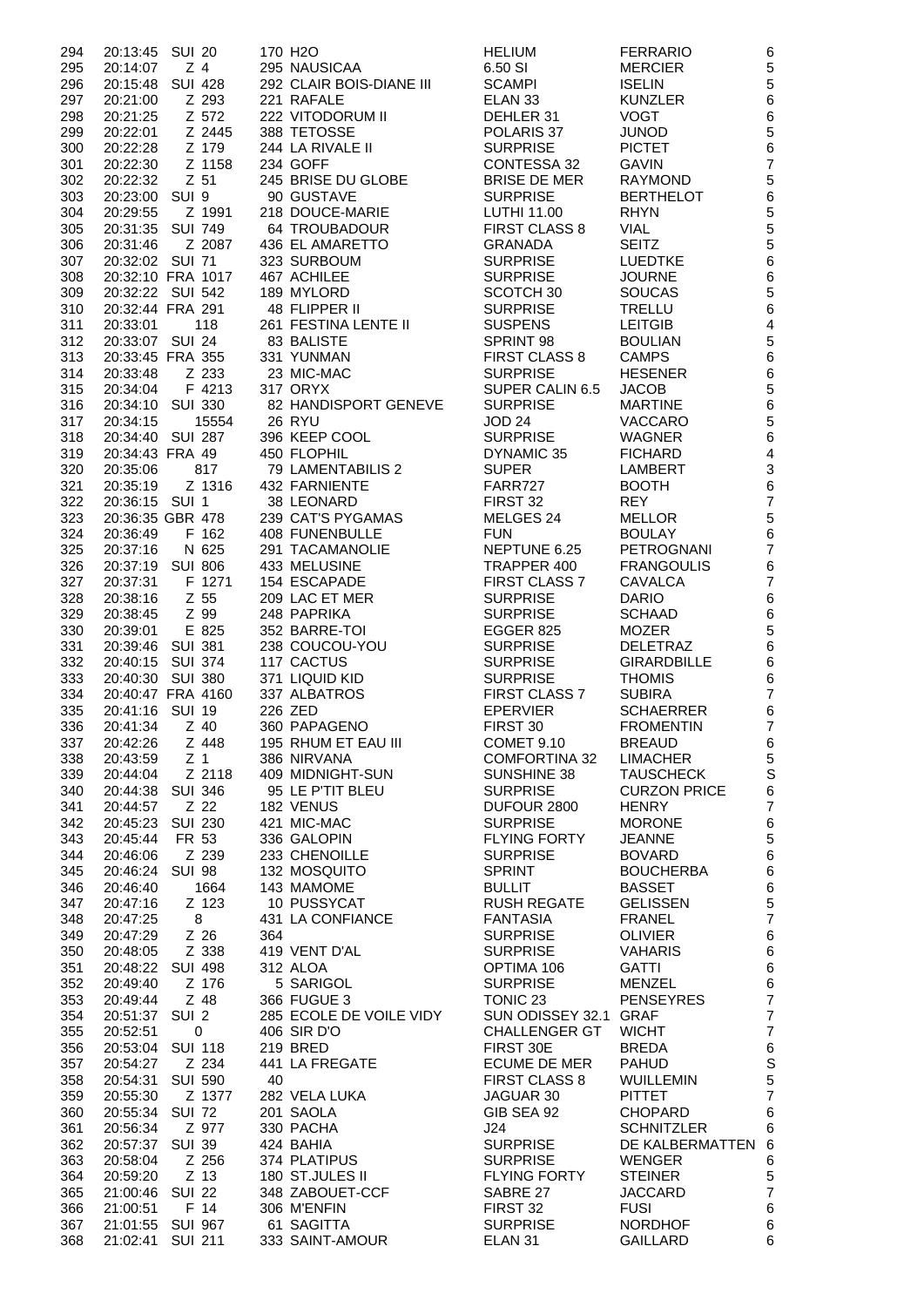| 369 | 21:02:56         | Z 23               | 87 AVATI                 | <b>FRENCH CAT</b>        | <b>TRUFFER</b>      | $\mathsf F$      |
|-----|------------------|--------------------|--------------------------|--------------------------|---------------------|------------------|
| 370 | 21:03:59 SUI 6   |                    | 173 BLUE BELL            | <b>FIBAGO CX</b>         | <b>CHATELAIN</b>    | $\,6$            |
| 371 | 21:04:42 SUI 4   |                    | 127 HANG LOOSE           | SUN ODYSSEY 30           | <b>EGLI</b>         | $\,6$            |
|     |                  |                    |                          |                          |                     |                  |
| 372 |                  | 21:06:30 SUI 333   | 136 URIOS                | FIRST 30                 | <b>GOY</b>          | S                |
| 373 | 21:12:31         | <b>SUI 9871</b>    | 59 L'ARCHE               | FURIA 37+                | <b>MONDADA</b>      | $\,6$            |
| 374 | 21:12:49         | 329                | 225 PATOOTIE             | <b>CONFORTINA 32</b>     | <b>SPIELMANN</b>    | S                |
| 375 | 21:14:26 SUI 27  |                    | 108 ZESTOPOL II          | <b>SURPRISE</b>          | <b>BARBEY</b>       | $\,6$            |
|     |                  |                    |                          |                          |                     |                  |
| 376 | 21:14:34         | Z <sub>1</sub>     | 19 CALLISTO              | <b>ARCADIA</b>           | <b>BUCHS</b>        | $\,6$            |
| 377 | 21:15:28         | Z 141              | 159 EXTRADOSE            | <b>SURPRISE</b>          | <b>CHAMPENDAL</b>   | 6                |
| 378 | 21:16:38         | F 5306             | 466 TI-TA-TON            | <b>TEQUILA</b>           | <b>DELEAGE</b>      | $\overline{7}$   |
|     |                  |                    |                          |                          |                     |                  |
| 379 | 21:17:01 SUI 95  |                    | 198 ZORBA                | $X-95$                   | <b>PALMA</b>        | $\overline{4}$   |
| 380 |                  | 21:17:49 FRA 17743 | 277 SATANAS              | <b>FIRST 235</b>         | <b>TIBERGHIEN</b>   | $\,6$            |
| 381 | 21:17:52         | Z 3111             | 413 JOELLE               | <b>GRANADA 27</b>        | <b>RUEDI</b>        | $\,6$            |
|     |                  |                    |                          |                          |                     |                  |
| 382 | 21:17:54         | Z 126              | 32 CAP 'AMILY            | FEELING 326              | <b>ODIER</b>        | $\,6$            |
| 383 |                  | 21:18:00 SUI 310   | 183 BELLE AURORE III     | <b>SURPRISE</b>          | <b>KOSSLER</b>      | $\,6$            |
| 384 | 21:18:12         | <b>SUI 77</b>      | 340 LE CANARD DES SAUVAG | FIRST 25                 | <b>KIRSCH</b>       | $\overline{7}$   |
| 385 | 21:18:37         | F 310              | 283 SOPHYANN             | <b>FIRST 310</b>         | <b>BEAUDUC</b>      | $\overline{7}$   |
|     |                  |                    |                          |                          |                     |                  |
| 386 |                  | 21:19:19 SUI 219   | 455 CITRON PRESSE        | <b>SURPRISE</b>          | <b>FREI</b>         | $\,6$            |
| 387 | 21:21:09         | 265                | 356 JONAS II             | <b>BIANCA 28</b>         | <b>VACHERON</b>     | S                |
| 388 | 21:21:37         | $\overline{7}$     | 398 CAL VA               | FIRST 28                 | <b>BENZ-STEINER</b> | $\overline{7}$   |
|     |                  |                    |                          |                          |                     |                  |
| 389 | 21:23:15 SUI 1   |                    | 427 ANILOU               | <b>VOC MAUMO</b>         | <b>LINDER</b>       | $\overline{7}$   |
| 390 | 21:24:49         | 299                | 62 KISCO II              | <b>SURPRISE</b>          | <b>ROUX</b>         | $\,6$            |
| 391 | 21:30:27         | Z 1222             | 444 NOAH                 | FIRST 30                 | <b>CLARK</b>        | S                |
| 392 |                  | 21:34:29 FRA 414   | 129 VIL COYOTTE          | <b>SURPRISE</b>          | <b>BLOMME</b>       | $\,6$            |
|     |                  |                    |                          |                          |                     |                  |
| 393 | 21:35:10         | F 7137             | 394 DAHU                 | TRIDENT 80               | <b>BRUCHON</b>      | $\overline{7}$   |
| 394 | 21:37:27 SUI 2   |                    | 329 SHAMU II             | DUFOUR 4800              | <b>DERIVAZ</b>      | $\,6$            |
| 395 | 21:39:04         | Z 200              | 146 SAUDADE 2            | <b>SURPRISE</b>          | QUINODOZ            | 6                |
|     |                  |                    |                          |                          |                     |                  |
| 396 |                  | 21:39:09 SUI 158   | 187 NAYSIKA              | <b>FIRST 35S5</b>        | <b>SCHUMACHER</b>   | S                |
| 397 |                  | 21:42:50 SUI 920   | 391 EURIDYCE             | JOUET 920                | <b>FRANGOULIS</b>   | $\,6$            |
| 398 | 21:43:17         | F 174              | 155 ANGATA               | GIB SEA 28               | <b>NOIRE</b>        | $\overline{7}$   |
| 399 | 21:48:04         | <b>ITA 355</b>     | 265 MINI-TRANSAT2003     | <b>NAUS 6.50</b>         | <b>VALENTE</b>      | L                |
|     |                  |                    |                          |                          |                     |                  |
| 400 | 21:48:31         | Z 593              | 45 ISHTAR                | <b>BIANCA 26</b>         | <b>MATUSEWICZ</b>   | $6\phantom{1}6$  |
| 401 | 21:48:34         | 17                 | 66 PIPS                  | HANSE 292                | <b>MISCHLER</b>     | $\overline{7}$   |
| 402 | 21:48:38 FRA 5   |                    | 273 KEY LARGO            | ADVANTAGE CR25 COLASANTO |                     | S                |
| 403 | 21:48:59         | Z 86               | 322 QUADRIGE             | <b>SURPRISE</b>          | <b>ROCHAT</b>       | $6\phantom{1}6$  |
| 404 |                  | 21:49:15 SUI 198   | 211 THIERIC III          | <b>SURPRISE</b>          | <b>WEDER</b>        | $6\phantom{a}$   |
|     |                  |                    |                          |                          |                     |                  |
| 405 | 21:50:08         | Z 606              | 73 MEZCAL                | <b>FOLKBOAT</b>          | <b>CREVOISIER</b>   | $\overline{7}$   |
| 406 | 21:51:10         | Z 307              | 279 ESOX                 | <b>REQUIN</b>            | <b>GLOOR</b>        | S                |
| 407 | 21:51:27         | Z 531              | 335 MEROU II             | <b>PRIMAAT</b>           | <b>FRUTIG</b>       | $\,6$            |
| 408 | 21:51:31         | 159                | 223 SEPTEMBRE            | NOMADE 640               | <b>SPIELMANN</b>    | S                |
|     |                  |                    |                          |                          |                     |                  |
| 409 | 21:53:51         | Z 85               | 220 GANESH?              | <b>SURPRISE</b>          | <b>TVARUSKO</b>     | $\,6$            |
| 410 | 21:54:27         | <b>SUI 77</b>      | 448 CACAO                | <b>ARCADIA</b>           | <b>GERDIL</b>       | S                |
| 411 | 21:54:44         | Z 106              | 401 ZED                  | ECUME DE MER             | <b>FROIDEVAUX</b>   | S                |
| 412 |                  | 22:05:56 SUI 155   | 57 VOL-AU-VENT           | DUFOUR 1800              | <b>BALTHASSAT</b>   | $\overline{7}$   |
| 413 | 22:07:05         | <b>SUI 211</b>     | 111 JEVIMAVI             | <b>GIB SEA 312</b>       | <b>BERNSTEIN</b>    | $\overline{7}$   |
|     |                  |                    |                          |                          |                     |                  |
| 414 | 22:10:15         | Z 193              | 446 ZOULOU               | FIRST 32                 | <b>BAUMANN</b>      | $\overline{7}$   |
| 415 | 22:15:43         | Z 346              | 382 MAMBO                | COMET 700                | <b>BURRI</b>        | $\overline{7}$   |
| 416 | 22:15:43 SUI 5   |                    | 186 COIN-COIN V          | YAMAHA 30                | MAILLARD            | $\overline{7}$   |
| 417 |                  | 22:19:23 FRA 153   | 353 NORA                 | FIRST 29                 | <b>ACKERMAN</b>     | $\overline{7}$   |
|     |                  |                    |                          |                          |                     |                  |
| 418 | 22:19:42         | 6                  | 404 LES MARSOUPIAUX      | JEANNEAU                 | <b>GERBER</b>       | S                |
| 419 | 22:23:39         | Z 55               | 410 AYTHYA               | <b>SURPRISE</b>          | <b>BRULHART</b>     | 6                |
| 420 | 22:24:44         | Z <sub>1</sub>     | 395 MELODY               | PHANTOM 32               | <b>FATIO</b>        | $\overline{7}$   |
| 421 | 22:26:54         | Z 570              | 252 CRACOUCASS           | REVE DE MER              | <b>DESLEX</b>       | $\overline{7}$   |
|     |                  |                    |                          |                          |                     |                  |
| 422 | 22:32:31         | Z 150              | 42 HERO'S                | <b>SURPRISE</b>          | <b>BERNI</b>        | $\,6$            |
| 423 | 22:36:14         | Z 1493             | 453 ALI-BABA II          | FIRST 30                 | <b>LIECHTI</b>      | $\boldsymbol{7}$ |
| 424 | 22:36:53         | Z 3353             | 288 N'IMPORTE QUOI       | J24                      | <b>WATTS</b>        | $\,6$            |
| 425 | 22:41:09         | 83                 | 350 SKORPIOS             | FIRST 24                 | <b>FUCHSBAUER</b>   | $\overline{7}$   |
|     |                  |                    |                          |                          |                     |                  |
| 426 | 22:52:25         | F 740              | 156 FITZ-CARALDO         | <b>FIRST 235</b>         | <b>GARDES</b>       | $\overline{7}$   |
| 427 | 22:59:54         | F 1683             | 141 RAÏTEA               | <b>SIROCCO</b>           | <b>BOIZUMEAU</b>    | L                |
| 428 | 23:01:31         | <b>SUI 773</b>     | 383 TIBURON              | OPTIMA 98                | <b>MICHEL</b>       | $\overline{7}$   |
| 429 | 23:01:39 FRA 2   |                    | 412 PAMALO               | DUFOUR 31                | <b>ESCOUBES</b>     | $\overline{7}$   |
|     |                  |                    |                          |                          |                     |                  |
| 430 | 23:10:35         | Z 9                | 149 SERENADE             | ALOA 23                  | <b>BAER</b>         | $\overline{7}$   |
| 431 | 23:22:02         | Z 225              | 122 JUSTADREAM           | SUN DREAM 28             | LEU                 | $\boldsymbol{7}$ |
| 432 | 23:23:15         | <b>SUI 999</b>     | 14 SOLEDAD               |                          | <b>PERRIN</b>       | $\overline{7}$   |
| 433 | 23:23:49         | Z 77               | 165 EXTRA BLEU CIEL      | <b>CLASSIC</b>           | DE STICKERE         | $\,6$            |
| 434 | 23:26:47         | SUI 1              | 12 P'TIT SUISSE          | <b>FIRST 210</b>         | <b>NAITO</b>        | $\overline{7}$   |
|     |                  |                    |                          |                          |                     |                  |
| 435 | 23:32:02         | Z 596              | 98 BOULOU                | FIRST 25                 | <b>LIECHTI</b>      | S                |
| 436 | 23:32:51         | 2508               | 381 HELIUM               | FIRST 30                 | <b>GUICHARD</b>     | $\overline{7}$   |
| 437 | 23:40:37         | <b>SUI 729</b>     | 76 KAM YING              | <b>SUN ODYSSEY</b>       | <b>BROWN</b>        | $\overline{7}$   |
| 438 | 23:47:07         | SUI <sub>3</sub>   | 235 LAISSE BETON         | <b>FOLKBOAT</b>          | <b>GAUTIER</b>      | $\overline{7}$   |
| 439 | 00:47:46 SUI 241 |                    | 106 RUBIS SUR L'ONDE     | <b>ETAP 241</b>          | <b>MOWBRAY</b>      | 7                |
|     |                  |                    |                          |                          |                     |                  |
|     |                  |                    |                          |                          |                     |                  |